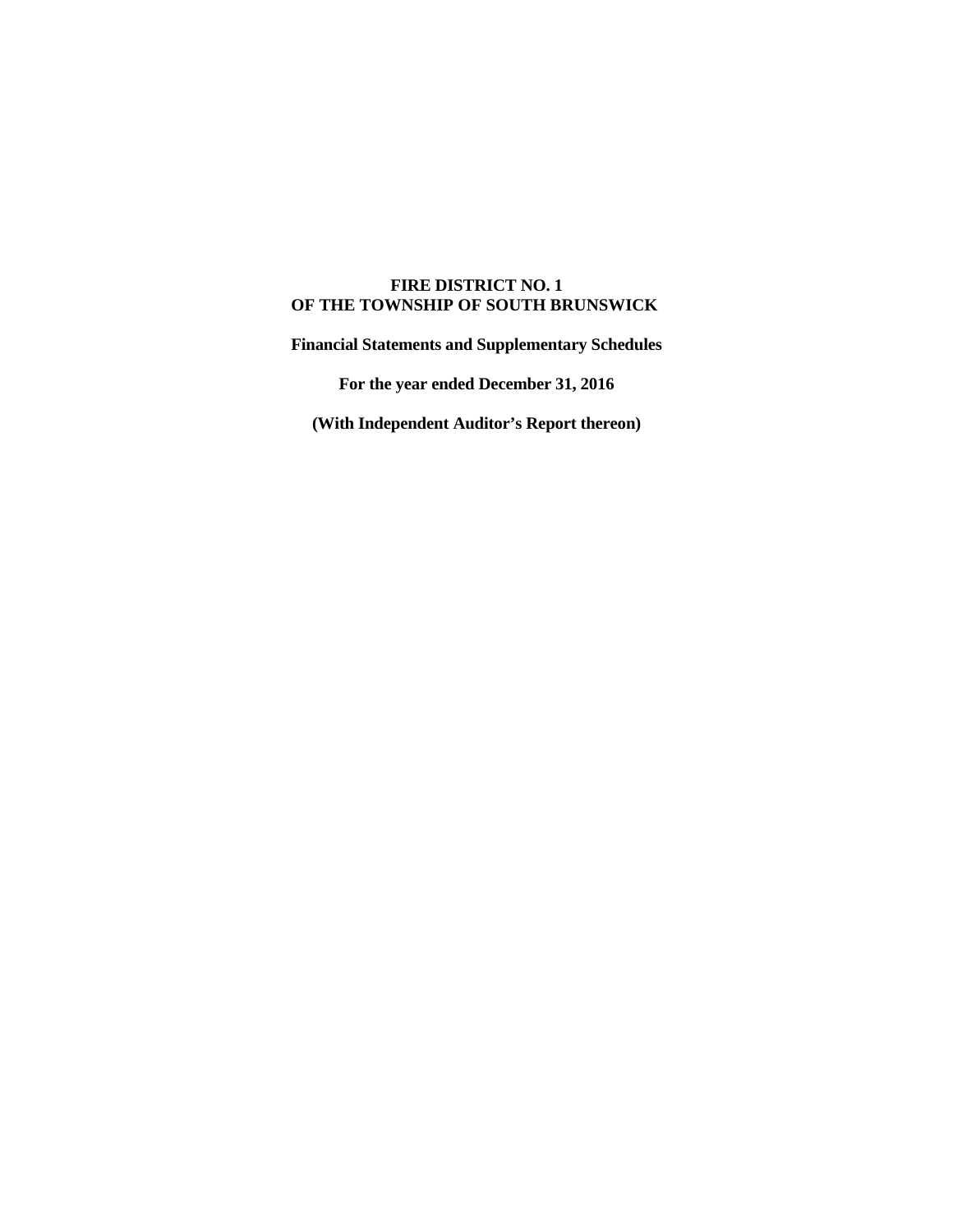# **FIRE DISTRICT NO. 1 OF THE TOWNSHIP OF SOUTH BRUNSWICK Financial Statements and Supplementary Schedules For the year ended December 31, 2016 (With Independent Auditor's Report thereon)**

# **CONTENTS**

|                                                                                                                                                                                       | Page    |
|---------------------------------------------------------------------------------------------------------------------------------------------------------------------------------------|---------|
| <b>Independent Auditor's Report</b>                                                                                                                                                   | $1 - 3$ |
| Independent Auditor's Report on Internal Control over Financial<br>Reporting and on Compliance and Other Matters Based on an Audit<br>of Financial Statements Performed in Accordance |         |
| with Government Auditing Standards                                                                                                                                                    | $4 - 5$ |
| Management's Discussion and Analysis                                                                                                                                                  | $6-13$  |
| District Wide Statement of Net Position                                                                                                                                               | 14      |
| District Wide Statement of Activities                                                                                                                                                 | 15      |
| Governmental Funds Balance Sheet                                                                                                                                                      | 16      |
| Governmental Funds Statement of Revenues, Expenditures<br>and Changes in Fund Balance                                                                                                 | $17-18$ |
| Governmental Funds Reconciliation of the Statement of Revenues,<br>Expenditures and Changes in Fund Balance to the Statement<br>of Activities                                         | 19      |
| Fiduciary Funds Statement of Net Position                                                                                                                                             | 20      |
| Fiduciary Funds Statement of Changes in Net Position                                                                                                                                  | 21      |
| <b>Notes to Financial Statements</b>                                                                                                                                                  | 22-38   |
| <b>Budgetary Comparison Schedule</b>                                                                                                                                                  | $39-40$ |
| Long-Term Debt Schedule of Serial Bonds Payable                                                                                                                                       | 41      |
| Long-Term Debt Schedule of Obligations under Capital Leases                                                                                                                           | 42      |
| <b>General Comments and Recommendations</b>                                                                                                                                           | 43-44   |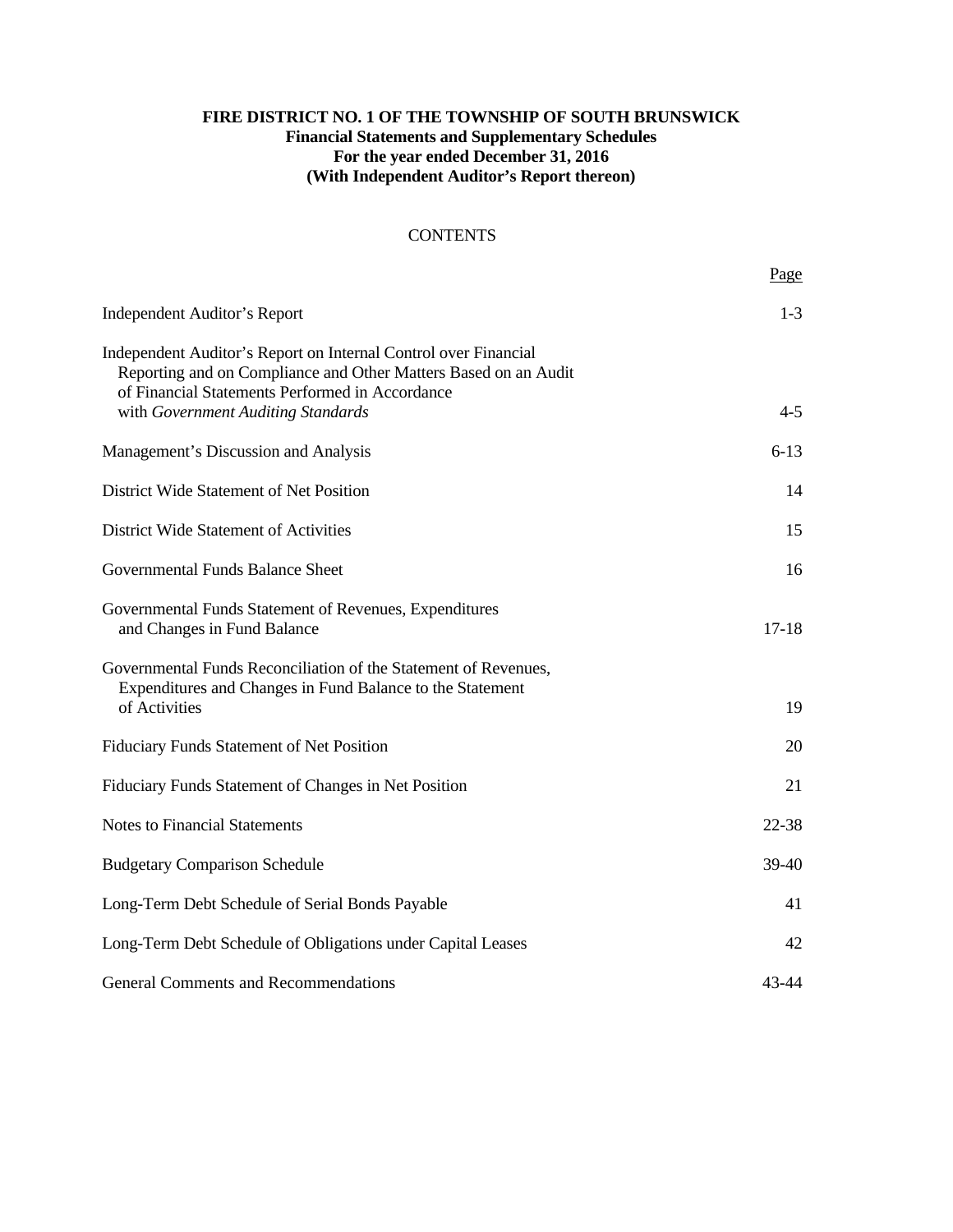

# **INDEPENDENT AUDITOR'S REPORT**

Board of Fire Commissioners Fire District No. 1 of the Township of South Brunswick County of Middlesex Kendall Park, New Jersey 08824

#### **Report on the Financial Statements**

We have audited the accompanying financial statements of the governmental activities of each major fund and the aggregate remaining fund information of the Fire District No. 1 of the Township of South Brunswick, County of Middlesex, State of New Jersey, as of and for the year ended December 31, 2016, and the related notes to the financial statements, which collectively comprise the District's basic financial statements as listed in the table of contents.

# *Management's Responsibility for the Financial Statements*

Management is responsible for the preparation and fair presentation of these financial statements in accordance with accounting principles generally accepted in the United States of America; this includes the design, implementation, and maintenance of internal control relevant to the preparation and fair presentation of financial statements that are free from material misstatement, whether due to fraud or error.

# *Auditor's Responsibility*

Our responsibility is to express opinions on these financial statements based on our audit. We conducted our audit in accordance with auditing standards generally accepted in the United States of America and the standards applicable to financial audits contained in *Government Auditing Standards,* issued by the Comptroller General of the United States; and in compliance with audit standards prescribed by the Local Finance Board and by the Division of Local Government Services, Department of Community Affairs, State of New Jersey. Those standards require that we plan and perform the audit to obtain reasonable assurance about whether the financial statements are free from material misstatement.

An audit involves performing procedures to obtain audit evidence about the amounts and disclosures in the financial statements. The procedures selected depend on the auditors' judgment, including the assessment of the risks of material misstatement of the financial statements, whether due to fraud or error. In making those risk assessments, the auditor considers internal control relevant to the entity's preparation and fair presentation of the financial statements in order to design audit procedures that are appropriate in the circumstances, but not for the purpose of expressing an opinion on the effectiveness of the entity's internal control. Accordingly, we express no such opinion. An audit also includes evaluating the appropriateness of accounting policies used and the reasonableness of significant accounting estimates made by management, as well as evaluating the overall presentation of the financial statements.

We believe that the audit evidence we have obtained is sufficient and appropriate to provide a basis for our audit opinions.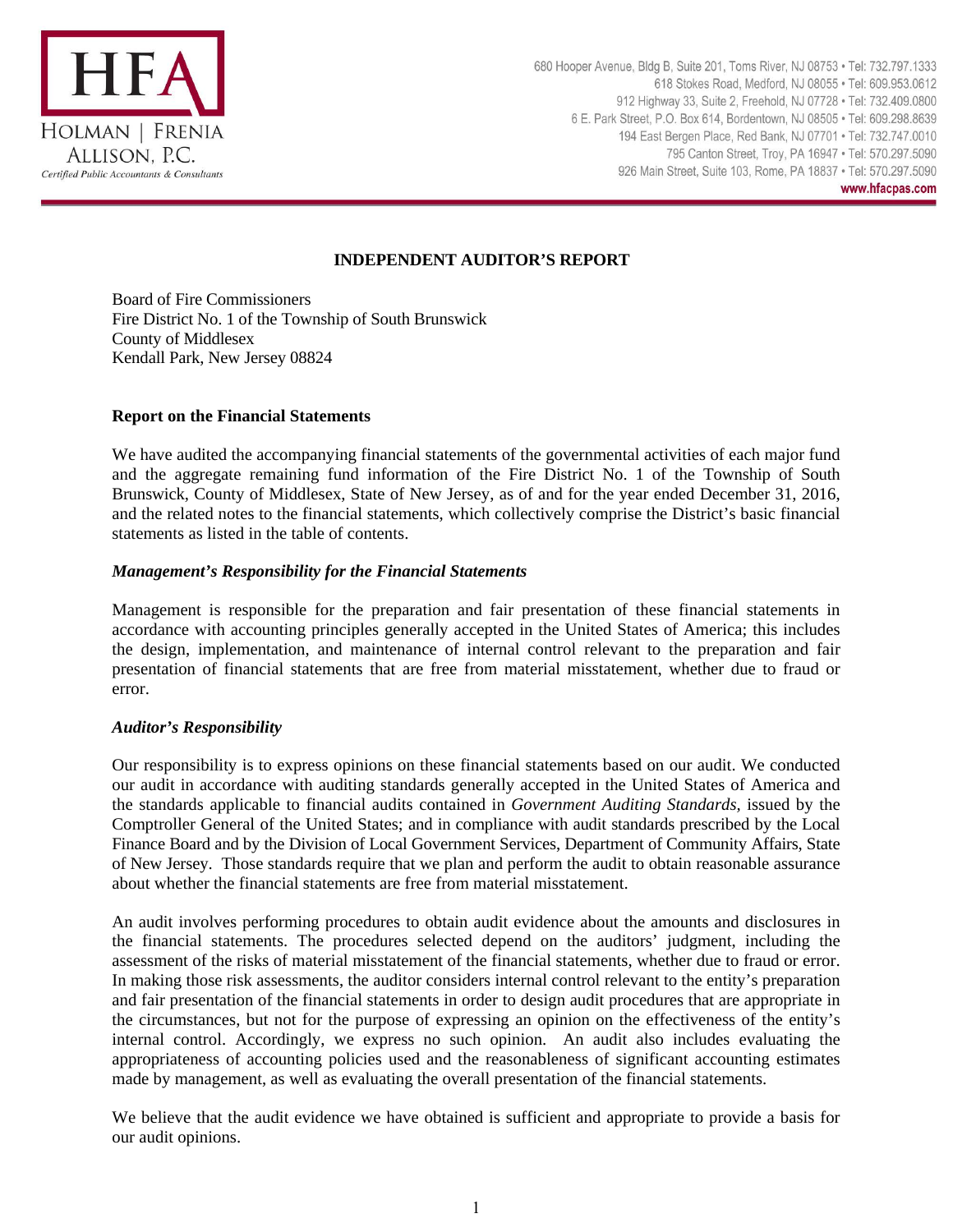#### *Opinions*

In our opinion, the financial statements referred to above present fairly, in all material respects, the respective financial position of the governmental activities of each major fund and the aggregate remaining fund information of the Fire District No. 1 of the Township of South Brunswick, County of Middlesex, State of New Jersey, as of December 31, 2016, and the respective changes in financial position for the year then ended in accordance with accounting principles generally accepted in the United States of America.

# *Other Matters*

# *Required Supplementary Information*

Accounting principles generally accepted in the United States of America require that the management's discussion and analysis and budgetary comparison information on pages 6-13 and 39-40 be presented to supplement the basic financial statements. Such information, although not a part of the basic financial statements, is required by the Governmental Accounting Standards Board who considers it to be an essential part of financial reporting for placing the basic financial statements in an appropriate operational, economic, or historical context. We have applied certain limited procedures to the required supplementary information in accordance with auditing standards generally accepted in the United States of America, which consisted of inquiries of management about the methods of preparing the information and comparing the information for consistency with management's responses to our inquiries, the basic financial statements, and other knowledge we obtained during our audit of the basic financial statements. We do not express an opinion or provide any assurance on the information because the limited procedures do not provide us with sufficient evidence to express an opinion or provide any assurance.

#### *Other Information*

Our audit was conducted for the purpose of forming opinions on the financial statements that collectively comprise the Fire District No. 1 of the Township of South Brunswick's basic financial statements. The long-term debt schedule of serial bonds payable and the long-term debt schedule of obligations under capital leases on pages 41 and 42 are presented for purposes of additional analysis and are not a required part of the basic financial statements.

The long-term debt schedule of serial bonds payable and the long-term debt schedule of obligations under capital leases on pages 41 and 42 is the responsibility of management and was derived from and relates directly to the underlying accounting and other records used to prepare the basic financial statements. Such information has been subjected to the auditing procedures applied in the audit of the basic financial statements and certain additional procedures, including comparing and reconciling such information directly to the underlying accounting and other records used to prepare the basic financial statements themselves, and other additional procedures in accordance with auditing standards generally accepted in the United States of America. In our opinion, the long-term debt schedule of serial bonds payable and the long-term debt schedule of obligations under capital leases is fairly stated, in all material respects, in relation to the basic financial statements as a whole.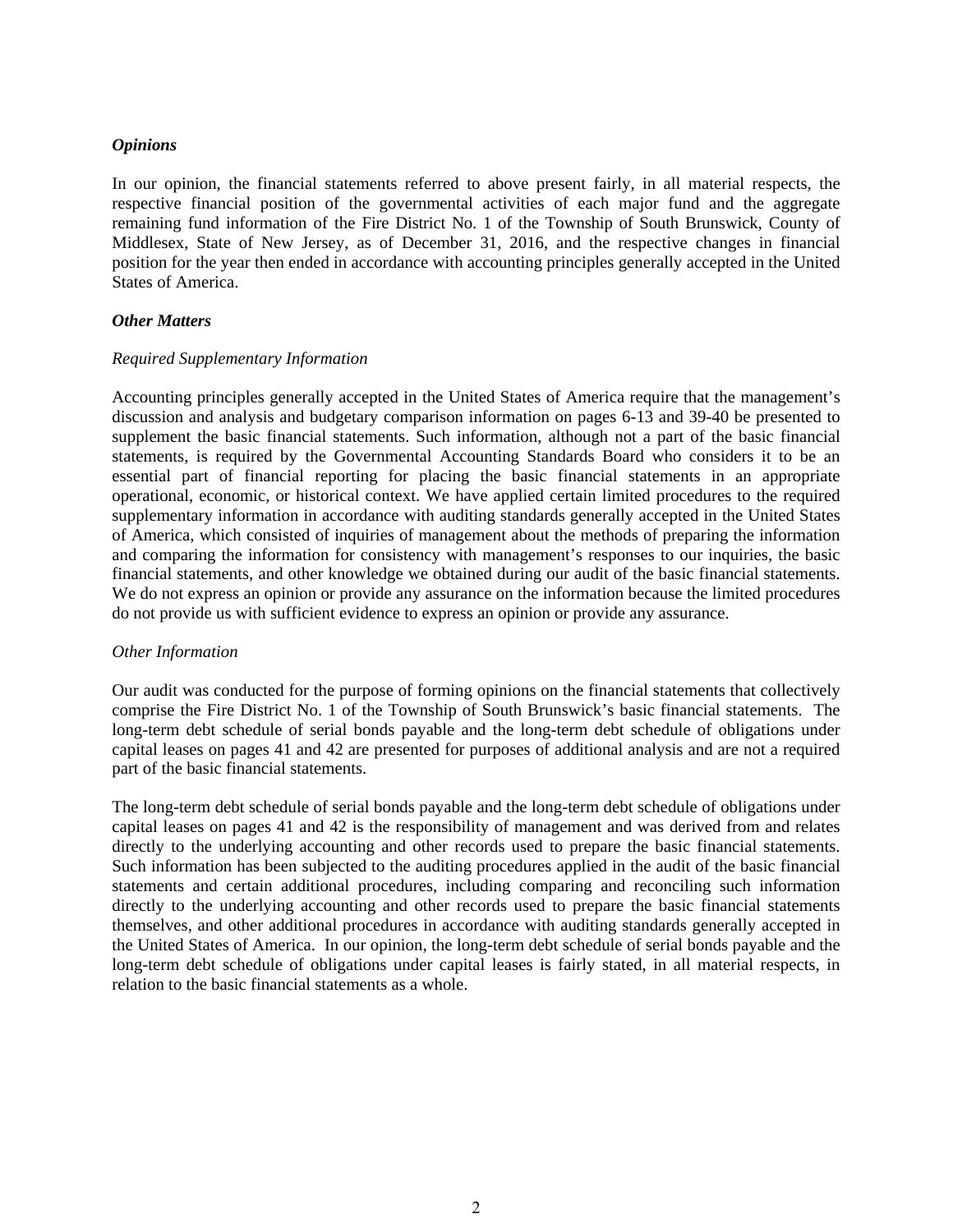#### **Other Reporting Required by** *Government Auditing Standards*

In accordance with *Government Auditing Standards*, we have also issued our report dated February 17, 2017 on our consideration of the Fire District No. 1 of the Township of South Brunswick's internal control over financial reporting and on our tests of its compliance with certain provisions of laws, regulations, contracts, and grant agreements and other matters. The purpose of that report is to describe the scope of our testing of internal control over financial reporting and compliance and the results of that testing, and not to provide an opinion on internal control over financial reporting or on compliance. That report is an integral part of an audit performed in accordance with *Government Auditing Standards* in considering Fire District No. 1 of the Township of South Brunswick's internal control over financial reporting and compliance.

HOLMAN FRENIAN LUISON PC

 **HOLMAN FRENIA ALLISON, P.C.**  *Certified Public Accountants* 

February 17, 2017 Toms River, New Jersey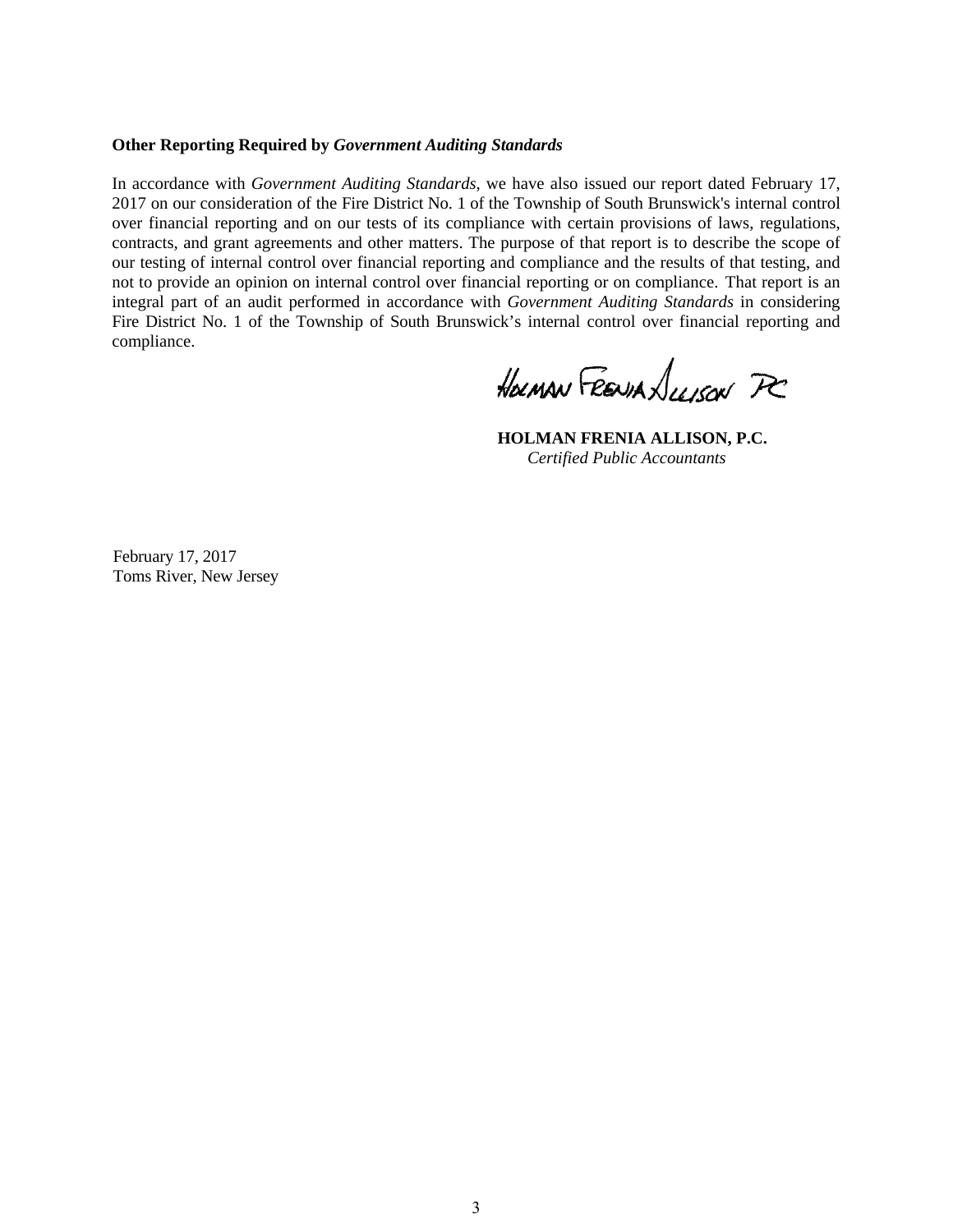

680 Hooper Avenue, Bldg B, Suite 201, Toms River, NJ 08753 · Tel: 732.797.1333 618 Stokes Road, Medford, NJ 08055 · Tel: 609.953.0612 912 Highway 33, Suite 2, Freehold, NJ 07728 · Tel: 732.409.0800 6 E. Park Street, P.O. Box 614, Bordentown, NJ 08505 · Tel: 609.298.8639 194 East Bergen Place, Red Bank, NJ 07701 · Tel: 732.747.0010 795 Canton Street, Troy, PA 16947 · Tel: 570.297.5090 926 Main Street, Suite 103, Rome, PA 18837 · Tel: 570.297.5090 www.hfacpas.com

# **INDEPENDENT AUDITOR'S REPORT ON INTERNAL CONTROL OVER FINANCIAL REPORTING AND ON COMPLIANCE AND OTHER MATTERS BASED ON AN AUDIT OF FINANCIAL STATEMENTS PERFORMED IN ACCORDANCE WITH** *GOVERNMENT AUDITING STANDARDS*

Board of Fire Commissioners Fire District No. 1 of the Township of South Brunswick:

We have audited, in accordance with the auditing standards generally accepted in the United States of America and the standards applicable to financial audits contained in *Government Auditing Standards*  issued by the Comptroller General of the United States and audit requirements as prescribed by the Local Finance Board and by the Division of Local Government Services, Department of Community Affairs, State of New Jersey, the financial statements of the governmental activities of each major fund and the aggregate remaining fund information of Fire District No. 1 of the Township of South Brunswick, as of and for the year ended December 31, 2016, and the related notes to the financial statements, which collectively comprise Fire District No. 1 of the Township of South Brunswick's basic financial statements, and have issued our report thereon dated February 17, 2017.

# **Internal Control Over Financial Reporting**

In planning and performing our audit of the financial statements, we considered Fire District No. 1 of the Township of South Brunswick's internal control over financial reporting (internal control) to determine the audit procedures that are appropriate in the circumstances for the purpose of expressing our opinions on the financial statements, but not for the purpose of expressing an opinion on the effectiveness of Fire District No. 1 of the Township of South Brunswick's internal control. Accordingly, we do not express an opinion on the effectiveness of Fire District No. 1 of the Township of South Brunswick's internal control.

A *deficiency in internal control* exists when the design or operation of a control does not allow management or employees, in the normal course of performing their assigned functions, to prevent, or detect and correct, misstatements on a timely basis. A *material weakness* is a deficiency, or a combination of deficiencies, in internal control, such that there is a reasonable possibility that a material misstatement of the entity's financial statements will not be prevented, or detected and corrected on a timely basis. A *significant deficiency* is a deficiency, or a combination of deficiencies, in internal control that is less severe than a material weakness, yet important enough to merit attention by those charged with governance.

Our consideration of internal control was for the limited purpose described in the first paragraph of this section and was not designed to identify all deficiencies in internal control that might be material weaknesses or significant deficiencies and therefore, material weaknesses or significant deficiencies may exist that were not identified. Given these limitations, during our audit we did not identify any deficiencies in internal control that we consider to be material weaknesses. However, material weaknesses may exist that have not been identified.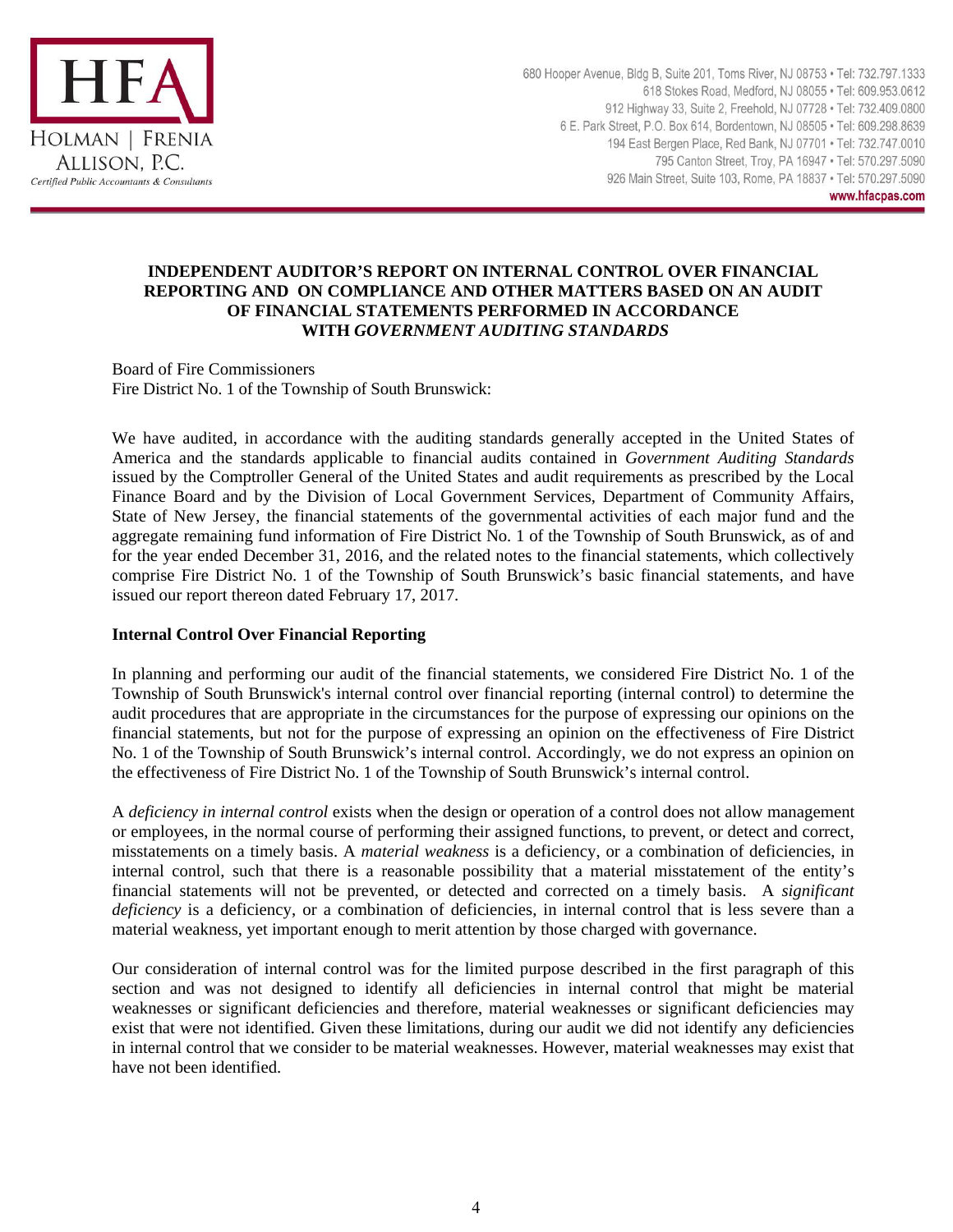### **Compliance and Other Matters**

As part of obtaining reasonable assurance about whether Fire District No. 1 of the Township of South Brunswick's financial statements are free from material misstatement, we performed tests of its compliance with certain provisions of laws, regulations, contracts, and grant agreements, noncompliance with which could have a direct and material effect on the determination of financial statement amounts. However, providing an opinion on compliance with those provisions was not an objective of our audit, and accordingly, we do not express such an opinion. The results of our tests disclosed no instances of noncompliance or other matters that are required to be reported under *Government Auditing Standards* and audit requirements as prescribed by the Local Finance Board and by the Division of Local Government Services, Department of Community Affairs State of New Jersey.

#### **Purpose of this Report**

The purpose of this report is solely to describe the scope of our testing of internal control and compliance and the results of that testing, and not to provide an opinion on the effectiveness of the entity's internal control or on compliance. This report is an integral part of an audit performed in accordance with *Government Auditing Standards* in considering the entity's internal control and compliance. Accordingly, this communication is not suitable for any other purpose.

HOLMAN FRENIA LIVION PC

 **HOLMAN FRENIA ALLISON, P.C.**  *Certified Public Accountants* 

February 17, 2017 Toms River, New Jersey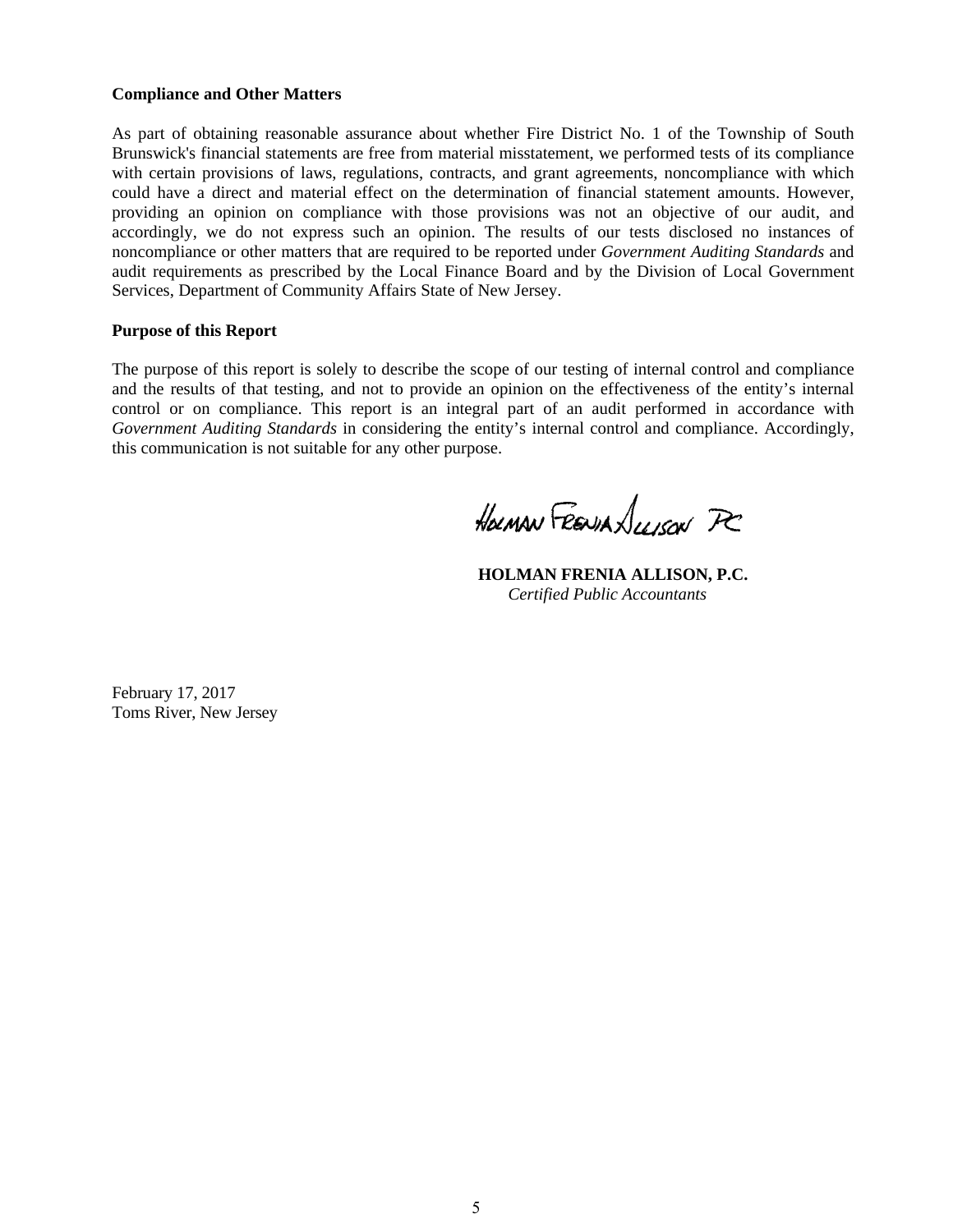

# FIRE DISTRICT NO. 1 OF THE TOWNSHIP OF SOUTH BRUNSWICK **MANAGEMENT DISCUSSION AND ANALYSIS** FOR THE YEAR ENDED DECEMBER 31, 2016

As management of Fire District No. 1 of the Township of South Brunswick, we offer readers of the Fire District No. 1 of the Township of South Brunswick financial statements this narrative overview and analysis of the financial activities of the Fire District No. 1 of the Township of South Brunswick for the year ended December 31, 2016. The intent of this narrative is to look at Fire District No. 1 of the Township of South Brunswick's overall financial performance in terms easily understood by the lay person. Please read this in conjunction with the District's financial statements which begin on page 14. Notes to the financial statements will provide the reader with additional useful information and they begin on page 22.

#### **FINANCIAL HIGHLIGHTS**

- $\triangleright$  The assets of the District exceeded its liabilities at December 31, 2016 by approximately \$2.77 million. In 2015 the excess was \$2.75 million. This is an increase of approximately \$20,000. The increase is due to revenues coming in higher than expenditures in 2016 by approximately \$20,000.
- $\triangleright$  During 2016 Fire District No. 1 of the Township of South Brunswick operated at a surplus of approximately \$19,000. The surplus in 2015 was approximately \$19,000.
- The District decreased their cash in bank by approximately (\$400).
- The District decreased their current liabilities by approximately (\$97,000) and decreased their  $\blacktriangleright$ non-current liabilities by approximately (\$123,000) in 2016.

#### **USING THIS ANNUAL REPORT**

This annual report consists of a series of financial statements. Fire District No. 1 of the Township of South Brunswick's basic financial statements is comprised of three components: district-wide financial statements; fund financial statements; and notes to the basic financial statements.

#### Reporting on the District as a Whole

Our analysis of the District as a whole begins on page 8. District-wide financial statements are provided to give the reader a broad overview of the District's financial position and its financial activity for the year. It is presented in a format similar to the private sector to give the reader a familiar point of reference.

The Statement of Net Position presents information on all the assets and liabilities of Fire District No. 1 of the Township of South Brunswick. The difference between the two is reported as the District's Net Position. Significant increases or decreases in the District's Net Position can be an indication of the financial health of the District.

#### **Commissioners of Fire District No.1**

In the Township of South Brunswick, County of Middlesex P.O. Box 68, Kendall Park, NJ 08824-0068 732-297-9900 Fax 732-297-4247 Web Site www.sbfd1.org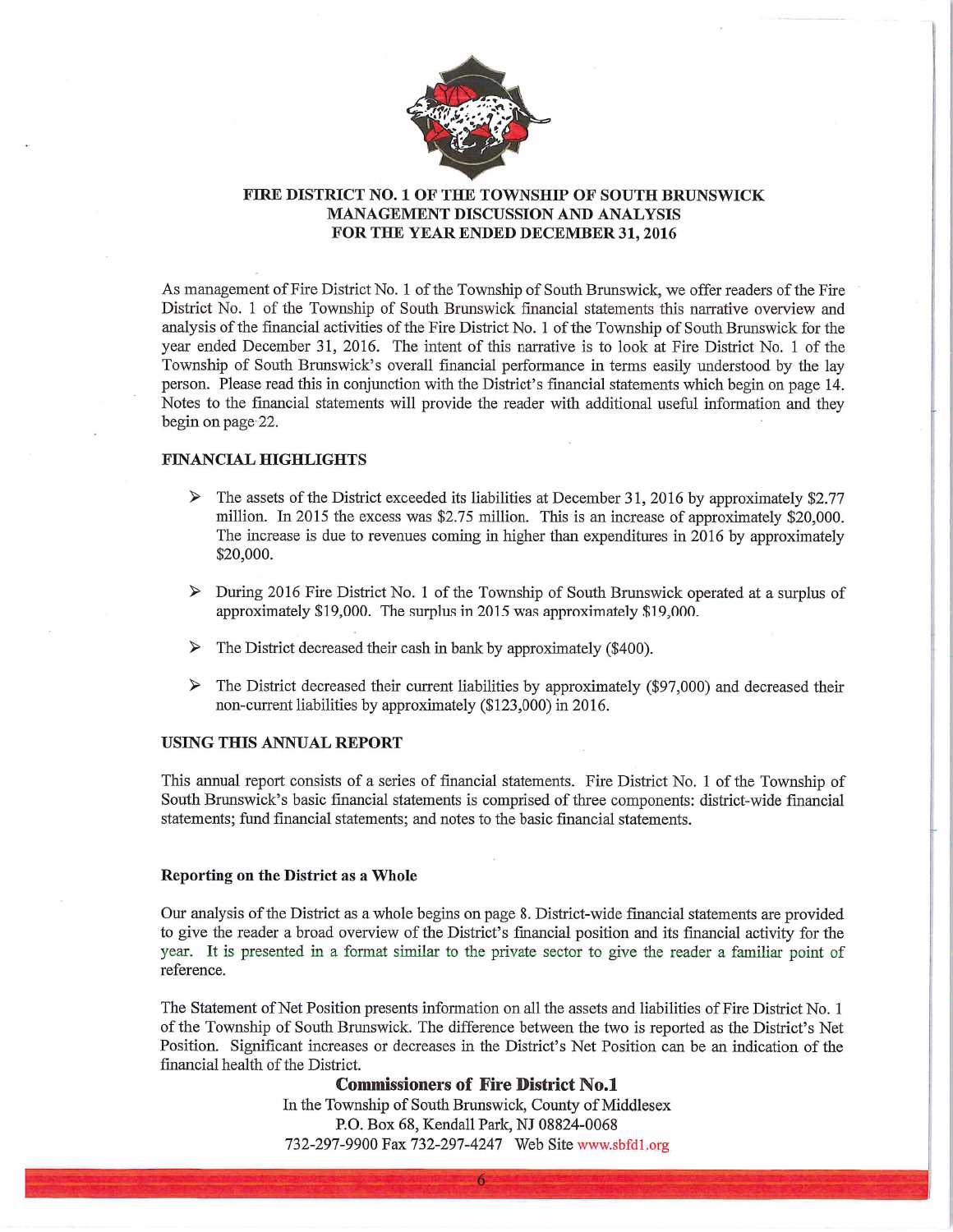The Statement of Activities presents financial information about activities that result in the District's Net Position increasing or decreasing during the year. Financial activities are recorded when the transactions occur rather than when the cash is received or paid out. As a result, there could be activities that result in cash flow in a future period.

The district-wide financial statements report on the financial data by function. Fire District No. 1 of the Township of South Brunswick has two basic functions: activities that are supported by property taxes; and activities supported by other governmental activities. Fire District No. 1 of the Township of South Brunswick provides firefighting services to the citizens of South Brunswick Township.

# **Fund Financial Statements**

A fund is a grouping of related accounts that is used to maintain control over resources that have been segregated for specific activities or objectives. Like other state and local governments, Fire District No. 1 of the Township of South Brunswick uses fund accounting to document compliance with financerelated legal matters. Fire District No. 1 of the Township of South Brunswick has two types of fund groups, and that is governmental funds and fiduciary funds.

# **Governmental Funds**

Fire District No. 1 of the Township of South Brunswick's activities are all reported in governmental funds. These funds record the flow of cash in and out of the District during the period and the balances remaining at year end for future periods. The modified accrual basis of accounting is utilized for reporting purposes. This method of accounting measures cash and all other financial assets that can be converted to cash. The governmental fund statements provide a detailed short-term view of the District's general government operations and the basic services that it provides. Governmental fund information helps you determine whether there are more or fewer financial resources that can be spent in the near future to finance the District's services.

Fire District No. 1 of the Township of South Brunswick maintains three separate government funds. Information is presented in the governmental fund balance sheet and in the governmental fund statement of revenues, expenditures, and changes in fund balance for the general fund, capital projects fund and debt service fund.

The relationship (or differences) between governmental activities (reported in the Statement of Net Position and the Statement of Activities) and governmental funds is described in a reconciliation at the bottom of the fund financial statements.

As required by N.J.S.A. 40A:14:78-3, Fire District No. 1 of the Township of South Brunswick adopts an annual budget which is voted on by the legal voters of the district on the third Saturday in February. Budgetary comparison schedules have been prepared to document compliance with budgetary requirements.

# **Fiduciary Funds**

Fiduciary funds are used to account for assets held by the District on behalf of outside third parties, or other funds within the District. There is one fiduciary fund in the District. The fiduciary fund is the Length of Service Award Program (LOSAP). LOSAP is an annuity program for the volunteer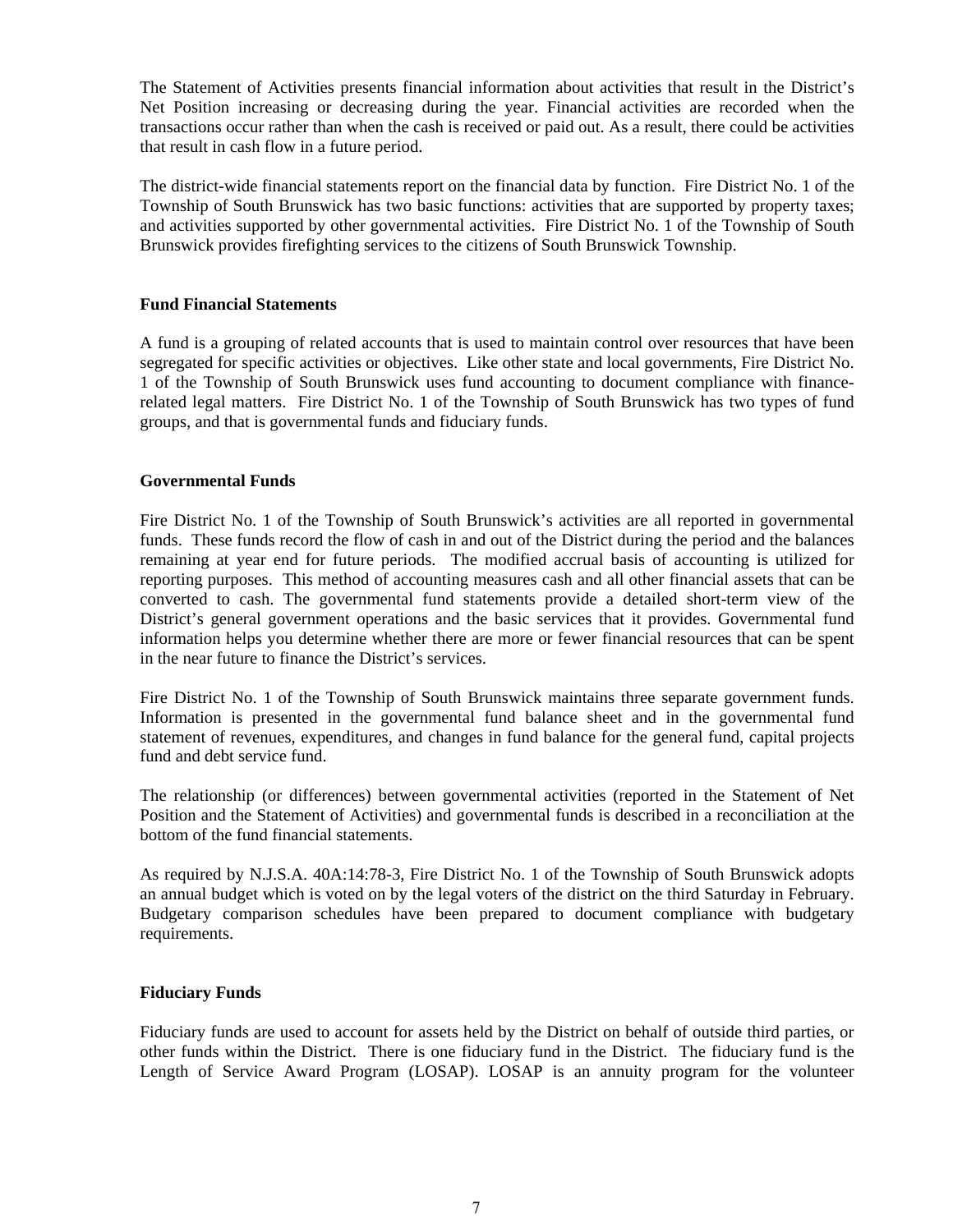firefighters and the fund is used to hold the funds in reserve until the actuary determines the amount to be invested for each volunteer (see Note 7).

#### **Notes to Financial Statements**

The notes to the financial statements provide additional information that is essential to a full understanding of the data provided in the district-wide and fund financial statements. The notes to the financial statements are an integral part of the financial statements.

# **DISTRICT-WIDE FINANCIAL ANALYSIS**

Fire District No. 1 of the Township of South Brunswick's Net Position is a useful indicator of the District's financial condition. At the end of 2016 the District's assets exceeded the liabilities by approximately \$2.77 million. The largest portion of Fire District No. 1 of the Township of South Brunswick's Net Position (79%) is its investment in capital assets. The District uses these assets to provide fire-fighting services to the community; consequently, these assets are not available for future spending.

# **Statement of Net Position**

# FIRE DISTRICT NO. 1 OF THE TOWNSHIP OF SOUTH BRUNSWICK NET POSITION DECEMBER 31, 2016

|                                 |               |   |           | \$ Increase | % Increase |
|---------------------------------|---------------|---|-----------|-------------|------------|
|                                 | 2016          |   | 2015      | (Decrease)  | (Decrease) |
| <b>Current and Other Assets</b> | \$<br>617.309 | S | 619,805   | (2, 496)    | $-0.40\%$  |
| Capital Assets                  | 2,435,148     |   | 2,637,163 | (202, 015)  | $-7.66\%$  |
| <b>Total Assets</b>             | 3,052,457     |   | 3,256,968 | (204, 511)  | $-6.28\%$  |
| <b>Total Liabilities</b>        | 283,741       |   | 503,221   | (219, 480)  | $-43.62%$  |
| <b>Net Position</b>             | 2,768,716     |   | 2,753,747 | 14.969      | 0.54%      |

| <b>Analysis of Net Position</b>   |    |           |                 | <b>\$</b> Increase | % Increase |
|-----------------------------------|----|-----------|-----------------|--------------------|------------|
|                                   |    | 2016      | 2015            | (Decrease)         | (Decrease) |
| Invested in Capital Assets        | \$ | 2,193,066 | \$<br>2,184,961 | 8,105              | 0.37%      |
| <b>Restricted Net Position:</b>   |    |           |                 |                    |            |
| Capital                           |    | 171.872   | 161,872         | 10.000             | 6.18%      |
| <b>Unrestricted Net Position:</b> |    |           |                 |                    |            |
| Undesignated                      |    | 356,534   | 344,684         | 11,850             | 3.44%      |
| For Subsequent Year's             |    |           |                 |                    |            |
| Expenditures                      |    | 47,244    | 62,230          | (14,986)           | $-24.08%$  |
| <b>Total Net Position</b>         |    | 2,768,716 | 2,753,747       | 14.969             | 0.54%      |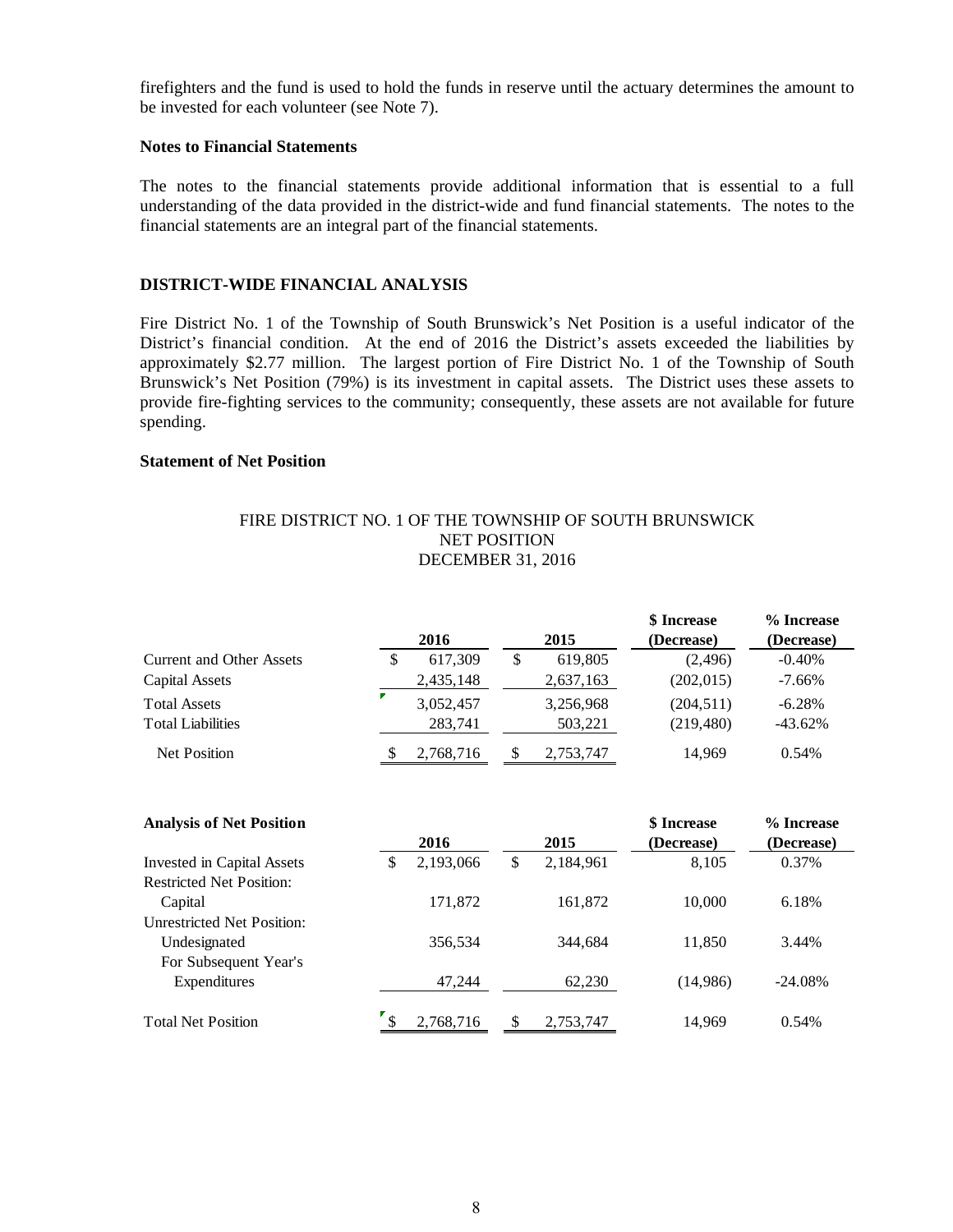

The Net Position of Fire District No. 1 of the Township of South Brunswick increased approximately \$20,000 during the 2016 period. This increase was due primarily to the District's expenditures exceeding revenues by approximately \$20,000.

# **Governmental Activities**

The Statement of Activities shows the cost of the governmental activities program services and the charges for services and grants offsetting these costs. A summary of these activities follows:

| <b>Expenses:</b>               |               |              | \$ Increase | % Increase |
|--------------------------------|---------------|--------------|-------------|------------|
|                                | 2016          | 2015         | (Decrease)  | (Decrease) |
| <b>Program Expenses</b>        | \$<br>18.423  | \$<br>27,372 | (8.949)     | $-32.69%$  |
| <b>Administrative Expenses</b> | 141,165       | 137,042      | 4.123       | 3.01%      |
| Cost of Operations and         |               |              |             |            |
| Maintenance                    | 589,821       | 576,384      | 13.437      | 2.33%      |
| <b>Other Expenses</b>          | 43,394        | 41,725       | 1,669       | 4.00%      |
| <b>Total Program Expenses</b>  | \$<br>792,803 | 782,523      | 10.280      | 1.31%      |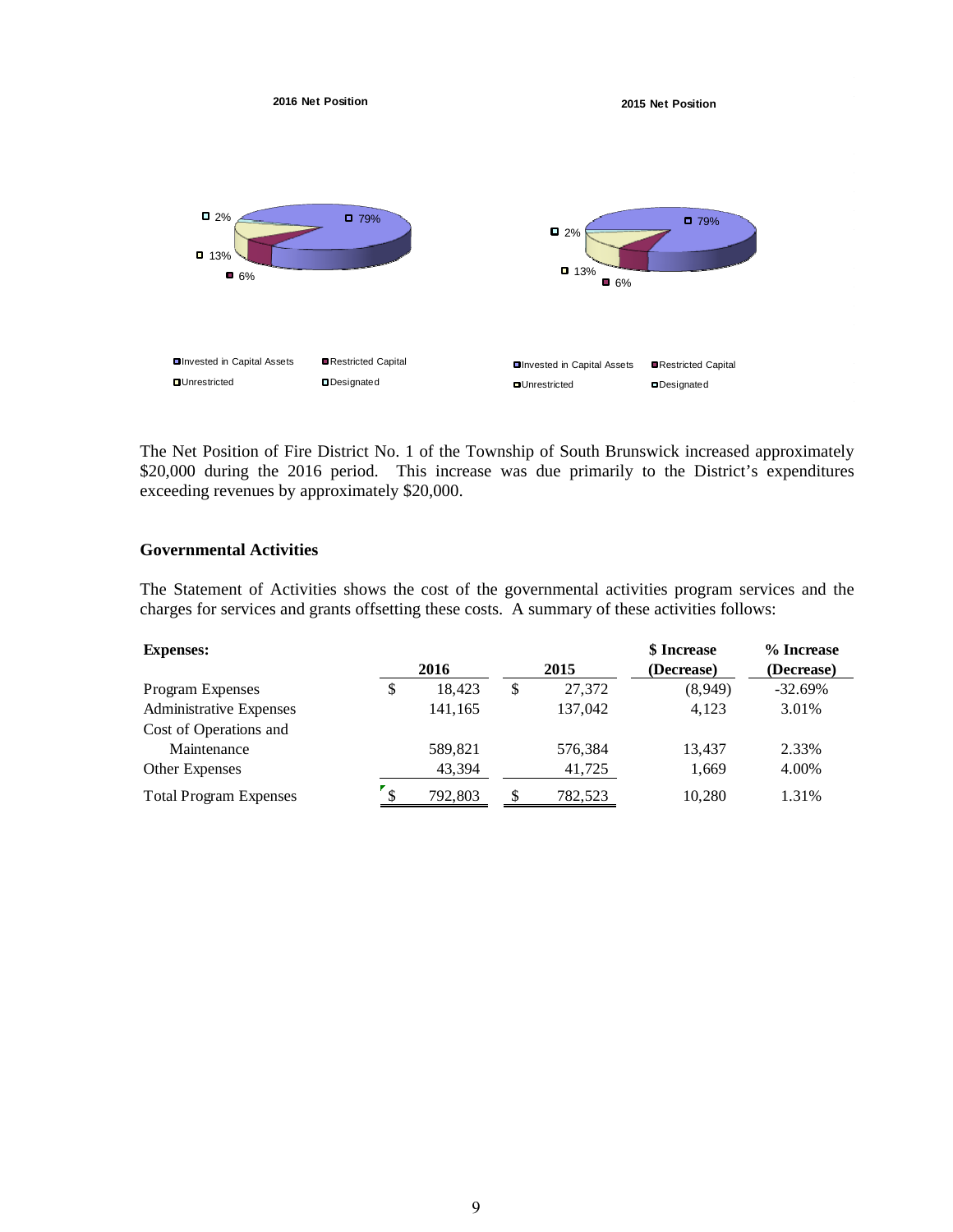

**2015 Program Expenses**





■ Administrative ■ Operations ■ Expenses offset by Revenues

Administrative Operations Expenses offset by Revenues

|                                | 2016 |           | 2015 | <b>\$</b> Increase<br>(Decrease) | % Increase<br>(Decrease) |            |
|--------------------------------|------|-----------|------|----------------------------------|--------------------------|------------|
| <b>General Revenues</b>        |      |           |      |                                  |                          |            |
| <b>Property Taxes Levied</b>   |      |           |      |                                  |                          |            |
| for General Purposes           | \$   | 555,017   | \$   | 543,242                          | 11,775                   | 2.17%      |
| Property Taxes Levied          |      |           |      |                                  |                          |            |
| for Capital Projects           |      | 10,000    |      |                                  | 10,000                   | 100.00%    |
| Property Taxes Levied          |      |           |      |                                  |                          |            |
| for Debt Service               |      | 228,543   |      | 228,718                          | (175)                    | $-0.08%$   |
| Miscellaneous Revenue          |      | 7,914     |      | 22,769                           | (14, 855)                | $-65.24%$  |
| <b>Operating Grant Revenue</b> |      | 6,298     |      | 6,298                            |                          | $0.00\%$   |
| <b>Total General Revenues</b>  |      | 807,772   |      | 801,027                          | 6,745                    | 0.84%      |
| Change in Net Position         |      | 14,969    |      | 18,504                           | (3,535)                  | $-19.10\%$ |
| Net Position, January 1        |      | 2,753,747 |      | 2,735,243                        | 18,504                   | 0.68%      |
| Net Position, December 31      | \$   | 2,768,716 | S    | 2,753,747                        | 14,969                   | 0.54%      |

Property tax revenue constituted 98.2% of the total governmental activities revenues received by Fire District No. 1 of the Township of South Brunswick in 2016. In 2015 the property tax revenue constituted 96.4% of total revenues.

The Cost of Operations & Maintenance was 74.4% and 73.7% of the District's total expenses in 2016 and 2015, respectively. Administration expenses equaled 17.8% and 17.5% of the total expenses in 2016 and 2015, respectively.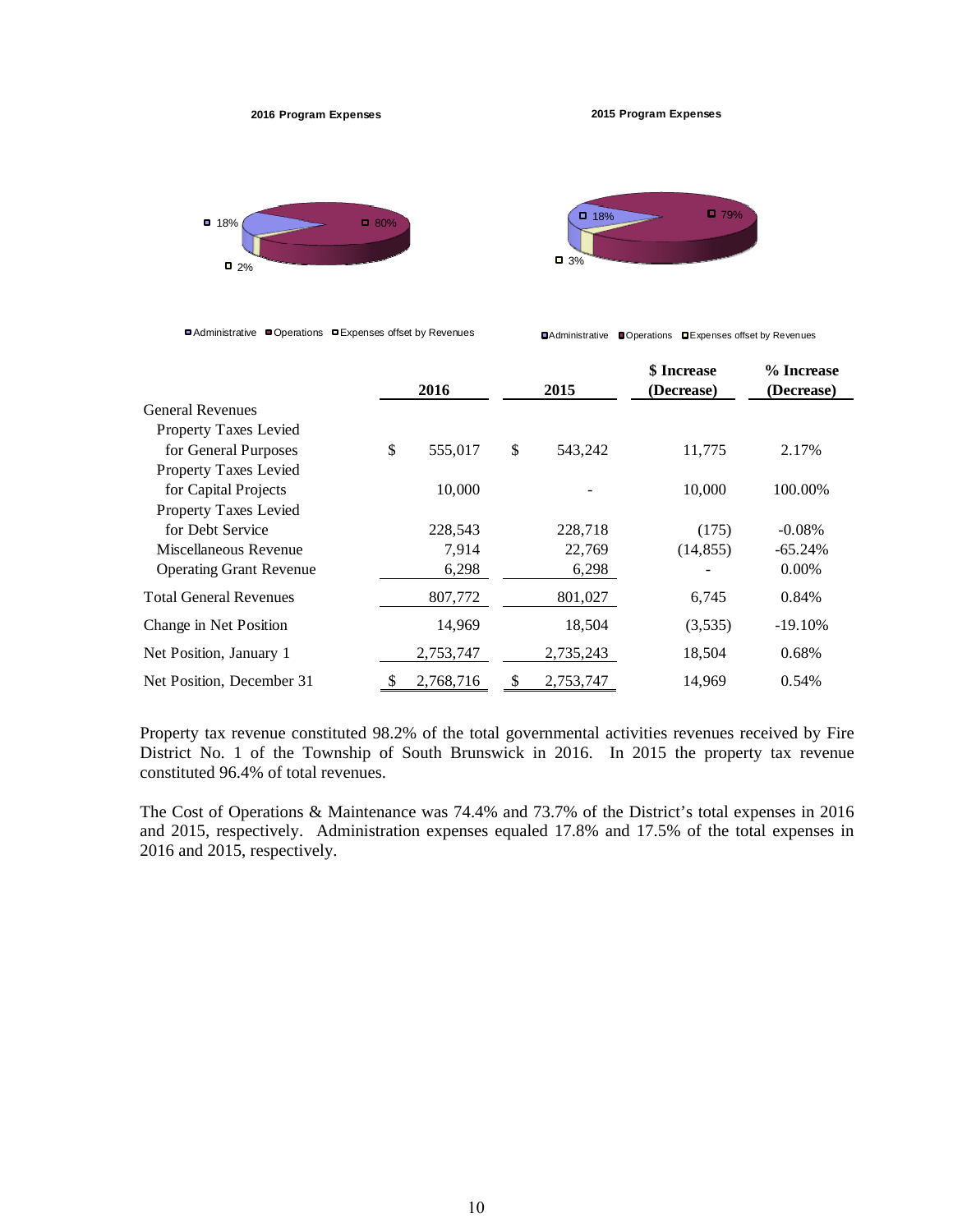

# **FINANCIAL ANALYSIS OF THE GOVERNMENT FUNDS**

Fire District No. 1 of the Township of South Brunswick uses fund accounting to document compliance with finance-related legal requirements.

# **Government Fund**

The primary objective of the District's governmental funds is to report on cash flows in and out during the period and the ending balances of the spendable resources. This information is useful to evaluate the performance of the District and to assess its future needs and available resources.

As of December 31, 2016, the combined balance of the governmental cash funds of Fire District No. 1 of the Township of South Brunswick was approximately \$571,400. This balance is (\$300) lower than last year's combined governmental funds balance. The decrease is due primarily to the net effect of deficit generated in the General and Capital funds.

The combined fund balance of the governmental funds of Fire District No. 1 of the Township of South Brunswick was a surplus of \$536,966. An amount of \$171,872 is restricted for capital, \$47,244 is assigned for subsequent year's expenditures, and \$317,850 is unassigned.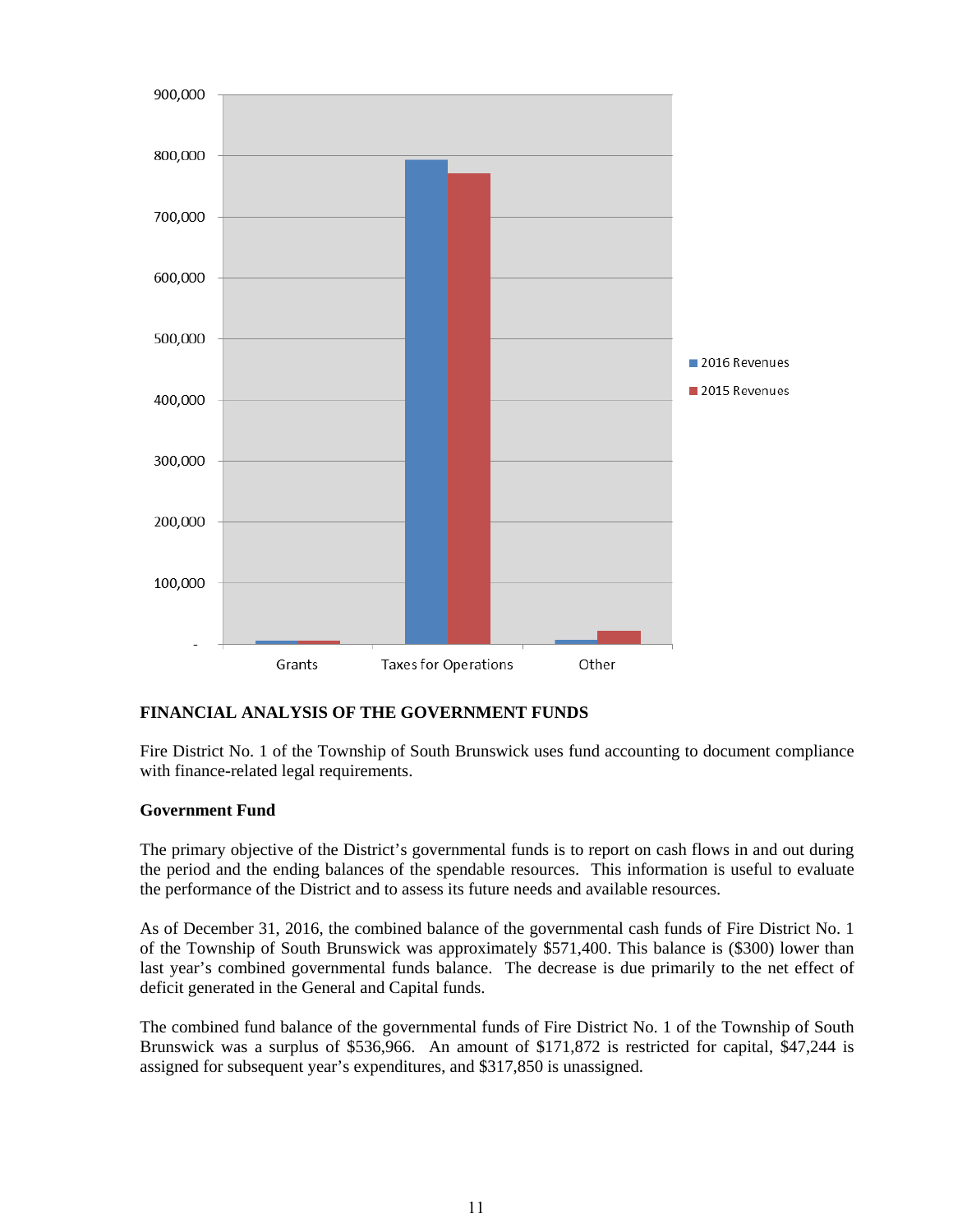The general fund is the main operating fund of Fire District No. 1 of the Township of South Brunswick. At the end of 2016, the total fund balance of the general fund was \$365,094.

During 2016 the general fund balance of Fire District No. 1 of the Township of South Brunswick decreased by approximately (\$4,500).

At the end of 2016, the District had a capital projects fund balance of \$171,872. This was an increase of approximately \$10,000 from the previous year.

#### **General Fund Budgetary Highlights**

The original budget had a \$62,230 projected deficit. The District had total revenues in excess of expenditures of approximately \$5,500 in 2016.

Administrative expenses were approximately \$11,900 less than projected in 2016. Operating expenses were approximately \$36,200 less than projected in 2016.

# **CAPITAL ASSETS AND DEBT ADMINISTRATION**

#### **Capital Assets**

As of December 31, 2016 Fire District No. 1 of the Township of South Brunswick had invested in capital assets for government activities approximately \$2,435,000 (net of accumulated depreciation). Capital assets consist of fire apparatus, fire equipment, and office equipment. They purchased approximately \$5,000 of building improvements in 2016.

# FIRE DISTRICT NO. 1 OF THE TOWNSHIP OF SOUTH BRUNSWICK CAPITAL ASSETS (NET OF ACCUMULATED DEPRECIATION) DECEMBER 31, 2016

|                                        |                 |              |               | \$ Increase | % Increase |
|----------------------------------------|-----------------|--------------|---------------|-------------|------------|
|                                        | 2016            | 2015         |               | (Decrease)  | (Decrease) |
| Governmental Activities:               |                 |              |               |             |            |
| Apparatus and Vehicles                 | \$<br>2,728,119 | $\mathbb{S}$ | 2,728,119     |             | $0.00\%$   |
| Equipment                              | 620,991         |              | 620,991       |             | $0.00\%$   |
| <b>Building and Improvements</b>       | 1,583,315       |              | 1,578,315     | 5,000       | 0.32%      |
| <b>Totals at Historical Cost</b>       | 4,932,425       |              | 4,927,425     | 5,000       | 0.10%      |
| Less: Accumulated Depreciation:        |                 |              |               |             |            |
| Apparatus and Vehicles                 | (1,275,149)     |              | (1, 120, 849) | (154, 300)  | 13.77%     |
| Equipment                              | (609, 634)      |              | (596, 377)    | (13,257)    | 2.22%      |
| <b>Building and Improvements</b>       | (612, 494)      |              | (573, 035)    | (39, 459)   | 6.89%      |
| Total accumulated depreciation         | (2, 497, 277)   |              | (2, 290, 262) | (207, 015)  | 9.04%      |
| Total capital assets being depreciated |                 |              |               |             |            |
| net of accumulated depreciation        | \$<br>2,435,148 | S            | 2,637,163     | (202, 015)  | $-7.66\%$  |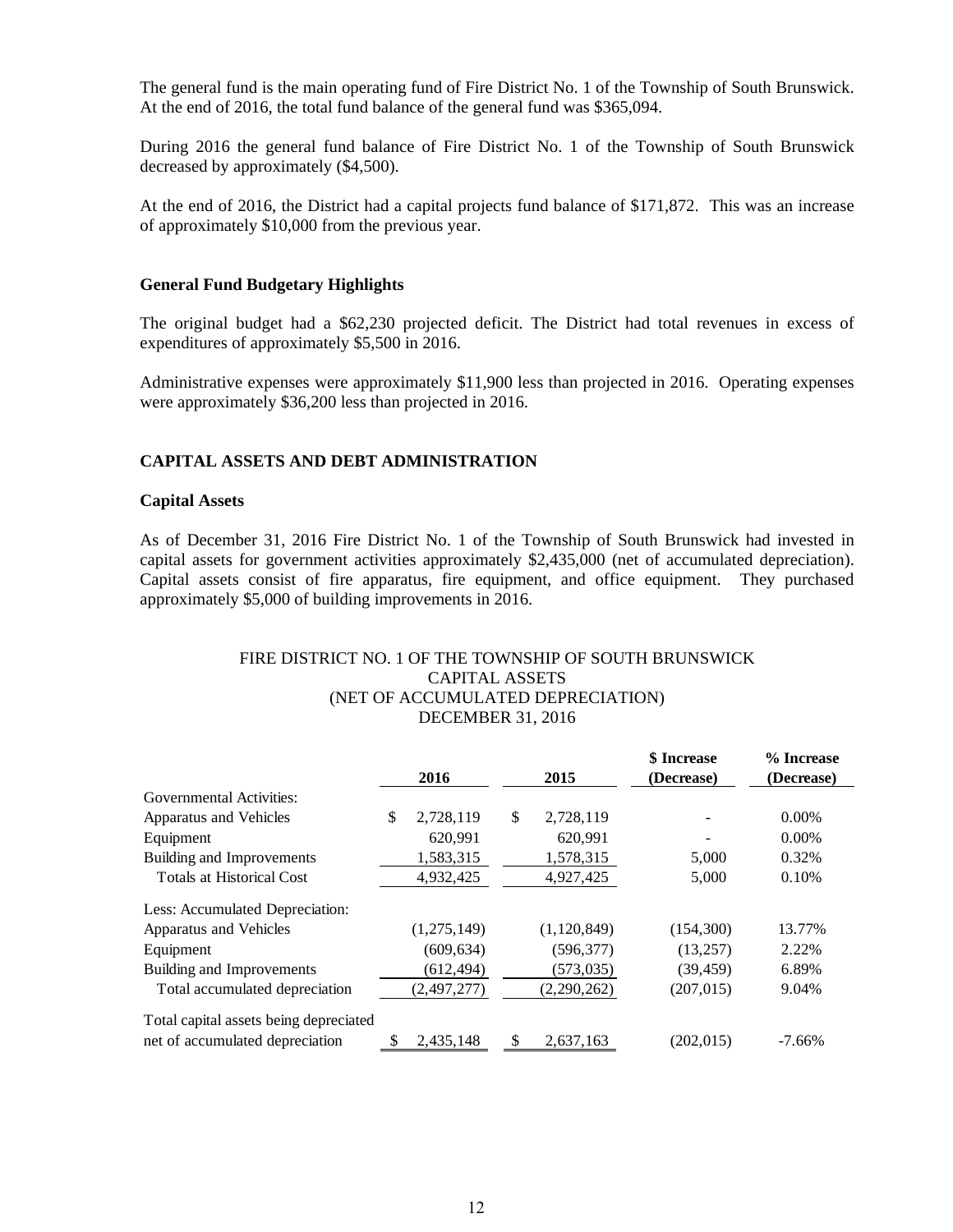#### **Long-Term Obligations**

The Fire District No. 1 of the Township of South Brunswick had capital leases outstanding in the amount of \$242,082 in 2016. No new debt is anticipated for 2017.

# **ECONOMIC FACTORS AND NEXT YEARS BUDGET**

In 2016, Fire District No. 1 of the Township of South Brunswick was able to cover all its appropriations through the fire tax levy and other revenues. The 2016 budget reflects a deficit of \$62,230 which is covered through utilization of accumulated funds.

Fire District No. 1 of the Township of South Brunswick adopted their 2017 budget on January 9, 2017. The 2017 budget reflects a 2.0% increase in the tax levy since 2016. The 2017 budget reflects a deficit of \$47,244 which is covered through utilization of accumulated funds.

# **REQUESTS FOR INFORMATION**

The District's financial report is designed to provide users of the financial statements with a general overview of the District's finances and to show the District's accountability for the money it receives. The financial statements of the District are a matter of public record and may be examined at 125 New Road, Kendall Park, New Jersey during the District's business hours.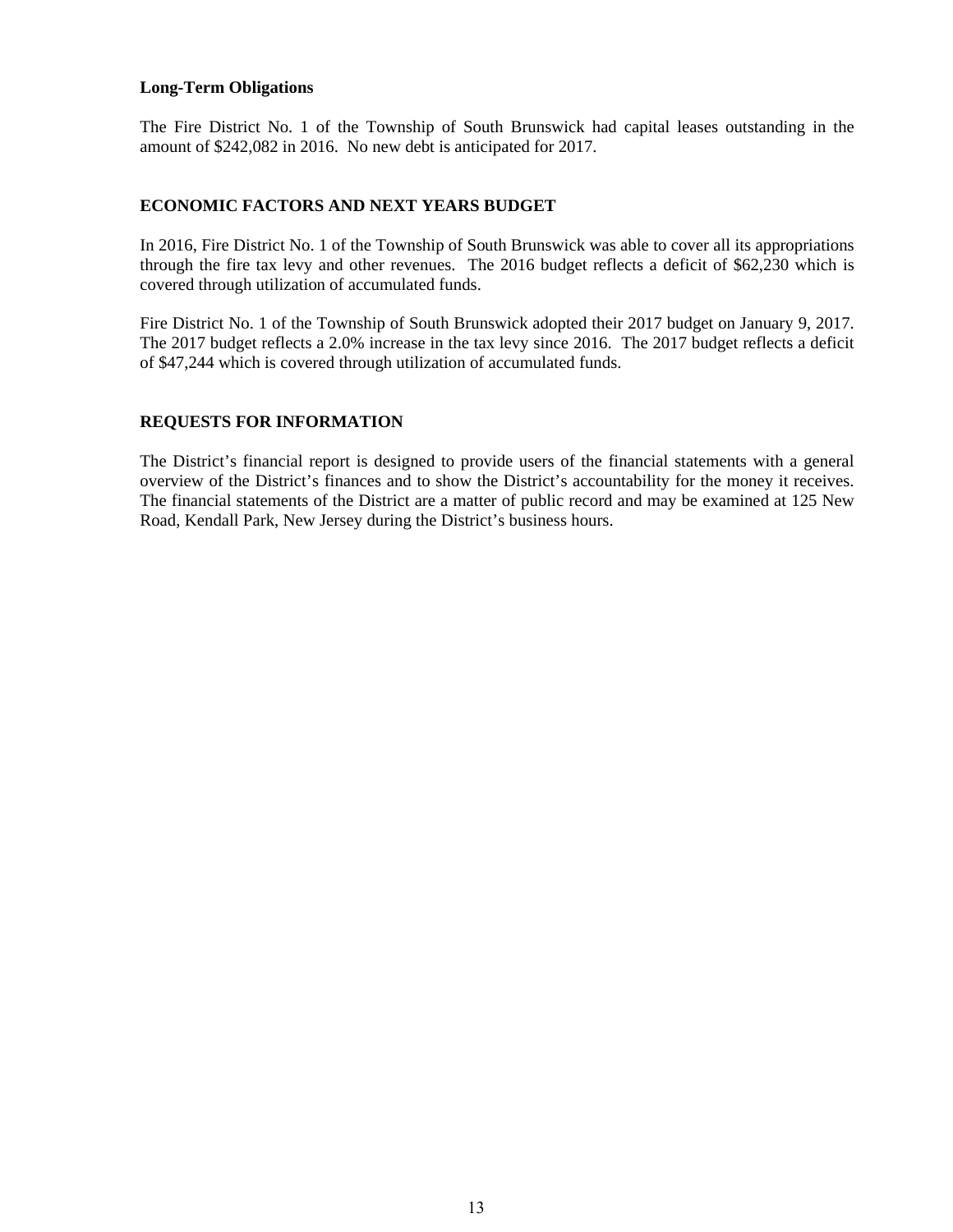# **FIRE DISTRICT NO. 1 OF THE TOWNSHIP OF SOUTH BRUNSWICK Statement of Net Position December 31, 2016**

|                                               | <b>Governmental Activities</b> |           |
|-----------------------------------------------|--------------------------------|-----------|
|                                               | <b>Total</b>                   |           |
| Assets:                                       |                                |           |
| Current assets:                               |                                |           |
| Cash and cash equivalents                     | \$                             | 571,371   |
| Prepaid insurance                             |                                | 45,938    |
| Total current assets                          |                                | 617,309   |
| Capital assets (net of depreciation)          |                                | 2,435,148 |
| Total assets                                  |                                | 3,052,457 |
| Liabilities:                                  |                                |           |
| Current liabilities:                          |                                |           |
| Accounts payable                              |                                | 34,405    |
| Accrued interest payable                      |                                | 7,254     |
| Capital lease payable                         |                                | 119,023   |
| Total current liabilities                     |                                | 160,682   |
| Noncurrent liabilities:                       |                                |           |
| Capital lease payable                         |                                | 123,059   |
| Total noncurrent liabilities                  |                                | 123,059   |
| <b>Total liabilities</b>                      |                                | 283,741   |
| Net position:                                 |                                |           |
| Net investment in capital assets              |                                | 2,193,066 |
| Restricted net position:                      |                                |           |
| Capital                                       |                                | 171,872   |
| Unrestricted net position:                    |                                |           |
| Undesignated                                  |                                | 356,534   |
| Designated for subsequent year's expenditures |                                | 47,244    |
| Total net position                            | $\boldsymbol{\mathsf{S}}$      | 2,768,716 |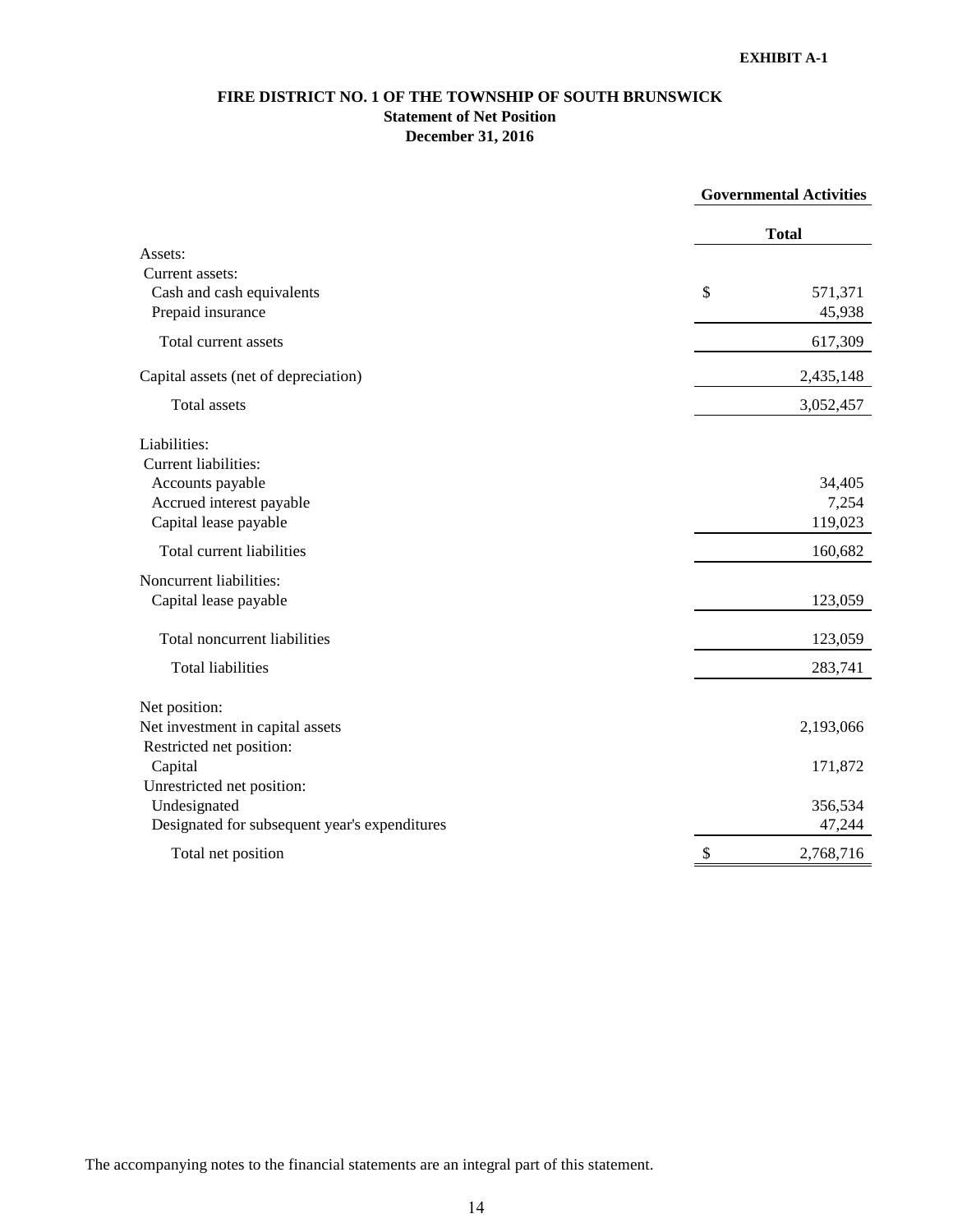#### **FIRE DISTRICT NO. 1 OF THE TOWNSHIP OF SOUTH BRUNSWICK Statement of Activities For the year ended December 31, 2016**

|                                               |                 |                                       | <b>Governmental Activities</b> |
|-----------------------------------------------|-----------------|---------------------------------------|--------------------------------|
|                                               | <b>Expenses</b> | <b>Charges for</b><br><b>Services</b> | <b>Total</b>                   |
| Government activities:                        |                 |                                       |                                |
| Operation appropriations:                     |                 |                                       |                                |
| Administration                                | \$<br>141,165   | \$                                    | \$<br>141,165                  |
| Costs of operations and maintenance           | 589,821         |                                       | 589,821                        |
| Operating appropriations offset with revenues | 18,423          |                                       | 18,423                         |
| Length of service award contribution          | 43,394          |                                       | 43,394                         |
| Total government activities                   | 792,803         |                                       | 792,803                        |
|                                               |                 |                                       |                                |

| General revenues:         |           |
|---------------------------|-----------|
| Miscellaneous revenue     | 7,914     |
| Operating grant revenues  | 6,298     |
| Amount raised by taxation | 793,560   |
| Total general revenues    | 807,772   |
| Change in net position    | 14,969    |
| Net position, January 1,  | 2,753,747 |
| Net position, December 31 | 2,768,716 |
|                           |           |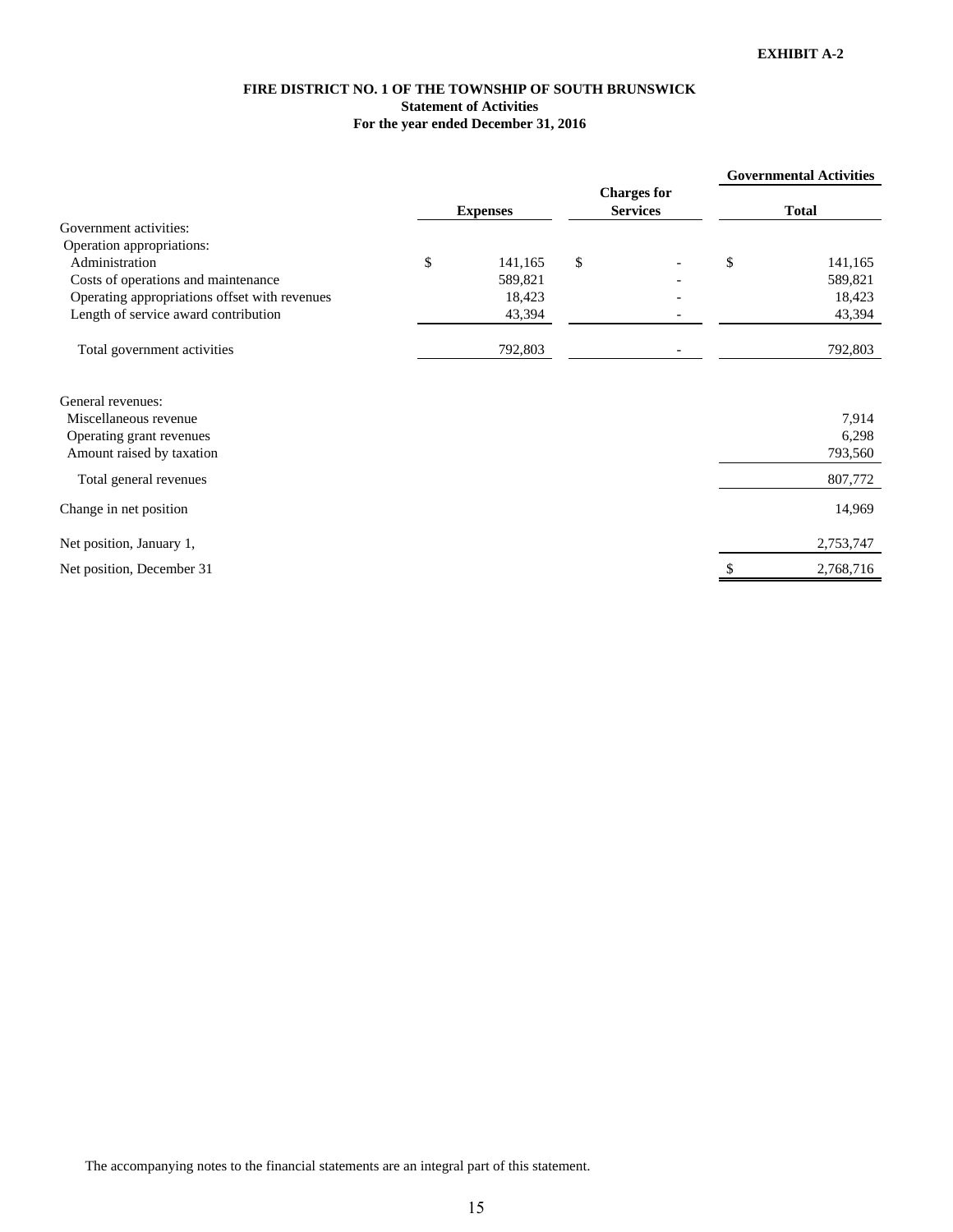#### **FIRE DISTRICT NO. 1 OF THE TOWNSHIP OF SOUTH BRUNSWICK Governmental Funds Balance Sheet December 31, 2016**

|                                                                                                                                                                                                                 |      | <b>General Fund</b> |    | Capital<br><b>Projects Fund</b> |    | Debt<br><b>Service Fund</b> | <b>Totals</b> |           |  |
|-----------------------------------------------------------------------------------------------------------------------------------------------------------------------------------------------------------------|------|---------------------|----|---------------------------------|----|-----------------------------|---------------|-----------|--|
| Assets:                                                                                                                                                                                                         |      |                     |    |                                 |    |                             |               |           |  |
| Current assets:                                                                                                                                                                                                 |      |                     |    |                                 |    |                             |               |           |  |
| Cash and cash equivalents                                                                                                                                                                                       | \$   | 207,722             | \$ | 363,649                         | \$ |                             | \$            | 571,371   |  |
| Other receivable                                                                                                                                                                                                |      | 191,777             |    |                                 |    |                             |               | 191,777   |  |
| Total assets                                                                                                                                                                                                    | \$   | 399,499             | \$ | 363,649                         | \$ |                             | \$            | 763,148   |  |
| Liabilities, equity and other credits:                                                                                                                                                                          |      |                     |    |                                 |    |                             |               |           |  |
| Accounts payable                                                                                                                                                                                                | $\$$ | 34,405              | \$ |                                 | \$ |                             | \$            | 34,405    |  |
| Other payable                                                                                                                                                                                                   |      |                     |    | 191,777                         |    |                             |               | 191,777   |  |
| Total liabilities                                                                                                                                                                                               |      | 34,405              |    | 191,777                         |    |                             |               | 226,182   |  |
| Fund balances:                                                                                                                                                                                                  |      |                     |    |                                 |    |                             |               |           |  |
| Restricted for:                                                                                                                                                                                                 |      |                     |    |                                 |    |                             |               |           |  |
| Capital                                                                                                                                                                                                         |      |                     |    | 171,872                         |    |                             |               | 171,872   |  |
| Assigned for:                                                                                                                                                                                                   |      |                     |    |                                 |    |                             |               |           |  |
| For subsequent year's expenditures                                                                                                                                                                              |      | 47,244              |    |                                 |    |                             |               | 47,244    |  |
| Unassigned, reported in:                                                                                                                                                                                        |      |                     |    |                                 |    |                             |               |           |  |
| General fund                                                                                                                                                                                                    |      | 317,850             |    |                                 |    |                             |               | 317,850   |  |
| Total fund balance                                                                                                                                                                                              |      | 365,094             |    | 171,872                         |    |                             |               | 536,966   |  |
| Total liabilities and fund balance                                                                                                                                                                              | \$   | 399,499             | \$ | 363,649                         | \$ |                             |               |           |  |
| Amounts reported for governmental activities in<br>the statement of net position (A-1) are different<br>because:                                                                                                |      |                     |    |                                 |    |                             |               |           |  |
| Prepaid insurance is reported in governmental funds<br>as expenditures. However, in the statement of net<br>position, the cost of those assets is expensed over the<br>term of the policy as insurance expense. |      |                     |    |                                 |    |                             |               | 45,938    |  |
| Capital assets used in governmental activities<br>are not financial resources and therefore are not<br>reported in the funds. The cost of the assets is<br>\$4,932,425 and the accumulated depreciation is      |      |                     |    |                                 |    |                             |               |           |  |
| \$2,497,277.                                                                                                                                                                                                    |      |                     |    |                                 |    |                             |               | 2,435,148 |  |
| Accrued interest not recorded in current financial<br>statements.                                                                                                                                               |      |                     |    |                                 |    |                             |               | (7,254)   |  |
| Long-term liabilities, including bonds payable, are<br>not due and payable in the current period and are<br>therefore not reported as liabilities in the funds.                                                 |      |                     |    |                                 |    |                             |               | (242,082) |  |
|                                                                                                                                                                                                                 |      |                     |    |                                 |    |                             |               |           |  |
| Net position of governmental activities                                                                                                                                                                         |      |                     |    |                                 |    |                             | \$            | 2,768,716 |  |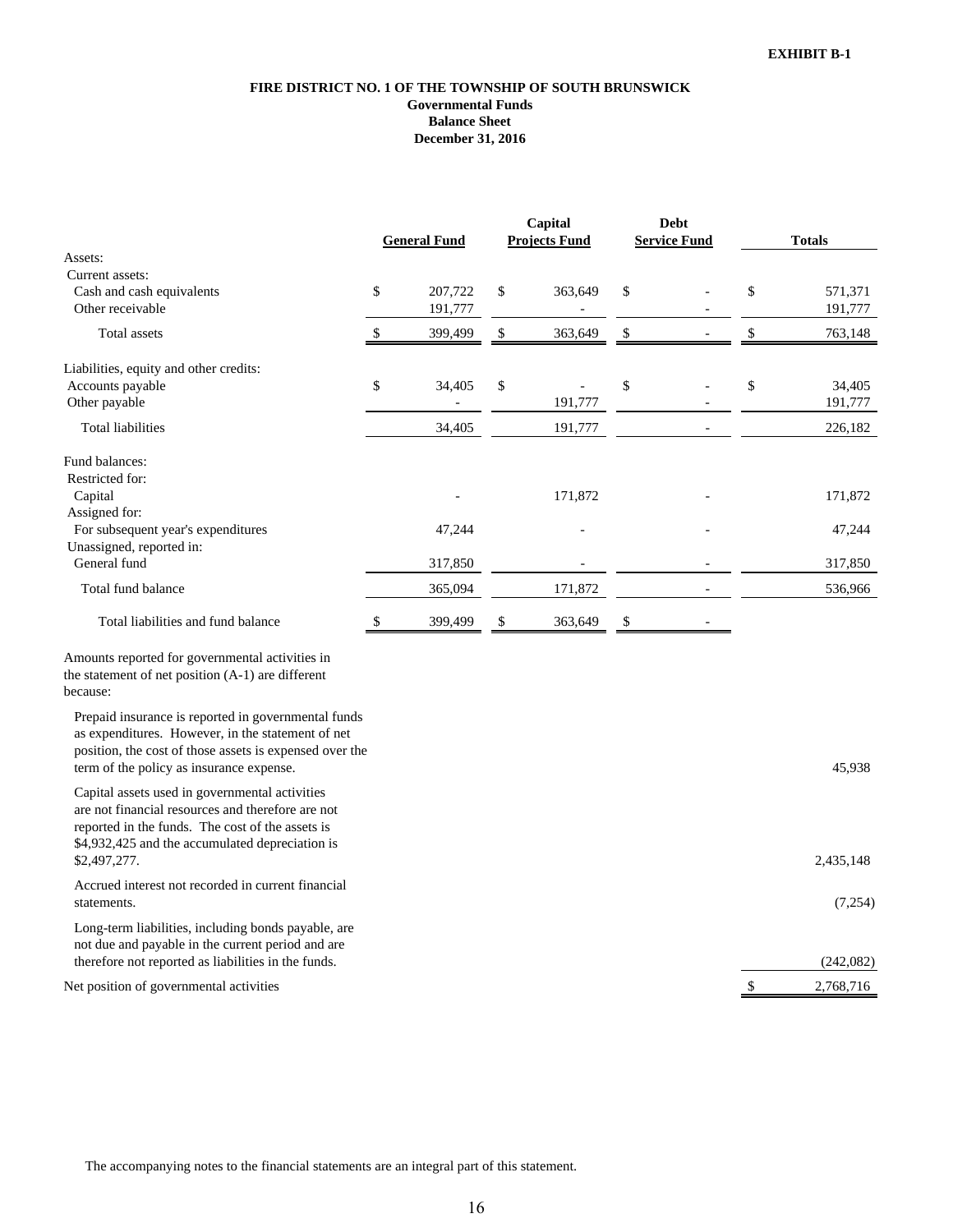#### **FIRE DISTRICT NO. 1 OF THE TOWNSHIP OF SOUTH BRUNSWICK Governmental Funds Statement of Revenues, Expenditures and Changes in Fund Balance For the year ended December 31, 2016**

|                                        |                     |         | Capital                  |    | <b>Debt</b>              |    |               |  |
|----------------------------------------|---------------------|---------|--------------------------|----|--------------------------|----|---------------|--|
|                                        | <b>General Fund</b> |         | <b>Projects Fund</b>     |    | <b>Service Fund</b>      |    | <b>Totals</b> |  |
| Revenues:                              |                     |         |                          |    |                          |    |               |  |
| Miscellaneous anticipated revenue:     |                     |         |                          |    |                          |    |               |  |
| Investment income                      | \$                  | 1,497   | \$                       | \$ |                          | \$ | 1,497         |  |
| Other revenue                          |                     | 6,417   |                          |    |                          |    | 6,417         |  |
| Total miscellaneous revenues           |                     | 7,914   |                          |    |                          |    | 7,914         |  |
| Operating grant revenues:              |                     |         |                          |    |                          |    |               |  |
| Supplemental fire service act          |                     | 6,298   |                          |    |                          |    | 6,298         |  |
| Total operating grant revenue          |                     | 6,298   |                          |    |                          |    | 6,298         |  |
| Total revenues                         |                     | 14,212  |                          |    |                          |    | 14,212        |  |
| Amount raised by taxation to support   |                     |         |                          |    |                          |    |               |  |
| district budget                        |                     | 555,017 | 10,000                   |    | 228,543                  |    | 793,560       |  |
| Total anticipated revenues             |                     | 569,229 | 10,000                   |    | 228,543                  |    | 807,772       |  |
| Expenditures:                          |                     |         |                          |    |                          |    |               |  |
| Operating appropriations:              |                     |         |                          |    |                          |    |               |  |
| Administration:                        |                     |         |                          |    |                          |    |               |  |
| Salaries and wages                     |                     | 124,247 |                          |    |                          |    | 124,247       |  |
| Fringe benefits                        |                     | 1,722   |                          |    |                          |    | 1,722         |  |
| Other expenditures:                    |                     |         |                          |    |                          |    |               |  |
| Professional fees                      |                     | 9,510   |                          |    |                          |    | 9,510         |  |
| Elections                              |                     | 222     |                          |    |                          |    | 222           |  |
| Medical services                       |                     | 2,495   |                          |    |                          |    | 2,495         |  |
| Membership dues/software/subscriptions |                     | 300     |                          |    |                          |    | 300           |  |
| Office supplies                        |                     | 1,795   |                          |    |                          |    | 1,795         |  |
| Advertising                            |                     | 874     |                          |    |                          |    | 874           |  |
| Total administration                   |                     | 141,165 | $\overline{\phantom{a}}$ |    | $\overline{\phantom{a}}$ |    | 141,165       |  |

The accompanying notes to the financial statements are an integral part of this statement.

17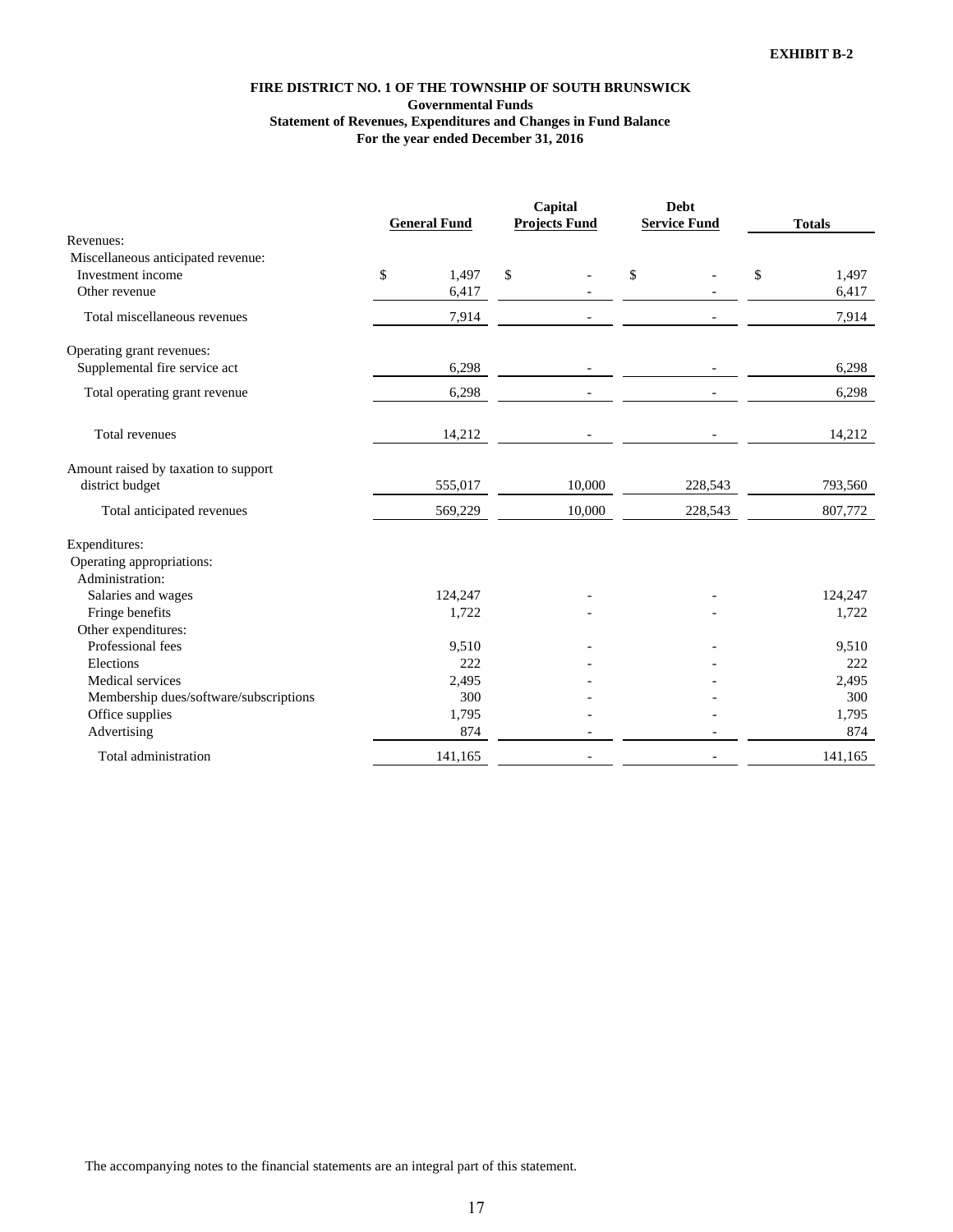#### **FIRE DISTRICT NO. 1 OF THE TOWNSHIP OF SOUTH BRUNSWICK Governmental Funds Statement of Revenues, Expenditures and Changes in Fund Balance For the year ended December 31, 2016**

|                                               |                          | Capital              | <b>Debt</b>         |               |
|-----------------------------------------------|--------------------------|----------------------|---------------------|---------------|
|                                               | <b>General Fund</b>      | <b>Projects Fund</b> | <b>Service Fund</b> | <b>Totals</b> |
| Cost of operations and maintenance:           |                          |                      |                     |               |
| Other expenditures:                           |                          |                      |                     |               |
| Fire protection services                      | 131,500                  |                      |                     | 131,500       |
| Fire marshal services                         | 30,000                   |                      |                     | 30,000        |
| Insurance                                     | 67,503                   |                      |                     | 67,503        |
| Incentive program                             | 14,222                   |                      |                     | 14,222        |
| Sub station                                   | 27,884                   |                      |                     | 27,884        |
| Communication costs                           | 10,401                   |                      |                     | 10,401        |
| Fire prevention program                       | 5,535                    |                      |                     | 5,535         |
| Travel                                        | 8,451                    |                      |                     | 8,451         |
| Training and education                        | 3,650                    |                      |                     | 3,650         |
| Firefighter fitness                           |                          |                      |                     |               |
| Equipment maintenance and repairs             | 34,567                   |                      |                     | 34,567        |
| Firefighting supplies                         | 1,224                    |                      |                     | 1,224         |
| Support services - EMS                        | 5,000                    |                      |                     | 5,000         |
| Bank service charges                          | 1,223                    |                      |                     | 1,223         |
| Ladder/hose testing                           | 3,156                    |                      |                     | 3,156         |
| Public relations                              | 980                      |                      |                     | 980           |
| Maintenance agreements                        | 1,749                    |                      |                     | 1,749         |
| Other non-bondable assets                     | 41,818                   |                      |                     | 41,818        |
| Total cost of operations and maintenance      | 389,137                  |                      |                     | 389,137       |
| Length of service award program               | 43,394                   |                      |                     | 43,394        |
| Capital appropriations                        | $\overline{\phantom{a}}$ |                      |                     |               |
| Debt service for capital appropriations:      |                          |                      |                     |               |
| Bond principal                                |                          |                      | 95,000              | 95,000        |
| Interest on bonds                             |                          |                      | 6,313               | 6,313         |
| Capital leases                                |                          |                      | 115,120             | 115,120       |
| Interest on capital leases                    |                          |                      | 12,110              | 12,110        |
| Total debt service for capital appropriations |                          |                      | 228,543             | 228,543       |
| Total governmental expenditures               | 573,696                  |                      | 228,543             | 802,239       |
| Excess (deficiency) of revenues               |                          |                      |                     |               |
| under (over) expenditures                     | (4, 467)                 | 10,000               |                     | 5,533         |
| Fund balance, January 1                       | 369,561                  | 161,872              |                     | 531,433       |
| Fund balance, December 31                     | \$<br>365.094            | \$<br>171,872        | \$                  | \$<br>536,966 |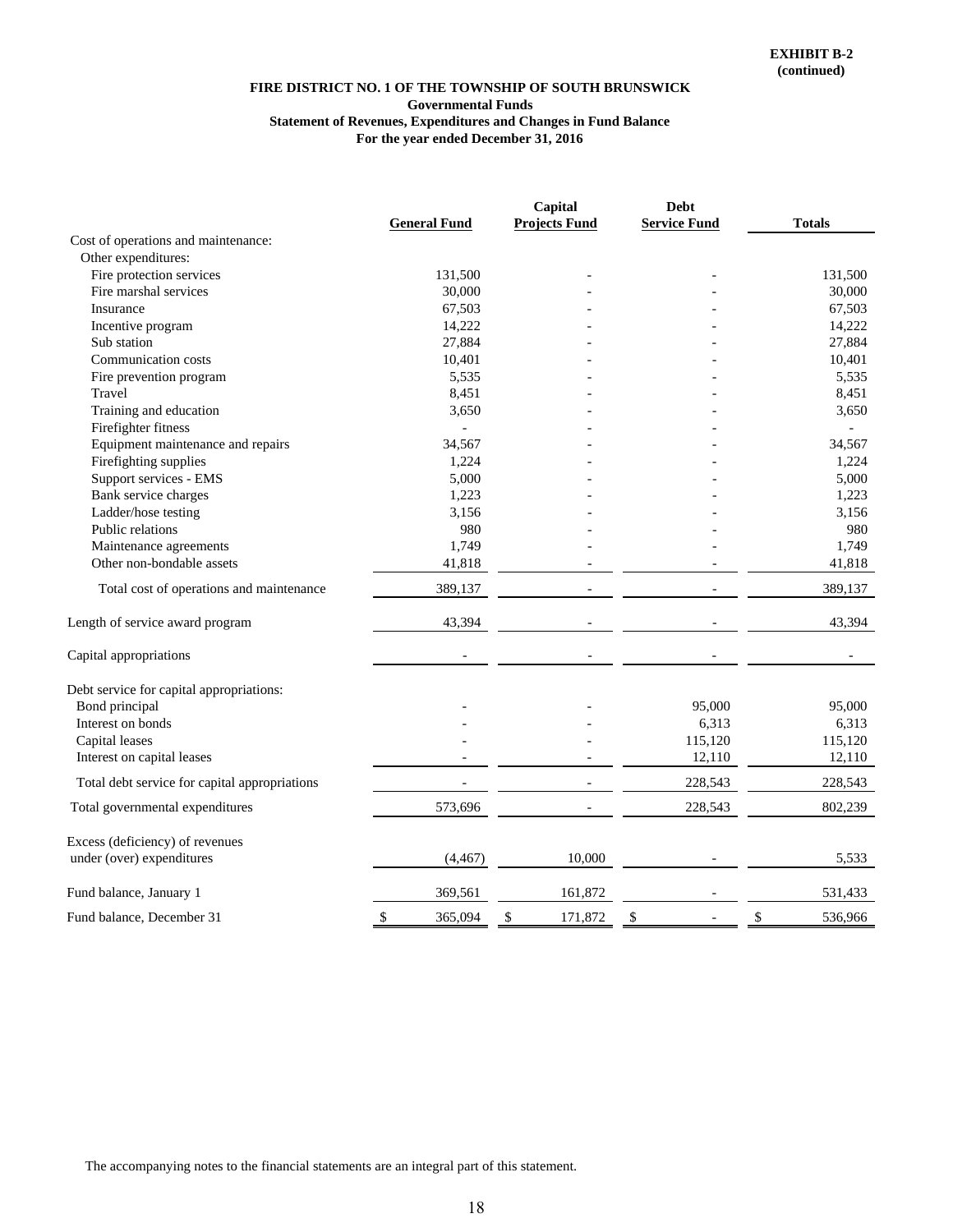# **December 31, 2016 FIRE DISTRICT NO. 1 OF THE TOWNSHIP OF SOUTH BRUNSWICK Reconciliation of the Statement of Revenues, Expenditures and Changes in Fund Balance in the Governmental Funds to the Statement of Activities**

| Total net changes in Fund Balance-Governmental Funds (B-2)                                                                                                                                                                                                                         |                     | \$<br>5,533  |
|------------------------------------------------------------------------------------------------------------------------------------------------------------------------------------------------------------------------------------------------------------------------------------|---------------------|--------------|
| Amounts reported for governmental activities in the statement<br>of activities (A-2) are different because:                                                                                                                                                                        |                     |              |
| Capital Outlays are reported in governmental funds as expenditures.<br>However, in the statement of activities, the cost of those assets is<br>allocated over their estimated useful lives as depreciation expense.<br>Capital Outlays-General Fund<br><b>Depreciation Expense</b> | 5,000<br>(207, 016) | (202,016)    |
| Prepaid insurance is reported in governmental funds as expenditures.<br>However, in the statement of net position, the cost of those assets is<br>expensed over the term of the policy as insurance expense.<br>Prior year<br>Current year                                         | (48,056)<br>45,938  | (2,118)      |
| Repayment of bond principal is an expenditure in the governmental<br>funds, but the repayment reduces long-term liabilities in the statement<br>of net position and is not reported in the statement of activities.                                                                |                     | 95,000       |
| Repayment of capital lease principal is an expenditure in the governmental<br>funds, but the repayment reduces long-term liabilities in the statement<br>of net position and is not reported in the statement of activities.                                                       |                     | 115,120      |
| Accrual of interest on capital leases is not an expenditure in the<br>governmental funds, but the adjustment is charged to expense and is<br>reported in the statement of activities.                                                                                              |                     |              |
| Prior year<br>Current year                                                                                                                                                                                                                                                         | 10,704<br>(7,254)   | 3,450        |
| Change in net position of governmental activities                                                                                                                                                                                                                                  |                     | \$<br>14,969 |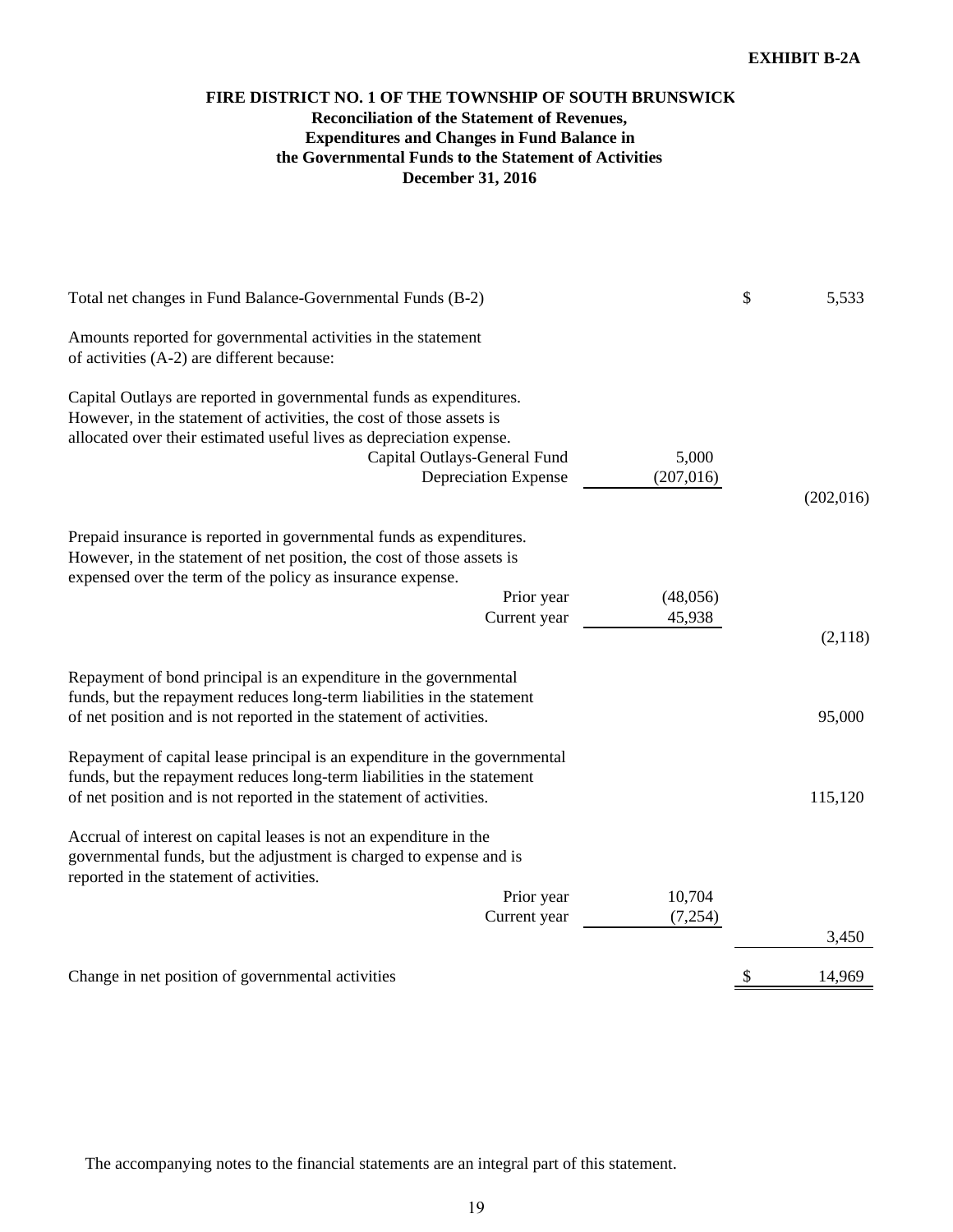# **FIRE DISTRICT NO. 1 OF THE TOWNSHIP OF SOUTH BRUNSWICK Fiduciary Funds Statement of Net Position December 31, 2016**

|                                     |    | Length of<br><b>Service Award</b><br><b>Program</b> | <b>Totals</b> |         |  |
|-------------------------------------|----|-----------------------------------------------------|---------------|---------|--|
| Assets:                             |    |                                                     |               |         |  |
| Investments                         | \$ | 650,739                                             | \$            | 650,739 |  |
| Total assets                        |    | 650,739                                             |               | 650,739 |  |
| Net position:                       |    |                                                     |               |         |  |
| Reserved:                           |    |                                                     |               |         |  |
| For Length of Service Award Program |    | 650,739                                             |               | 650,739 |  |
| Total net position                  | ¢  | 650,739                                             | \$            | 650,739 |  |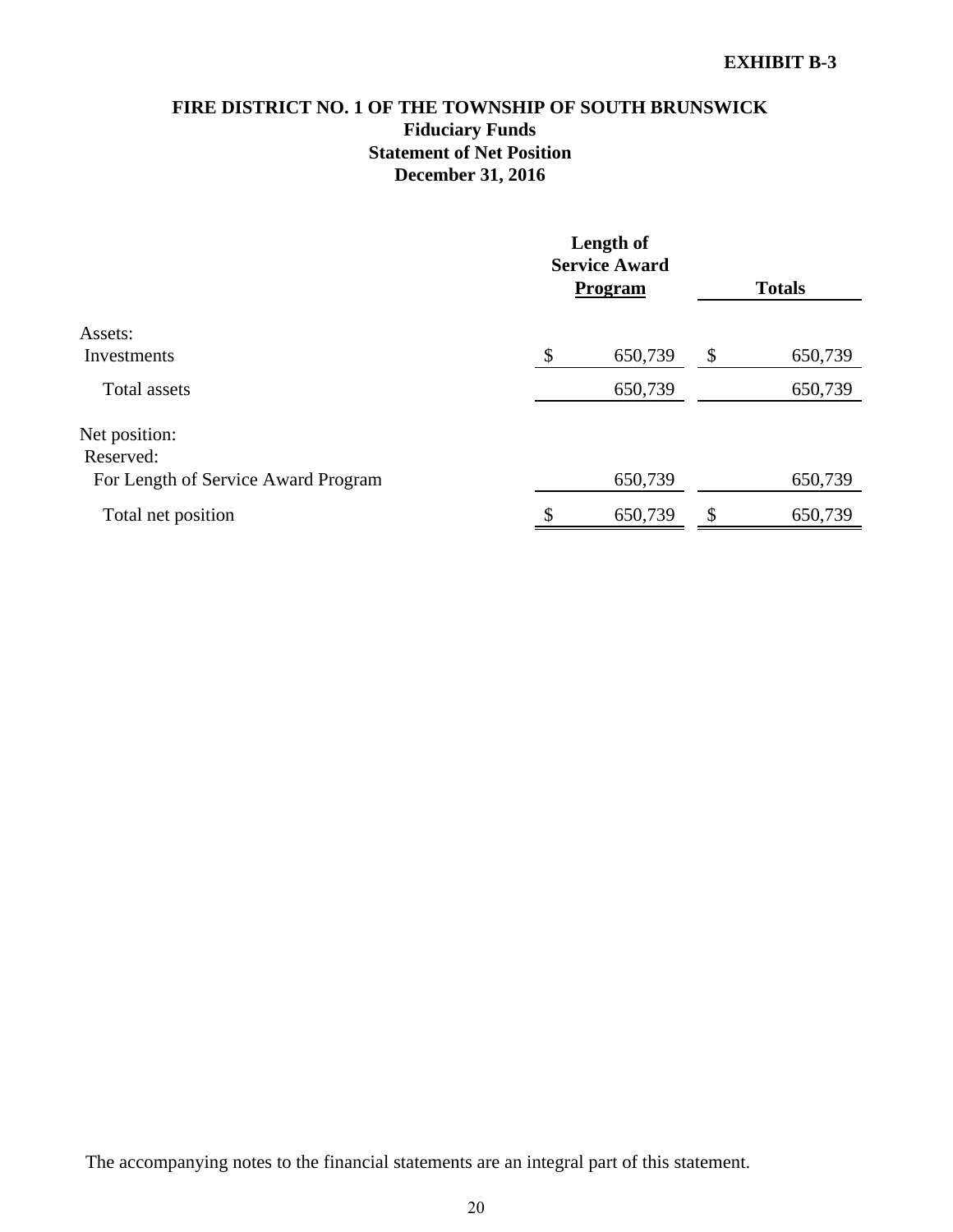# **FIRE DISTRICT NO. 1 OF THE TOWNSHIP OF SOUTH BRUNSWICK Fiduciary Funds Statement of Changes in Net Position For the year ended December 31, 2016**

|                                                              | Length of<br><b>Service Award</b><br><b>Program</b> |   | <b>Totals</b> |
|--------------------------------------------------------------|-----------------------------------------------------|---|---------------|
| Revenues and other financing sources:                        |                                                     |   |               |
| District contributions                                       | \$<br>43,394                                        | S | 43,394        |
| Total contributions                                          | 43,394                                              |   | 43,394        |
| Investment income:                                           |                                                     |   |               |
| Net appreciation/(depreciation) in fair value of investments | 42,600                                              |   | 42,600        |
| Total investment income                                      | 42,600                                              |   | 42,600        |
| Total revenues and other financing sources                   | 85,994                                              |   | 85,994        |
| Expenditures:                                                |                                                     |   |               |
| Benefits paid directly to participants                       | 5,333                                               |   | 5,333         |
| Refund to District for termination of non-vested members     | 5,237                                               |   | 5,237         |
| Administrative expenses                                      | 932                                                 |   | 932           |
| Total expenditures                                           | 11,502                                              |   | 11,502        |
| Excess of revenues and other                                 |                                                     |   |               |
| financing sources over expenditures                          | 74,492                                              |   | 74,492        |
| Net position, January 1                                      | 576,247                                             |   | 576,247       |
| Net position, December 31                                    | 650,739                                             |   | 650,739       |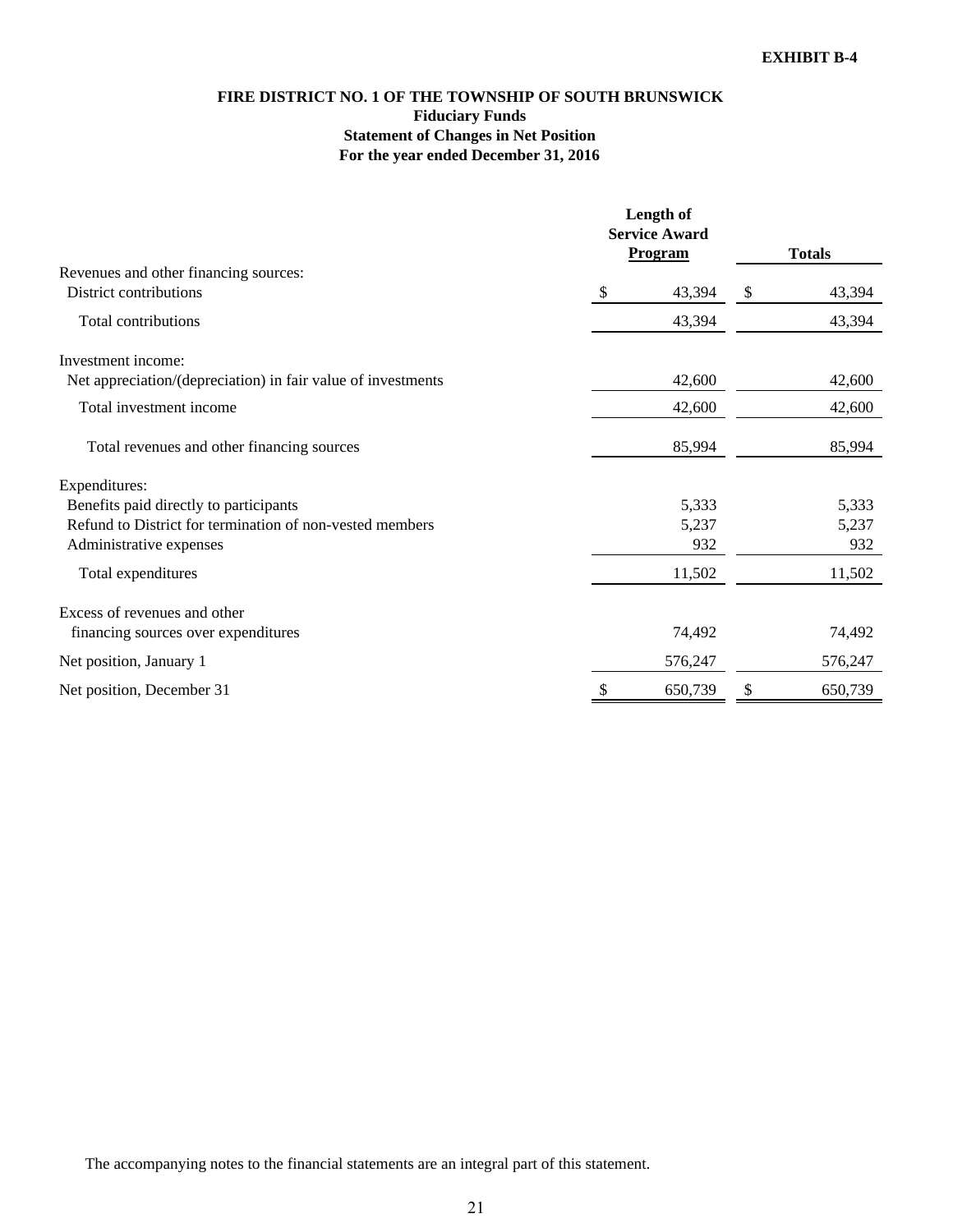# **NOTE 1: GENERAL INFORMATION**

# **A. Description of Reporting Entity**

Fire District No. 1 of the Township of South Brunswick is a political subdivision of the Township of South Brunswick, County of Middlesex, State of New Jersey. A board of five commissioners oversees all of the operations of the Fire District. The length of each commissioner's term is three years with the annual election held the third Saturday of February.

Fire Districts are governed by the N.J.S.A. 40A: 14-70 et al. and are taxing authorities charged with the responsibility of providing the resources necessary to provide fire fighting services to the residents within its territorial location.

The primary criterion for including activities within the District's reporting entity, as set forth in Section 2100 of the GASB *Codification of Governmental Accounting and Financial Reporting Standards*, is whether:

- the organization is legally separate (can sue or be sued in their own name);
- $\bullet$  the District holds the corporate powers of the organization;
- $\bullet$  the District appoints a voting majority of the organization's board
- $\bullet$  the District is able to impose its will on the organization;
- $\bullet$  the organization has the potential to impose a financial benefit/burden on the District
- $\bullet$  there is a fiscal dependency by the organization on the District.

There were no additional entities required to be included in the reporting entity under the criteria as described above. Furthermore, the District is not includable in any other reporting entity on the basis of such criteria.

# **B. District Officials**

The District is governed by a board of five commissioners. The following were in office at December 31, 2016:

| <b>Officials</b>  | <b>Term Expires</b><br><b>March</b> |
|-------------------|-------------------------------------|
| Sarah Berezansky  | 2018                                |
| Richard Josephson | 2019                                |
| Kris Olson        | 2018                                |
| William Orchard   | 2017                                |
| Arthur Tarnowski  | 2019                                |

# **C. Accounting Records**

The official accounting records of the Fire District No. 1 of the Township of South Brunswick are maintained in the office of the District.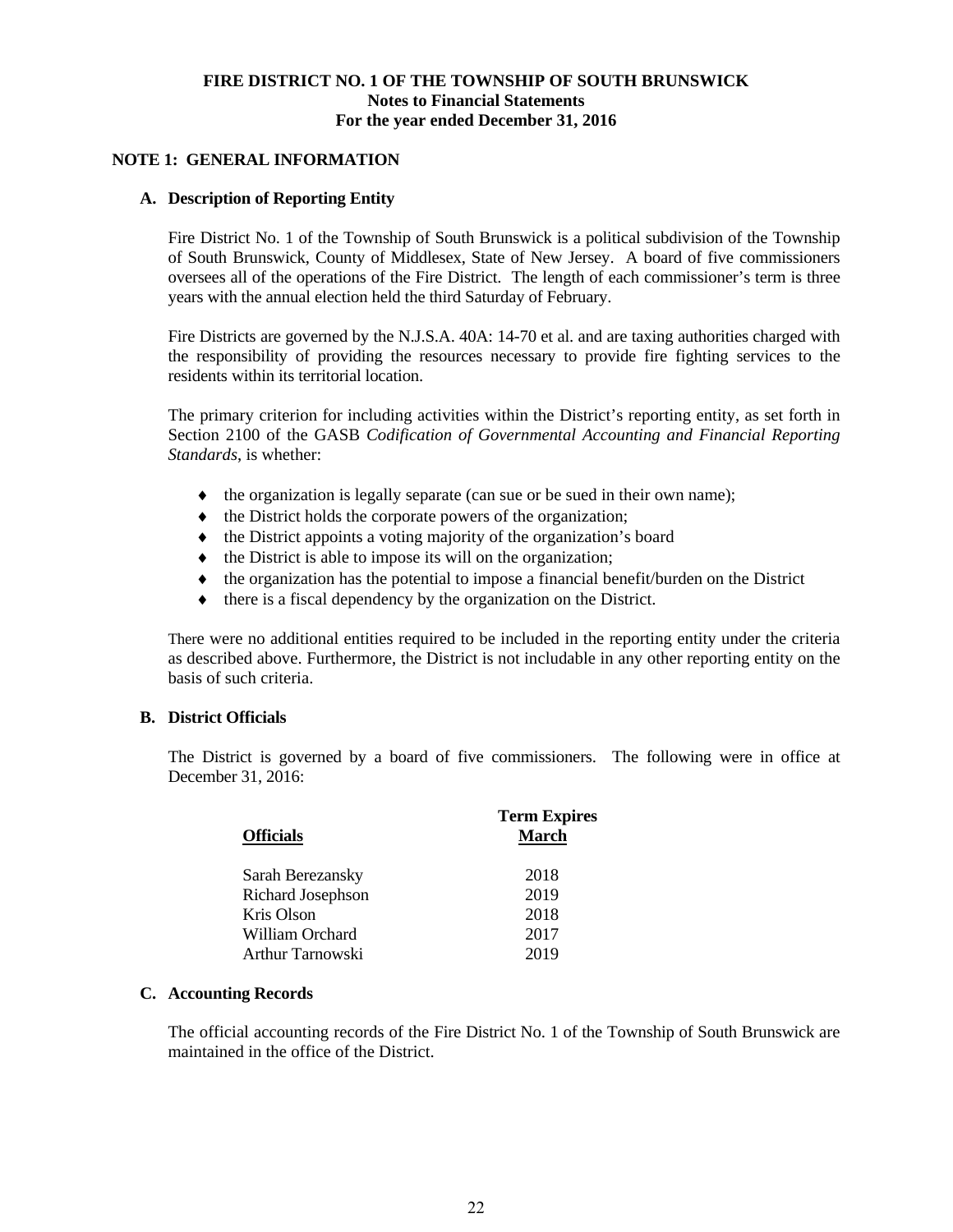# **NOTE 1: GENERAL INFORMATION (continued)**

#### **D. Minutes**

Minutes were recorded for meetings and contained approvals for disbursements.

#### **E. Component Units**

GASB Statement No.14. The Financial Reporting Entity, provides guidance that all entities associated with a primary government are potential component units and should be evaluated for inclusion in the financial reporting entity. A primary government is financially accountable not only for the organizations that make up its legal entity but also for legally separate organizations that meet the criteria established by GASB Statement No. 14, as amended by GASB Statement No. 39, Determining Whether Certain Organizations are Component Units and GASB Statement No. 61, The Financial Reporting Entity: Omnis - an amendment of GASB Statements No. 14 and No. 34. The District had no component units as of for the year ended December 31, 2016.

# **NOTE 2: SUMMARY OF SIGNIFICANT ACCOUNTING POLICIES**

# **A. Basis of Presentation**

 The financial statements of the Fire District conform to generally accepted accounting principles (GAAP) applicable to governmental funds of state and local governments in accordance with the provisions of N.J.A.C. 5:31-7-1. The Governmental Accounting Standards Board (GASB) is the accepted standard-setting body for establishing governmental accounting and financial reporting principles. The more significant of the District's accounting policies are described below.

 The basic financial statements report using the economic resources measurement focus and the accrual basis of accounting generally includes the reclassification or elimination of internal activity (between or within funds). Fiduciary fund financial statements also report using the same focus. Revenues are recorded when earned and expenses are recorded when the liability is incurred, regardless of the timing of the related cash flows. The tax revenues are recognized in the year for which they are levied (see Note 2 N) while grants are recognized when grantor eligibility requirements are met.

 Governmental fund financial statements report using the current financial resources measurement focus and the modified accrual basis of accounting. Revenues are recognized when they are both measurable and available. Available means collectible within the current period or soon thereafter, within 60 days of the end of the fiscal year. Expenditures are recorded when the related fund liability is incurred.

#### **B. Fund Accounting**

The accounts of the district are maintained in accordance with the principles of fund accounting to ensure observance of limitations and restrictions on the resources available. The principles of fund accounting require that resources be classified for accounting and reporting purposes into funds or account groups in accordance with activities or objectives specified for the resources. Each fund is a separate accounting entity with a self-balancing set of accounts. An account group, on the other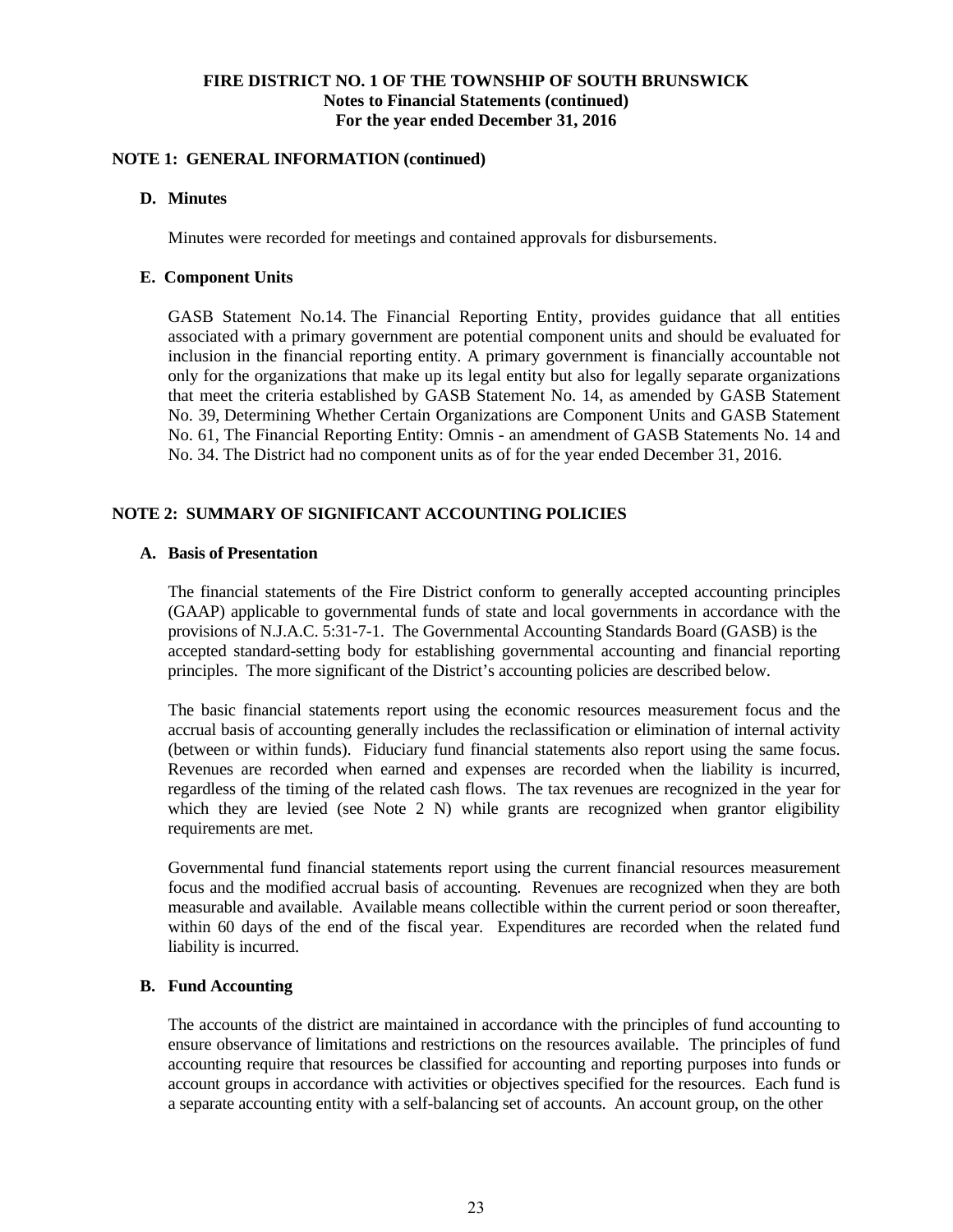#### **NOTE 2: SUMMARY OF SIGNIFICANT ACCOUNTING POLICIES (continued)**

#### **B. Fund Accounting (continued)**

hand, is a financial reporting device designed to provide accountability for certain assets and liabilities that are not recorded in the funds because they do not directly affect net expendable available financial resources. Funds are classified into three categories: governmental, proprietary and fiduciary. Each category, in turn is divided into separate "fund types."

Governmental Funds:

#### *General Fund*

The General Fund is the general operating fund of the Fire District and is used to account for the inflows and outflows of financial resources. The acquisition of certain capital assets, such as fire fighting apparatus and equipment, is accounted for in the General Fund when it is responsible for the financing of such expenditures.

# *Capital Projects Fund*

The Capital Projects Fund is used to account for financial resources to be used for the acquisition or construction of major capital facilities such as firehouses and fire fighting apparatus. Generally, the financial resources of the Capital Projects Fund are derived from the issuance of debt or by the reservation of fund balance, which must be authorized by the voters as a separate question of the ballot either during the annual election or at a special election.

#### *Debt Service Fund*

The Debt Service Fund is used to account for resources that will be used to service general longterm debt.

#### Fiduciary Funds:

Fiduciary funds are used to account for assets held by a governmental entity for other parties (either as trustee or as an agent) and that cannot be used to finance the governmental entity's own operating programs which includes private purpose trust funds and agency funds.

#### *Trust and Agency Fund*

The Trust and Agency Fund is used to account for assets held by the Fire District on behalf of outside parties, including other governments, or on behalf of other funds within the Fire District.

# **C. District Wide and Fund Financial Statements**

#### *District Wide Financial Statements*

The district-wide financial statements (A-1 and A-2) report information of all of the nonfiduciary activities of the District. For the most part, the effect of interfund activity has been removed from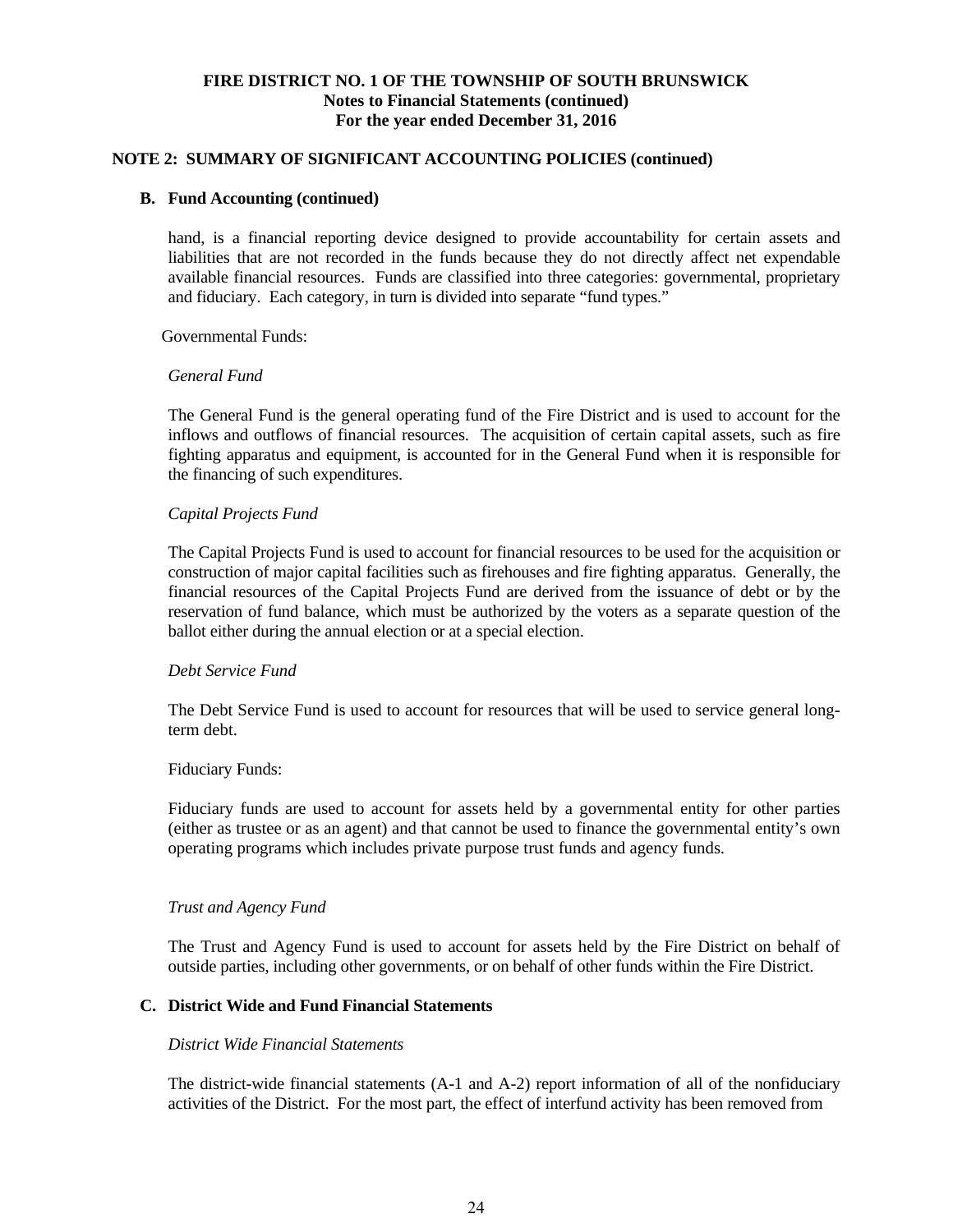# **NOTE 2: SUMMARY OF SIGNIFICANT ACCOUNTING POLICIES (continued)**

# **C. District Wide and Fund Financial Statements (continued)**

these district-wide statements. District activities, which normally are supported by taxes and intergovernmental revenues, are reported separately from business-type activities, which rely to a significant extent on fees and charges for support. Individual funds are not displayed but the statements distinguish governmental activities as generally supported through taxes and user fees.

The statement of activities demonstrates the degree to which the direct expenses of a given function, segment or component unit are offset by program revenues. Direct expenses are those that are clearly identifiable with a specific function, segment, or component unit. Program revenues include charges to customers who purchase, use or directly benefit from goods or services provided by a given function, segment or component unit. Program revenues also include grants and contributions that are restricted to meeting the operational or capital requirements of a particular function, segment, or component unit. Taxes and other items not properly included among program revenues are reported instead as general revenues. The District does not allocate general government (indirect) expenses to other functions.

Net position is restricted when constraints placed on it is either externally imposed or imposed by constitutional provisions or enabling legislation. Internally imposed designations of resources are not presented as restricted net position. When both restricted and unrestricted resources are available for use, generally it is the District's policy to use restricted resources first, and then unrestricted resources as they are needed.

Separate financial statements are provided for governmental funds, proprietary funds, fiduciary funds and similar component units, and major component units. However, the fiduciary funds are not included in the district-wide statements. Major individual governmental funds and major individual enterprise funds are reported as separate columns in the fund financial statements.

The district-wide financial statements (A-1 and A-2) include the statement of net position and the statement of activities. These statements report financial information of the District as a whole excluding the fiduciary activities. All inter-fund activity, excluding the fiduciary funds, has been eliminated in the statement of activities. Individual funds are not displayed but the statements distinguish governmental activities as generally supported through taxes and user fees.

# *Fund Financial Statements*

The fund financial statements provide detail of the governmental and fiduciary funds.

# **D. Basis of Accounting**

The accounting and financial reporting treatment applied to a fund is determined by its measurement focus. All governmental funds and private purpose trust funds are accounted for using a current financial resources measurement focus. With this measurement focus, only current assets and current liabilities generally are included on the balance sheet. Operating statements of these funds present increases (i.e., revenues and other financing sources) and decreases (i.e., expenditures and other financing uses) in net position.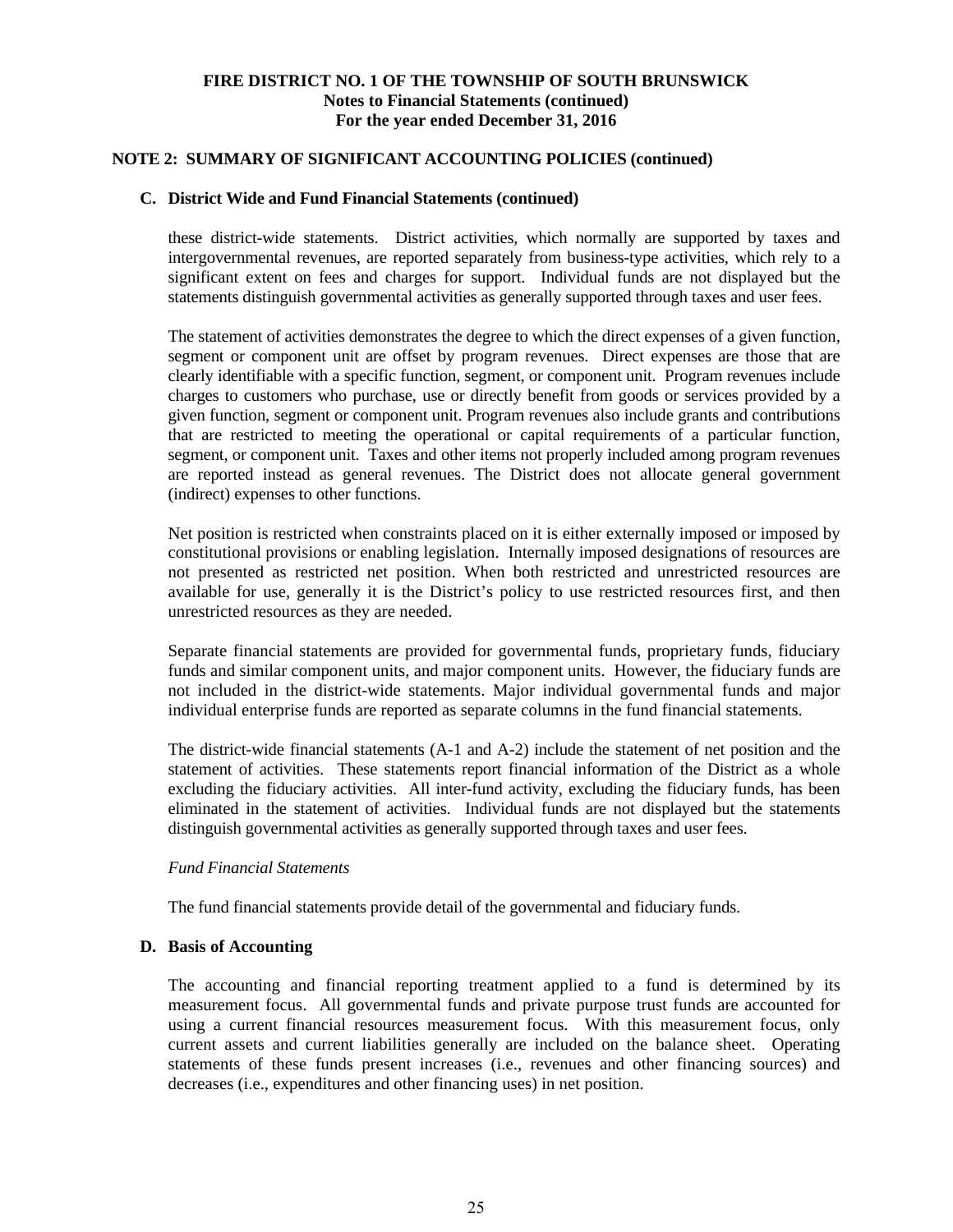# **NOTE 2: SUMMARY OF SIGNIFICANT ACCOUNTING POLICIES (continued)**

#### **D. Basis of Accounting (continued)**

The modified accrual basis of accounting is used for measuring financial position and operating results of all governmental fund types, private purpose trust funds and agency funds. Under the modified accrual basis of accounting, revenues are recognized when they become both measurable and available. "Measurable" means the amount of the transaction can be determined and "available" means collectible within the current period or soon enough thereafter to be used to pay liabilities of the current period. State equalization monies are recognized as revenue during the period in which they are appropriated. A one-year availability period is used for revenue recognition for all other governmental fund revenues. Expenditures are recognized in the accounting period in which the fund liability is incurred, except for principal and interest on general long-term debt which are recorded when due.

In its accounting and financial reporting, the Fire District No. 1 of the Township of South Brunswick follows the pronouncements of the Governmental Accounting Standards Board (GASB) and the pronouncements of the Financial Accounting Standards Board (FASB).

# **E. Budgets and Budgetary Accounting**

The Fire District must adopt an annual budget in accordance with N.J.S.A. 40A: 14-78.1 et al.

The fire commissioners must introduce and adopt the annual budget no later than sixty days prior to the annual election. At introduction, the commissioners shall fix the time and place for a public hearing on the budget and must advertise the time and place at least ten days prior to the hearing in a newspaper having substantial circulation in the fire district. The public hearing must not be held less than twenty-eight days after the date the budget was introduced. After the hearing has been held, the fire commissioners may, by majority vote, adopt the budget.

Amendments may be made to the Fire District budget in accordance with N.J.S.A 40A: 14-78.3.

Subsequent to the adoption of the Fire District budget, the amount of money to be raised by taxation in support of the Fire District budget must appear on the ballot for the annual election for approval of the legal voters.

Fire Districts have a prescribed budgetary basis to demonstrate legal compliance. However, budgets are adopted on principally the same basis of accounting utilized for the preparation of the Fire Districts general-purpose financial statements.

# **F. Encumbrances**

 Under encumbrance accounting, purchase orders, contracts and other commitments for the expenditure of resources are recorded to reserve a portion of the applicable appropriation. Open encumbrances, other than in the special revenue fund, are reported as reservations of fund balances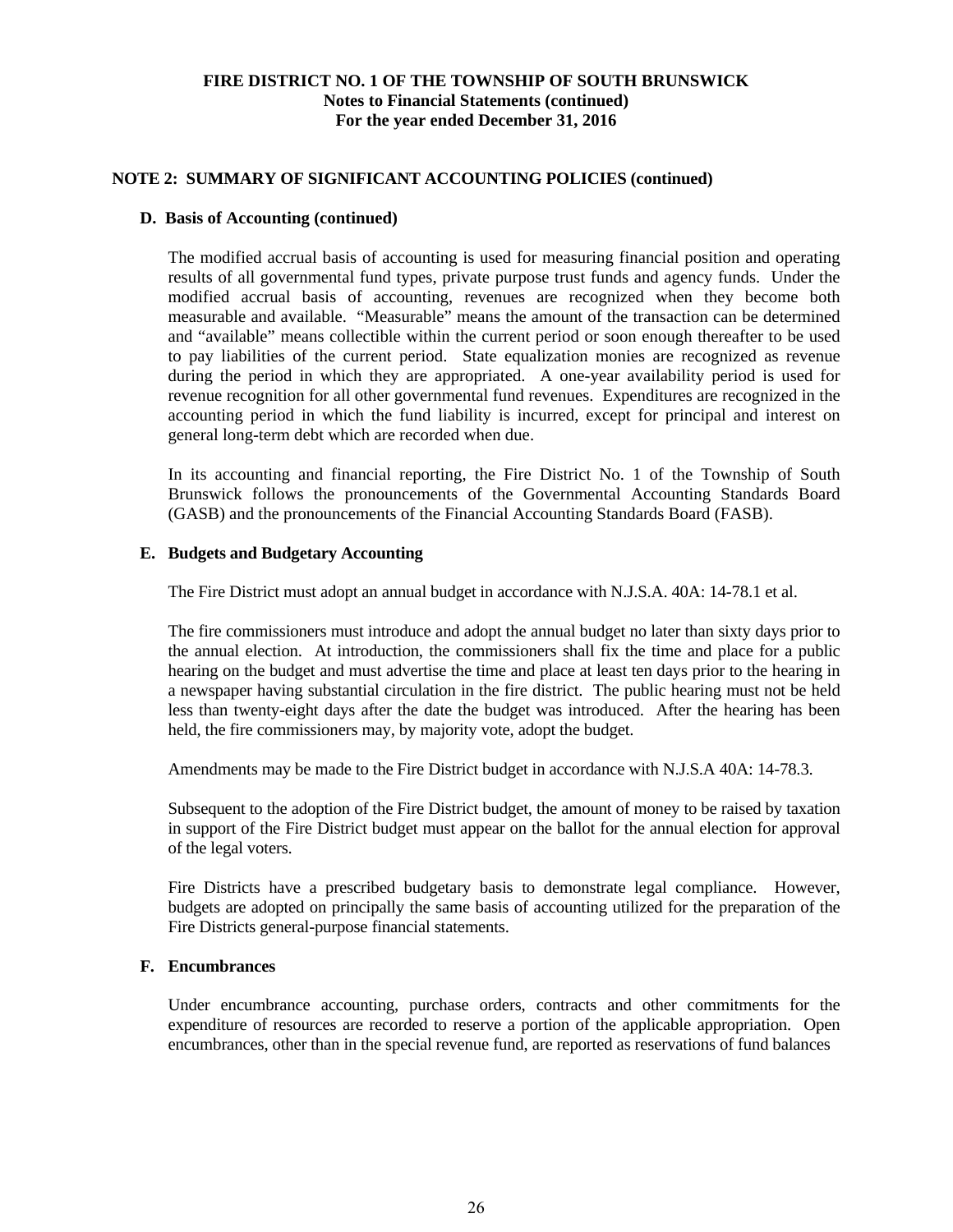# **NOTE 2: SUMMARY OF SIGNIFICANT ACCOUNTING POLICIES (continued)**

#### **F. Encumbrances (continued)**

 at year-end as they do not constitute expenditures or liabilities but rather commitments related to unperformed contracts for goods and services.

 Encumbered appropriations carry over into the next fiscal year. An entry will be made at the beginning of the next year to increase the appropriation reflected in the adopted budget by the outstanding encumbrance amounts as of the current year-end. There were no encumbrances as of December 31, 2016.

# **G. Cash and Cash Equivalents**

 Cash and cash equivalents include petty cash, change funds and cash in banks. All certificates of deposit are recorded as cash regardless of the date of maturity. Fire districts are required by N.J.S.A. 40A: 5-14 to deposit public funds in a bank or trust company having its place of business in the State of New Jersey organized under the laws of the United States or of the State of New Jersey or with the New Jersey Cash Management Fund. N.J.S.A. 40A: 5-15.1 provides a list of investments that may be purchased by fire districts.

 N.J.S.A. 17:9-42 requires New Jersey governmental units to deposit public funds only in public depositories located in New Jersey, where the funds are secured in accordance with the provision of the Governmental Unit Deposit Protection Act ("GUDPA"). GUDPA was enacted in 1970 to protect governmental units from a loss of funds on deposit with a failed banking institution in the State of New Jersey.

Public funds are defined as the funds of any governmental unit. Public depositories include savings and loan institutions, banks (both State and National banks) and savings banks the deposits of which are federally insured. All public depositories must pledge collateral, having a market value of five percent of its average daily balance of collected public funds, to secure the deposits of governmental units. If a public depository fails, the collateral it has pledged, plus the collateral of all other public depositories, is available to pay the full amount of their deposits to the governmental units.

#### **H. Prepaid Expenses**

Prepaid expenses that benefit future periods are recorded as an expenditure during the year of purchase.

# **I. Debt Limitation**

N.J.S.A.40A:14-84 governs procedures for the issuance of any debt related to such purchases. In summary, fire districts may purchase fire fighting apparatus, equipment, land and buildings to house such property in an amount not exceeding 5 mills on the dollar of the last assessed valuation of property within the district upon the approval of the legal voters. Debt may be issued up to \$60,000 or 2 percent of the assessed valuation of property, whichever is larger.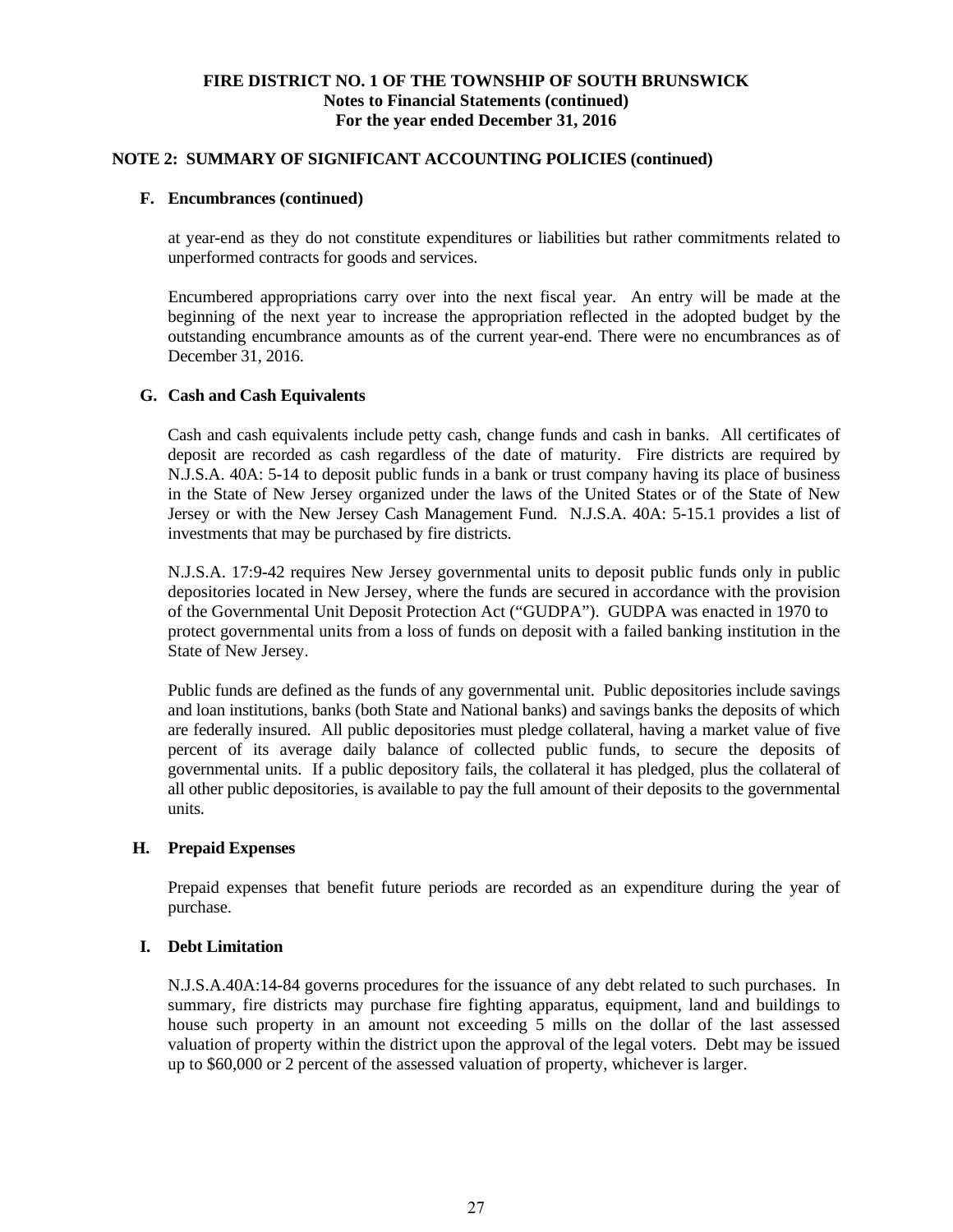#### **NOTE 2: SUMMARY OF SIGNIFICANT ACCOUNTING POLICIES (continued)**

#### **J. Capital Assets**

Capital assets, which include land, building, improvements and equipment, are reported in the Government-Wide Financial Statements. Capital assets are recorded at historical cost or estimated historical cost if actual cost is not available. Donated assets are valued at their estimated fair value on the date donated. The District has set capitalization thresholds for reporting capital assets of \$2,000.

Depreciation is recorded on the straight-line method (with no deprecation applied to the first year of acquisition) over the useful lives of the assets as follows:

| Building and Improvements     | 5 to 40 Years |
|-------------------------------|---------------|
| Equipment                     | 5 to 15 Years |
| <b>Vehicles and Apparatus</b> | 5 to 20 Years |

#### **K. Inventory, Materials and Supplies**

The inventory on hand at any time is small. Accordingly, purchases are charged directly to fixed assets or to maintenance costs, as applicable.

#### **L. Interfund Receivable/Payable**

Interfund receivables and payables that arise from transactions between funds that are due within one year are recorded by all funds affected by such transactions in the periods in which the transaction is executed.

#### **M. Revenues and Expenditures**

Revenues are recorded when they are determined to be both available and measurable. Generally, fees and other non-tax revenues are recognized when qualifying expenditures are incurred.

Expenditures are recorded when the related liability is incurred, if measurable, except for unmatured interest on general long-term debt, which is recognized when due.

#### **N. Fire District Taxes**

Upon proper certification to the assessor of the municipality in which the Fire District is located, the assessor shall assess the amount of taxes to be realized in support of the Fire District's budget in the same manner as all other municipal taxes. The collector or treasurer of the municipality shall then pay over to the treasurer or custodian of funds of the Fire District the taxes assessed in accordance with the following schedule: on or before April 1, and amount equaling 21.25% of all monies assessed, on or before July 1, an amount equaling 22.5% of all monies assessed, on or before October 1, an amount equaling 25% of all monies assessed and on or before December 31 an amount equal to the difference between the total of all monies assessed and the total of monies previously paid over.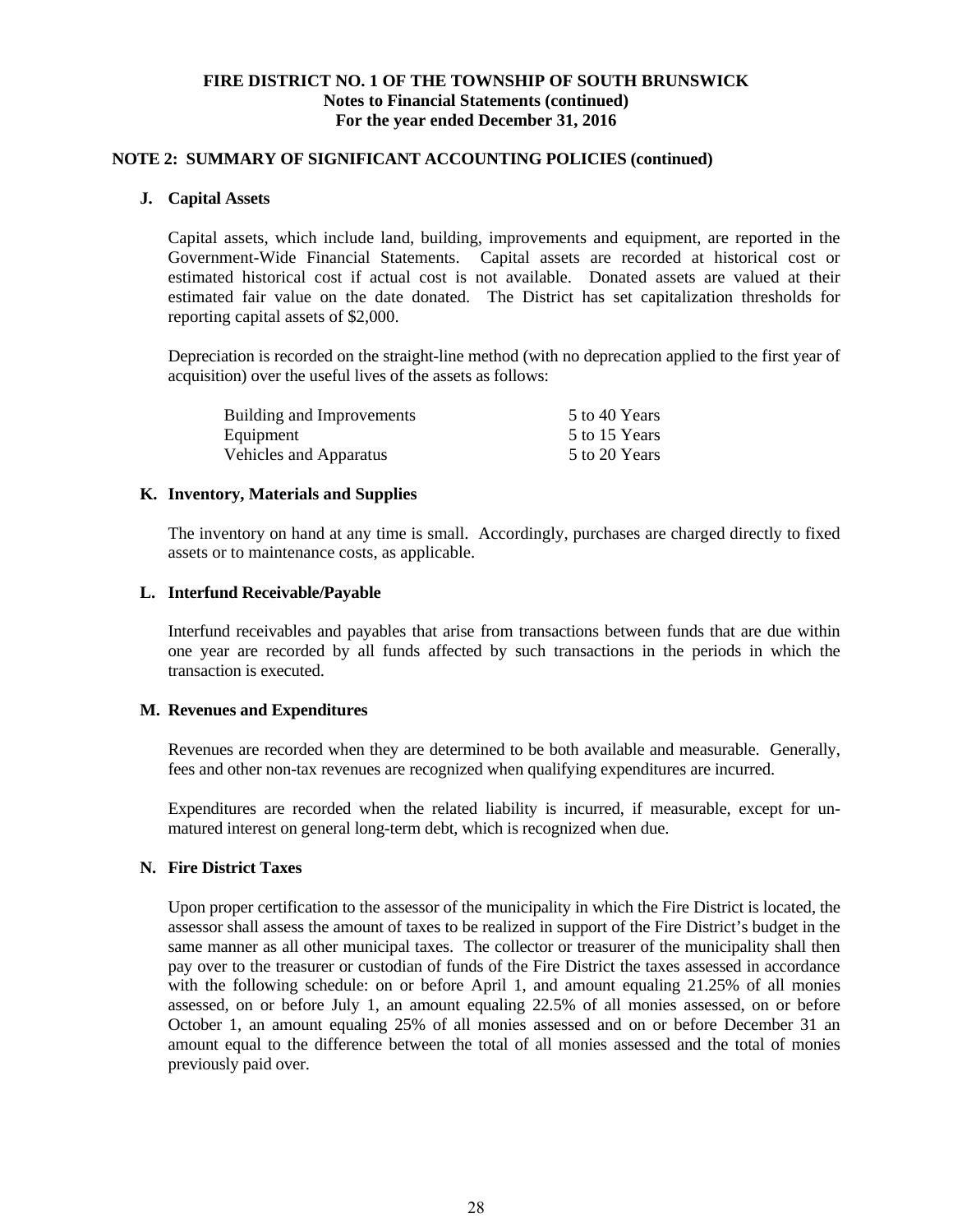# **NOTE 2: SUMMARY OF SIGNIFICANT ACCOUNTING POLICIES (continued)**

# **O. Fund Equity**

In accordance with Government Accounting Standards Board 54, Fund Balance Reporting and Governmental Fund Type Definitions, the Fire District No. 4 of the Township of Jackson classifies governmental fund balances as follows:

- Non-spendable includes fund balance amounts that cannot be spent either because it is not in spendable form or because legal or contractual constraints.
- Restricted includes fund balance amounts that are constrained for specific purposes which are externally imposed by external parties, constitutional provision or enabling legislation.
- Committed includes fund balance amounts that are constrained for specific purposes that are internally imposed by the government through formal action of the highest level of decision making authority and does not lapse at year-end.
- Assigned includes fund balance amounts that are intended to be used for specific purposes that are neither considered restricted or committed. Fund Balance may be assigned by the Business Administrator.
- Unassigned includes balance within the General Fund which has not been classified within the above mentioned categories and negative fund balances in other governmental funds

Reserves represent those portions of fund equity not available for appropriation for expenditure or legally segregated for a specific future use. Designated fund balances represent plans for future use of financial resources.

# **P. Net Position**

Net position, represents the difference between summation of assets and deferred outflows of resources, and the summation of liabilities and deferred inflows of resources. Net position is classified in the following three components:

- Net Investment in Capital Assets This component represents capital assets, net of accumulated depreciation, net of outstanding balances of borrowings used for acquisition, construction, or improvement of those assets.
- Restricted Net position is reported as restricted when there are limitations imposed on their use either through the enabling legislation adopted by the District or through external restrictions imposed by creditors, grantors or laws or regulations of other governments.
- Unrestricted Net position is reported as unrestricted when it does not meet the criteria of the other two components of net position.

#### **Q. Use of Estimates**

The preparation of financial statements in conformity with generally accepted accounting principles requires management to make estimates and assumptions that affect the reported amount of assets and liabilities and disclosure of contingent assets and liabilities at the date of the financial statements and the reported amounts of revenues and expenses during the reporting period. Actual results could differ from those estimates.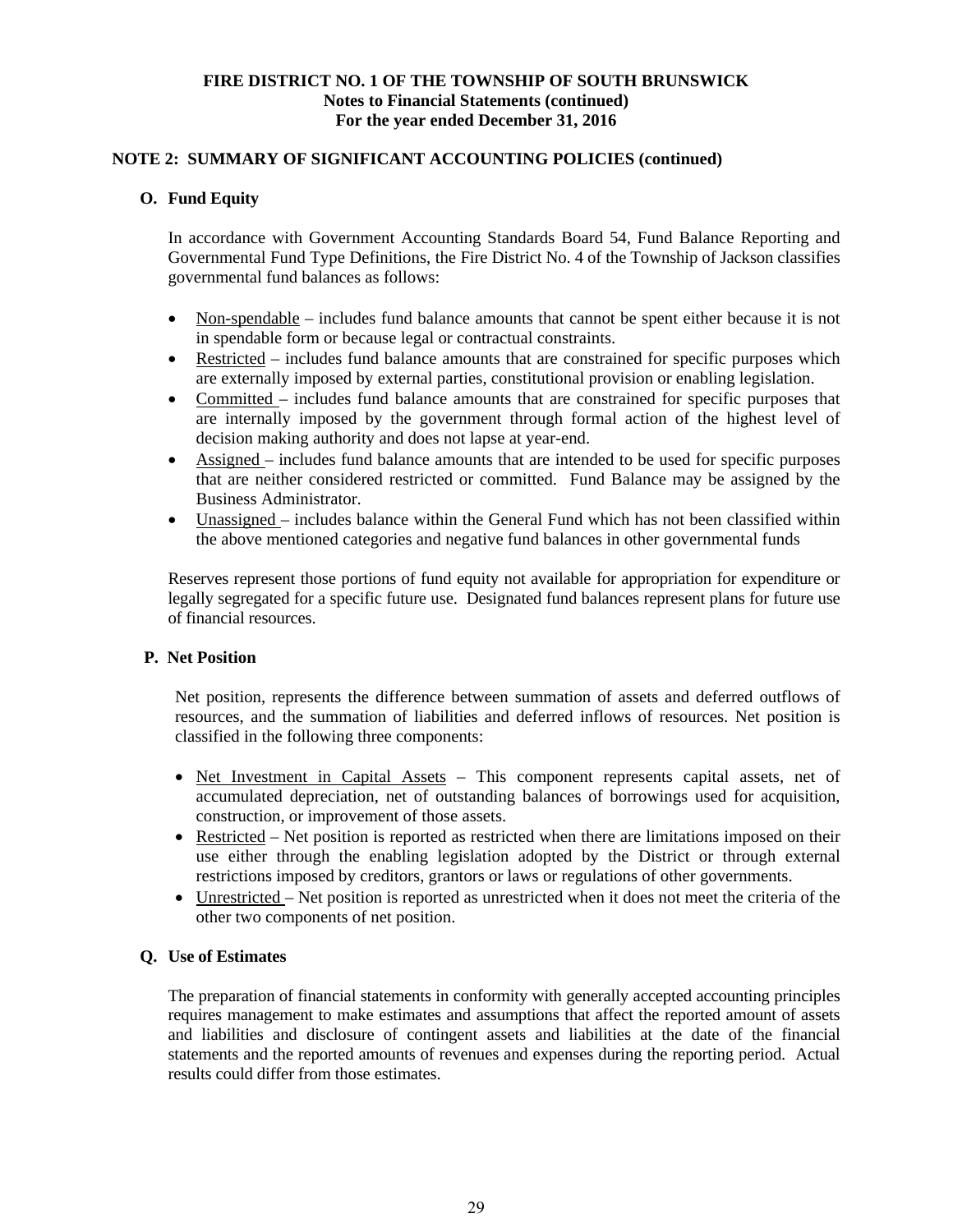#### **NOTE 2: SUMMARY OF SIGNIFICANT ACCOUNTING POLICIES (continued)**

#### **R. Impact of Recently Issued Accounting Principles**

#### Adopted Accounting Pronouncements

For the year ended December 31, 2016, the District implemented GASB Statement No. 73, *Accounting and Financial Reporting for Pensions and Related Assets that are Not Within the Scope of GASB Statement 68, and Amendments to Certain Provisions of GASB Statements 67 and 68*. Implementation of this Statement did not impact the District's financial statements.

The District implemented GASB Statement No. 76, *The Hierarchy of Generally Accepted Accounting Principles for State and Local Governments*. Implementation of this Statement did not impact the District's financial statements.

#### Recently Issued and Adopted Accounting Pronouncements

The GASB has issued the following Statements which will become effective in future fiscal years as shown below:

Statement No. 74, *Financial Reporting for Postemployment Benefit Plans Other Than Pension Plans*. The objective of this Statement is to improve the usefulness of information about postemployment benefits other than pensions (other postemployment benefits or OPEB) included in the general purpose external financial reports of state and local governmental OPEB plans for making decisions and assessing accountability. This Statement results from a comprehensive review of the effectiveness of existing standards of accounting and financial reporting for all postemployment benefits (pensions and OPEB) with regard to providing decision-useful information, supporting assessments of accountability and interperiod equity, and creating additional transparency. This Statement will be effective for the year ended December 31, 2017. Management does not expect this Statement to impact the District's financial statements.

Statement No. 75, *Accounting and Financial Reporting for Post-employment Benefits Other than Pensions*. This Statement replaces the requirements of Statement No. 45, *Accounting and Financial Reporting by Employers for Post- employment Benefits Other Than Pensions*, as amended, and No. 57*, OPEB Measurements by Agency Employers and Agent Multi-Employer Plans*, for OPEB Statement No. 74, *Financial Reporting for Post-employment Benefit Plans Other Than Pension Plans*, establishes new accounting and financial reporting requirements for OPEB Plans. This Statement will be effective for the year ended December 31, 2018. Management has not yet determined the potential impact on the District's financial statements. Statement No. 77, *Tax Abatement Disclosures.* This Statement requires governments that enter into tax abatement agreements to disclose information about those agreements. This Statement will be effective for the year ended December 31, 2017. Management does not expect this Statement to impact the District's financial statements.

Statement No. 78, *Pensions Provided through Certain Multiple-Employer Defined Benefit Pension Plans.* The objective of this Statement is to address a practice issue regarding the scope and applicability of Statement No. 68, *Accounting and Financial Reporting for Pensions*. This Statement will be effective for the year ended December 31, 2017. Management does not expect this Statement to impact the District's financial statements.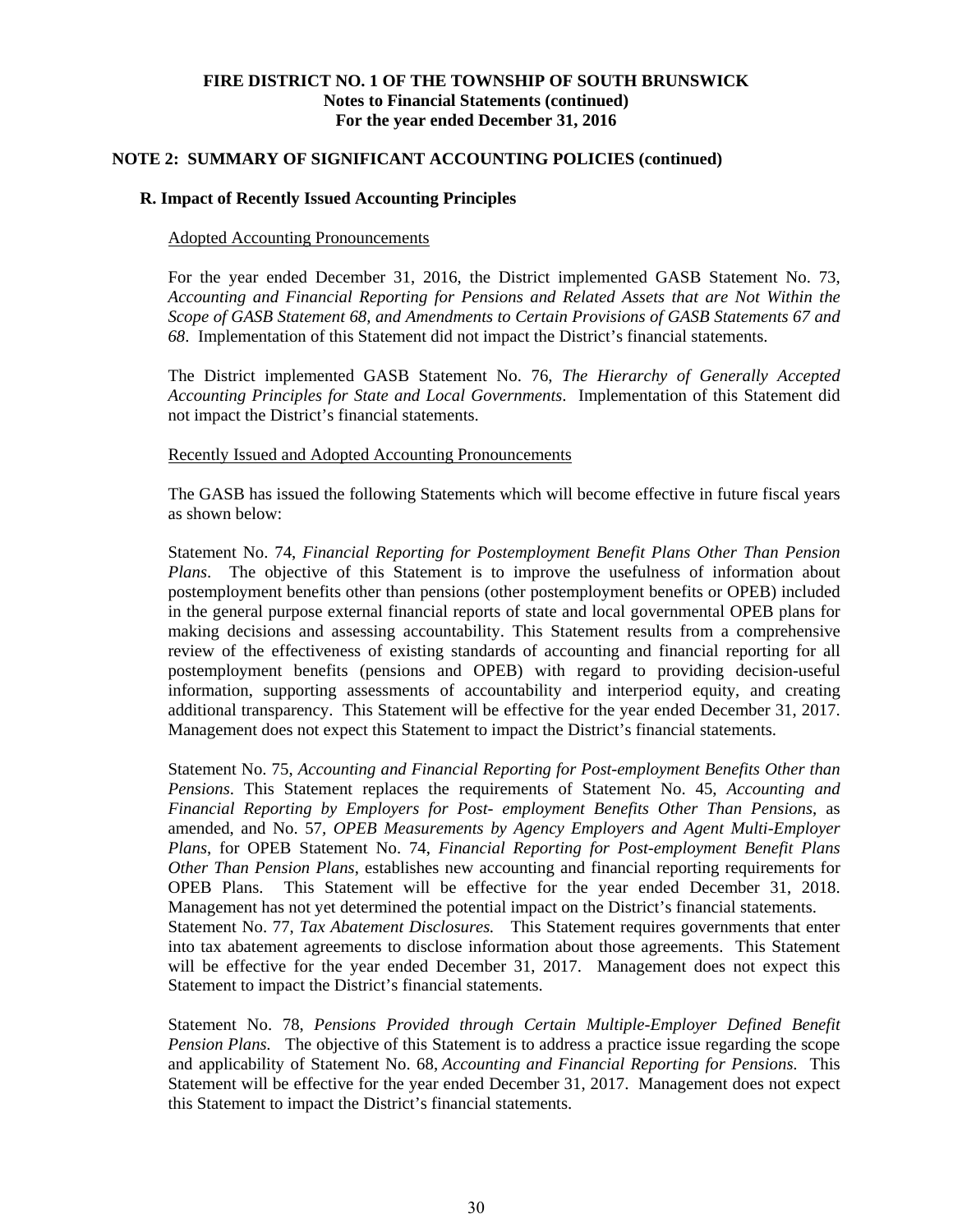#### **NOTE 2: SUMMARY OF SIGNIFICANT ACCOUNTING POLICIES (continued)**

# **R. Impact of Recently Issued Accounting Principles (continued)**

Statement No. 79, *Certain External Investment Pools and Pool Participants*. This Statement addresses accounting and financial reporting for certain external investment pools and pool participants. This Statement will be effective for the year ended December 31, 2017. Management does not expect this Statement to impact the District's financial statements.

Statement No. 80, *Blending Requirements for Certain Component Units - an amendment of GASB Statement No. 14.* The objective of this Statement is to improve financial reporting by clarifying the financial statement presentation requirements for certain component units. This Statement amends the blending requirements established in paragraph 53 of Statement No. 14, *The Financial Reporting Entity, as amended*. This Statement will be effective for the year ended December 31, 2018. Management does not expect this Statement to impact the District's financial statements.

Statement No. 81, *Irrevocable Split-Interest Agreements*. The objective of this Statement is to improve accounting and financial reporting for irrevocable split-interest agreements by providing recognition and measurement guidance for situations in which a government is a beneficiary of the agreement. This Statement will be effective for the year ended December 31, 2018. Management does not expect this Statement to impact the District's financial statements.

Statement No. 82, *Pension Issues – an amendment of GASB Statements No. 67, 68 and No. 73*. The objective of this Statement is to address certain issues that have been raised with respect to Statements No. 67, *Financial Reporting for Pension Plans*, No. 68, *Accounting and Financial Reporting for Pensions*, and No. 73, *Accounting and Financial Reporting for Pensions and Related Assets That Are Not within the Scope of GASB Statement 68, and Amendments to Certain Provisions of GASB Statements 67* and 68. This Statement will be effective for the year ended December 31, 2018. Management has not yet determined the potential impact on the District's financial statements.

#### **S. Fair Value Measurement**

The District categorizes its assets and liabilities measured at fair value into a three-level hierarchy based on the priority of the inputs to the valuation technique used to determine fair value. The fair value hierarchy gives the highest priority to quoted prices in active markets for identical assets or liabilities (Level I) and the lowest priority to unobservable inputs (Level III). If the inputs used in the determination of the fair value measurement fall within different levels of the hierarchy, the categorization is based on the lowest level input that is significant to the fair value measurement. Assets and liabilities valued at fair value are categorized based on the inputs to the valuation techniques as follows:

*Level I –* Inputs that utilize quoted prices (unadjusted) in active markets for identical assets or liabilities that the District has the ability to access. Fair values for these instruments are estimated using pricing models or quoted prices of securities with similar characteristics.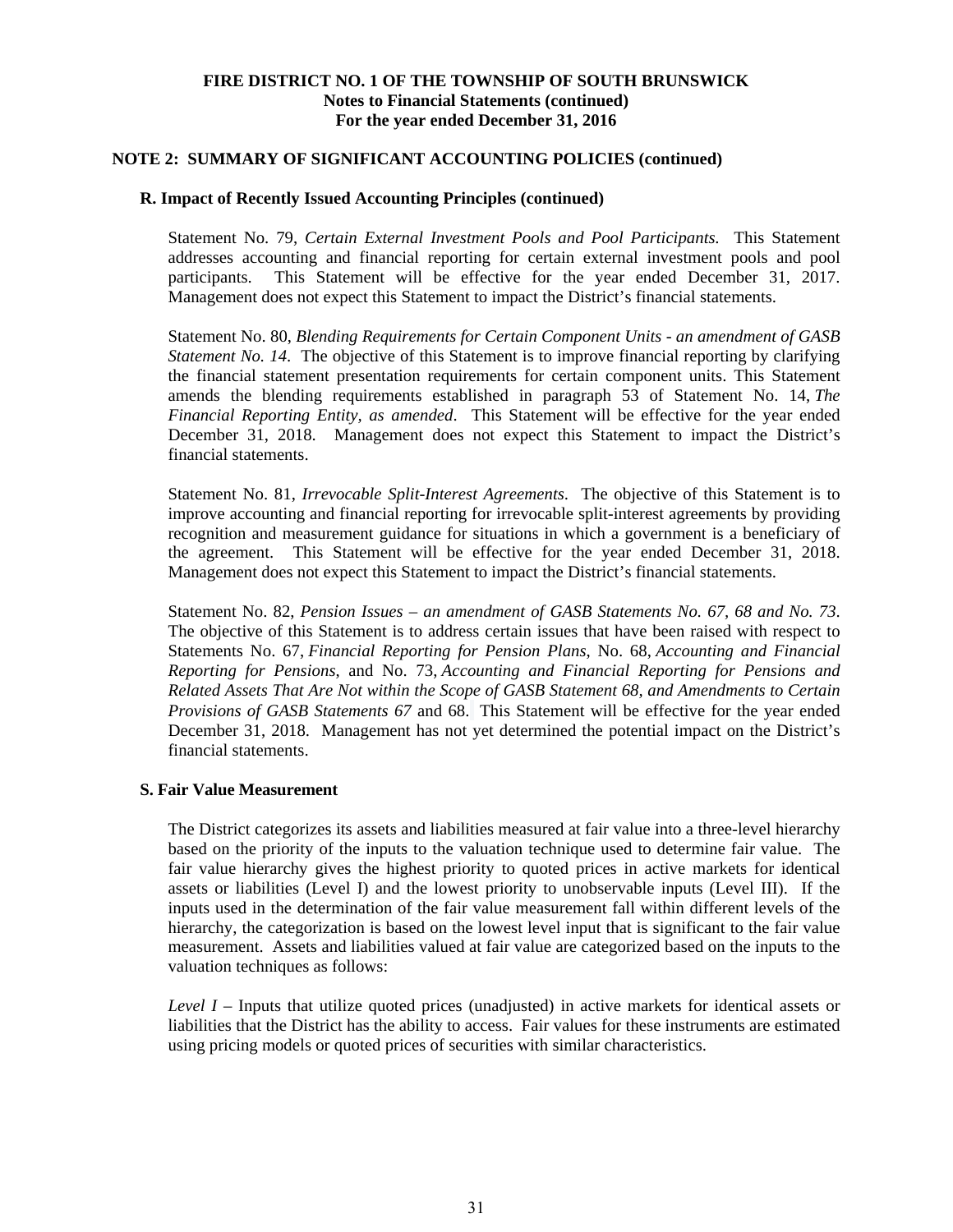#### **NOTE 2: SUMMARY OF SIGNIFICANT ACCOUNTING POLICIES (continued)**

#### **S. Fair Value Measurement (continued)**

*Level II –* Inputs that include quoted market prices for similar assets and liabilities in active markets and inputs that are observable for the asset or liability, either directly or indirectly, for substantially the full term of the financial instrument.

*Level III –* Inputs that are unobservable inputs for the asset or liability, which are typically based on an entity's assumptions, as there is little, if any, related market activity. Fair values for these instruments are estimated using appraised values. Subsequent to initial recognition, the District may remeasure the carrying value of assets and liabilities measured on a nonrecurring basis to fair value. Adjustments to fair value usually result when certain assets are impaired. Such assets are written down from their carrying amounts to their fair value.

The following methods and assumptions were used by the District in estimating the fair value of its financial instruments:

*Fixed Account Investment Contract*: Valued at the contract's market value as reported by the insurance company.

The preceding methods described above may produce a fair value calculation that may not be indicative of net realizable value or reflective of future fair values. Furthermore, while the Plan believes its valuation methods are appropriate and consistent with other market participants, the use of different methodologies or assumptions to determine the fair value of certain financial instruments could result in a different fair value measurement at the reporting date.

The table on the following page sets forth by level, within the fair value hierarchy, the LOSAP's assets at fair value as of December 31, 2016.

#### **T. Subsequent Events**

Fire District No. 1 of the Township of South Brunswick has evaluated subsequent events occurring after December 31, 2016 through the date of February 17, 2017, which is the date the financial statements were available to be issued.

# **NOTE 3: CASH AND CASH EQUIVALENTS**

The Fire District is governed by the deposit and investment limitations of New Jersey state law. The deposits and investments held at December 31, 2016, and reported at fair value are as follows:

#### **Deposits:**

| Demand Deposits       | $\mathcal{S}$ | 571,371 |
|-----------------------|---------------|---------|
| <b>Total Deposits</b> |               | 571,371 |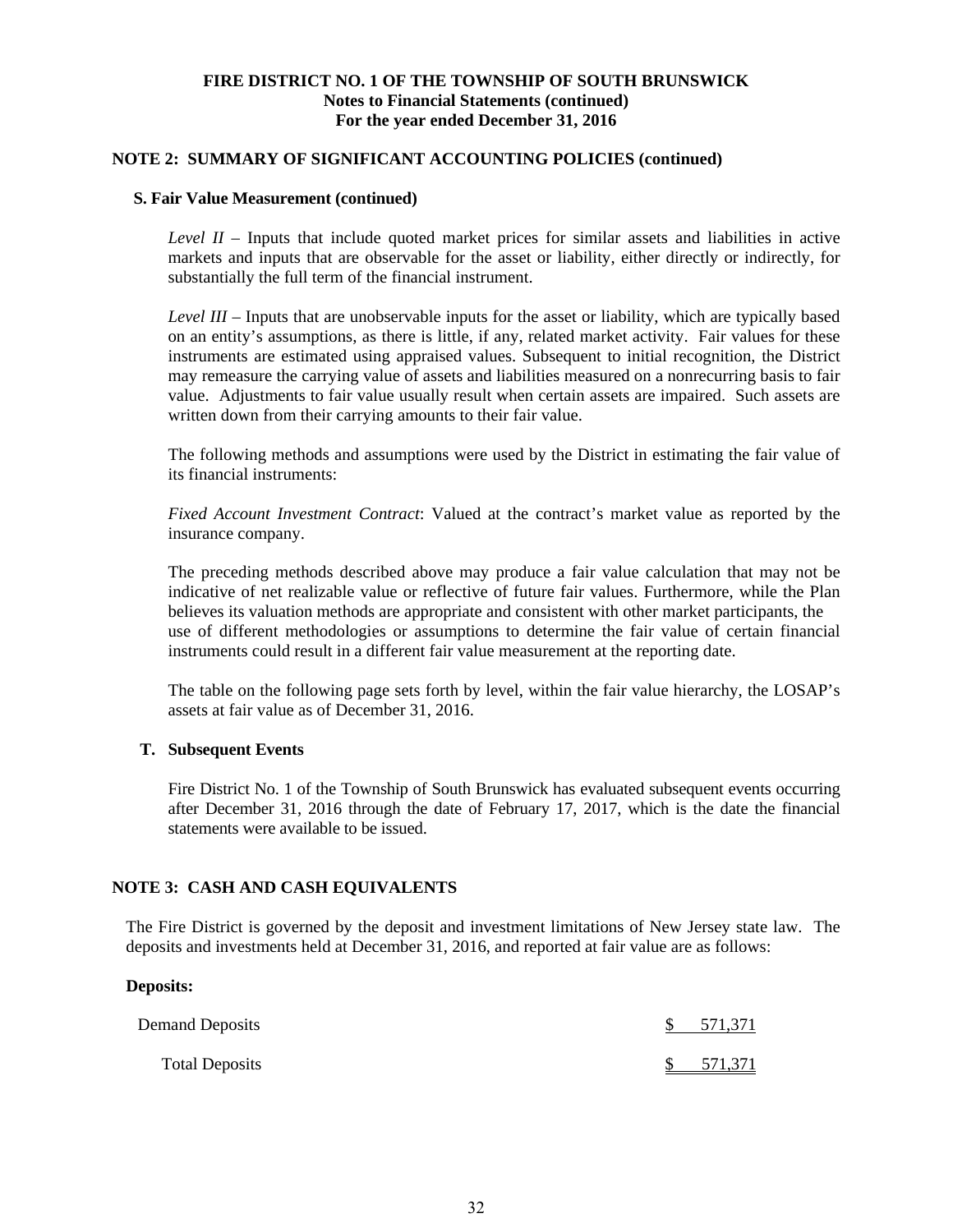# **NOTE 3: CASH AND CASH EQUIVALENTS (continued)**

# **Reconciliation to Governmental Fund Statements:**

| <b>Governmental Funds</b> | <sup>S</sup> | 571,371 |
|---------------------------|--------------|---------|
| Total                     | S.           | 571,371 |

### **Custodial Credit Risk**

Custodial credit risk is the risk that, in the event of a bank failure, the District's deposits may not be returned. The District does not have a deposit policy for custodial credit risk. As of December 31, 2016, the District's bank balance of \$728,195 was insured or collateralized as follows:

| Insured                                         | 251.253 |
|-------------------------------------------------|---------|
| Collaterized not in the District's name         |         |
| (New Jersey Cash Management Fund)               | 363,349 |
| Collaterized in the District's name under GUDPA | 113,593 |
| Total                                           | 728 195 |

# **NOTE 4: INVESTMENTS**

#### **A. Custodial Credit Risk**

For an investment, custodial credit risk is a risk that, in the event of the failure of the counterparty, the Fire District will not be able to recover the value of its investments or collateral securities that are in the possession of an outside party. Investment securities are exposed to custodial credit risk if the securities are uninsured, are not registered in the name of the Fire District, and are held by either the counterparty or the counterparty's trust department or agent but not in the Fire District's name. All of the District's investments are held in the name of the District and are collateralized by GUDPA.

# **B. Investment Interest Rate Risk**

Interest rate risk is the risk that changes in interest rates that will adversely affect the fire value of an investment. The Fire District has no formal investment policy that limits investment maturities as a means of managing its exposure to fair value losses arising from increasing interest rates. Maturities of investments held at December 31, 2016, are provided in the below schedule.

#### **C. Investment Credit Risk**

The Fire District has no investment policy that limits its investment choices other than the limitation of state law as follows:

 Bonds or other obligations of the United States of America or obligations guaranteed by the United States of America;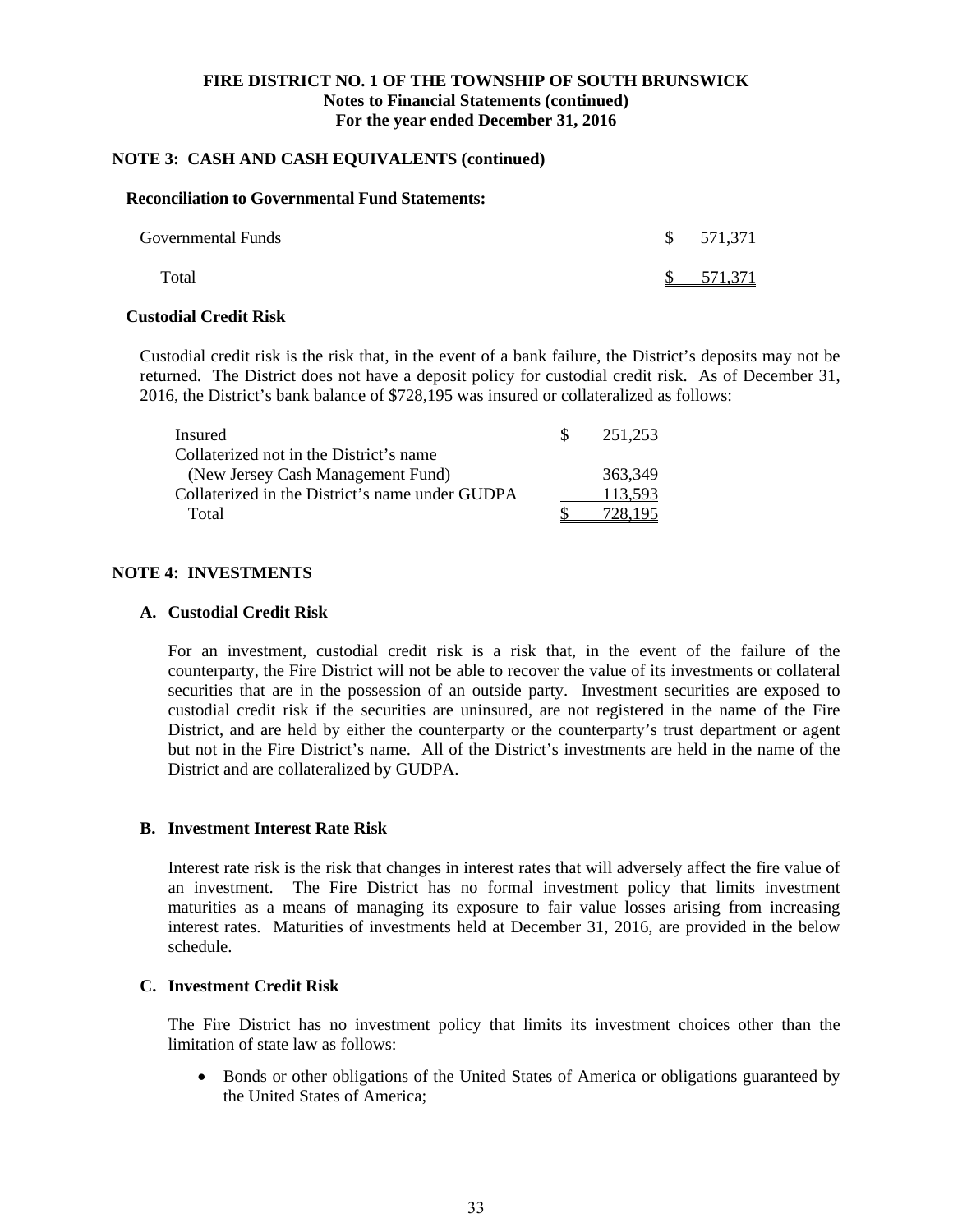# **NOTE 4: INVESTMENTS (continued)**

# **C. Investment Credit Risk (continued)**

- Government money market mutual funds;
- Any obligation that a federal agency or federal instrumentality has issued in accordance with an act of Congress, which security has a maturity date not greater than 397 days from the date of purchase, provided that such obligations bear a fixed rate of interest not dependent on any index or other external factor;
- Bonds or other obligations of the Fire District or bonds or other obligations of the local unit or units within which the Fire District is located;
- Bonds or other obligations, having a maturity date of not more than 397 days from the date of purchase, approved by the Division of Investment in the Department of Treasury for investment by the Fire District;
- Local Government investment pools;
- Deposits with the State of New Jersey Cash Management Fund established pursuant to section 1 of P.L. 1977, c.281; or
- Agreements for the repurchase of fully collateralized securities.

As of December 31, 2016, the Fire District had the following investments and maturities:

# **Level III Gains and Losses**

The following table sets forth a summary of changes in the fair value of the LOSAP's Level III assets for the year ended December 31, 2016: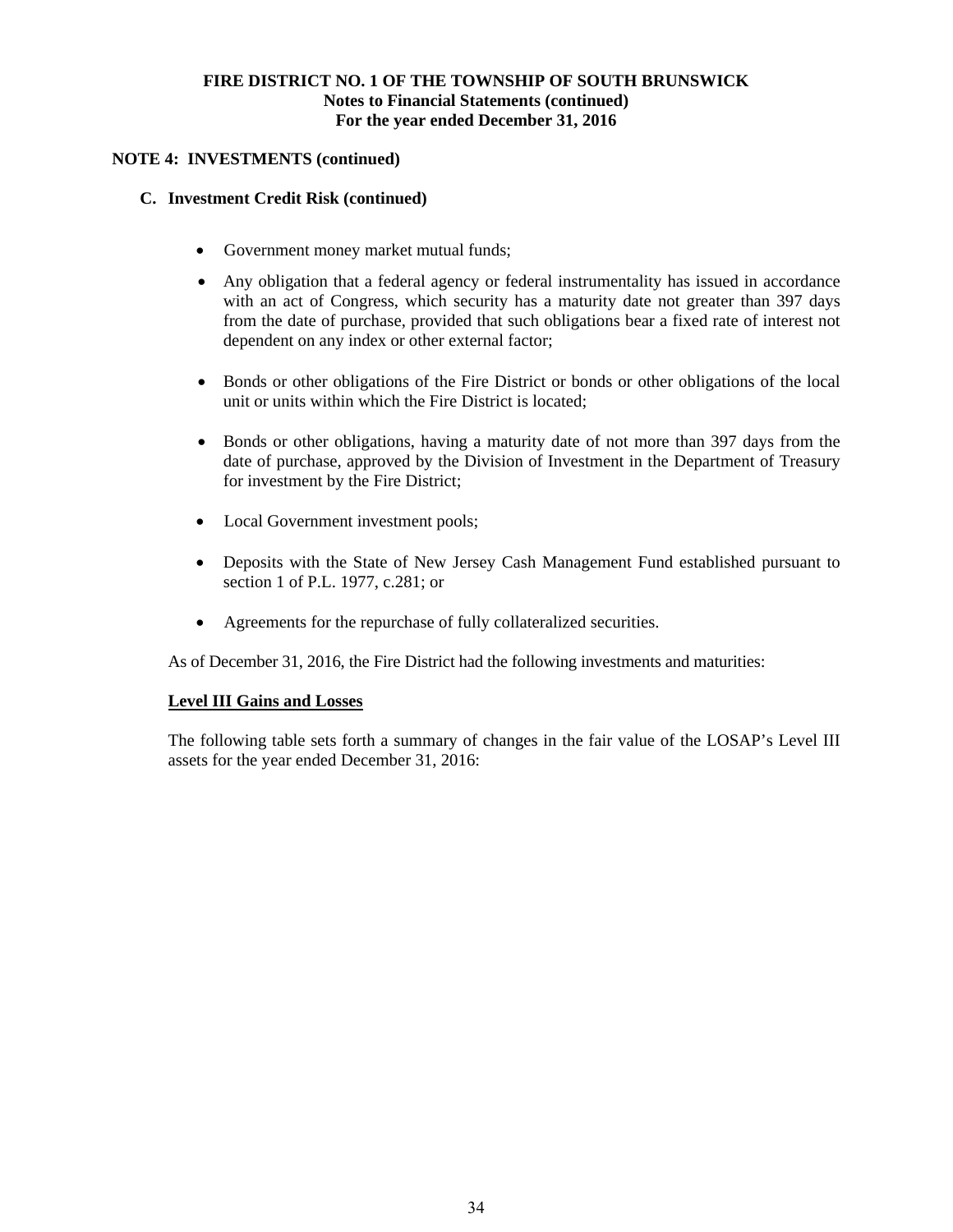# **NOTE 4: INVESTMENTS (continued)**

# **C. Investment Credit Risk (continued)**

|                                          | <b>Assets at Fair Value as of December 31, 2016</b> |                |    |                |    |                |    |              |
|------------------------------------------|-----------------------------------------------------|----------------|----|----------------|----|----------------|----|--------------|
|                                          |                                                     | <u>Level 1</u> |    | <u>Level 2</u> |    | <u>Level 3</u> |    | <b>Total</b> |
| LOSAP:                                   |                                                     |                |    |                |    |                |    |              |
| Mutual funds:                            |                                                     |                |    |                |    |                |    |              |
| Large Growth/Value/Blend                 | \$                                                  | 190,836        | \$ |                | \$ |                | \$ | 190,836      |
| Mid-Cap Blend/Growth                     |                                                     | 81,817         |    |                |    |                |    | 81,817       |
| Utilities                                |                                                     | 90,306         |    |                |    |                |    | 90,306       |
| <b>International Securities</b>          |                                                     | 53,928         |    |                |    |                |    | 53,928       |
| Growth                                   |                                                     | 65,790         |    |                |    |                |    | 65,790       |
| Small Blend/Value                        |                                                     | 15,796         |    |                |    |                |    | 15,796       |
| <b>Conservative Allocation</b>           |                                                     | 27,396         |    |                |    |                |    | 27,396       |
| <b>B</b> onds                            |                                                     | 27,887         |    |                |    |                |    | 27,887       |
| <b>Aggressive Allocation</b>             |                                                     | 2,529          |    |                |    |                |    | 2,529        |
| Total mutual funds                       |                                                     | 556,285        |    |                |    |                |    | 556,285      |
| <b>Fixed Account Investment Contract</b> |                                                     |                |    |                |    | 94,454         |    | 94,454       |
| Total assets at fair value               | \$                                                  | 556,285        | \$ |                | \$ | 94,454         | \$ | 650,739      |

# *Year Ended December 31, 2016 Level 3 Assets*

|                              |   | <b>Fixed Account</b> |
|------------------------------|---|----------------------|
| Balance, beginning of year   | S | 82,502               |
| Purchases, sales, issuances, |   |                      |
| and settlements (net)        |   | 9,840                |
| Gain and (losses)            |   | 2,112                |
| Balance, end of year         |   | 94.454               |

# **NOTE 5: CAPITAL ASSETS**

N.J.S.A. 40A: 14-84 governs the procedures for the acquisition of property and equipment for the fire districts, and the N.J.S.A. 40A: 14-85-87 governs procedures for the issuance of any debt related to such purchases. In summary, fire districts may purchase fire fighting apparatus, equipment, land, and buildings to house such property in an amount not exceeding five mills on the dollar of the least assessed valuation of property within the district upon the approval of the legal voters. Debt may be issued up to \$60,000 or two percent of the assessed valuation of property, whichever is larger.

Capital assets consisted of the following at December 31, 2016: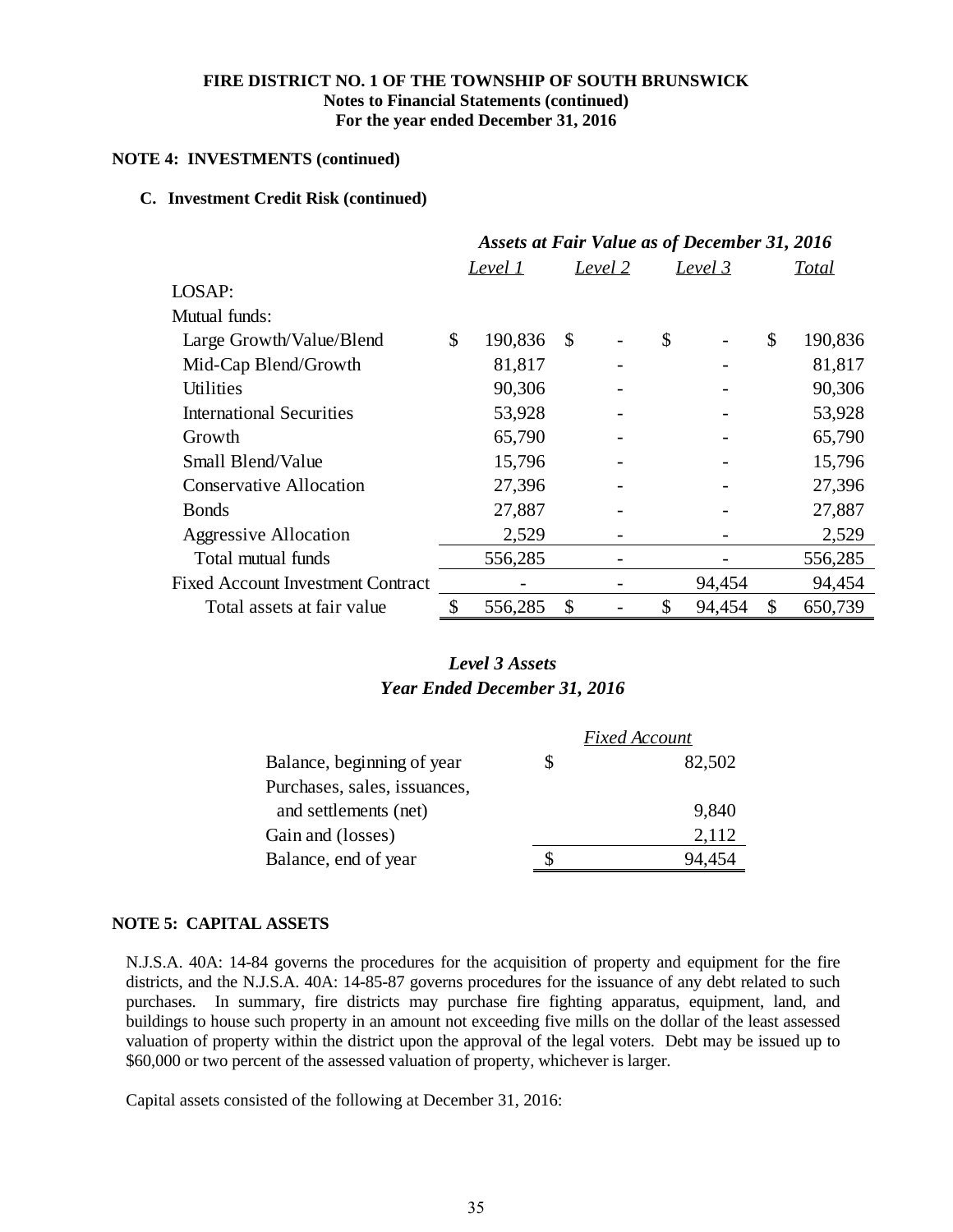# Beginning Ending Balance Additions Retirements Balance Governmental Activities: Apparatus and Vehicles  $\begin{array}{cccccccccc} \text{\$} & 2,728,119 & \text{\$} & & - & \text{\$} & & - & \text{\$} & 2,728,119 \end{array}$ Equipment 620,991 - 620,991 - 620,991 - 620,991 Building and Improvements 1,578,315 5,000 - 1,583,315 Totals at Historical Cost  $4,927,425$   $5,000$   $4,932,425$ Less: Accumulated Depreciation: Apparatus and Vehicles (1,120,849) (154,300) (154,300) (1,275,149) Equipment (596,377) (13,257) (13,257) (609,634) Building and Improvements (573,035) (39,459) (39,459) (612,494) Total accumulated depreciation (2,290,261) (207,016) (207,016) (2,497,277) Total capital assets being depreciated net of accumulated depreciation  $\frac{1}{2637,164}$  \$ (202,016) \$  $\frac{1}{2037,148}$

#### **NOTE 5: CAPITAL ASSETS (continued)**

# **NOTE 6: LONG-TERM OBLIGATIONS**

During the year ended December 31, 2016, the following changes occurred in long-term obligations:

|                                                                | Principal<br>Outstanding<br>January 1, 2016 | Increases         | Decreases           | Principal<br>Outstanding<br>December 31, 2016 | Due Within<br>One Year |
|----------------------------------------------------------------|---------------------------------------------|-------------------|---------------------|-----------------------------------------------|------------------------|
| General Serial Bonds<br><b>Obligations under Capital Lease</b> | 95,000<br>357,202                           | $\qquad \qquad -$ | \$95,000<br>115,120 | 242,082                                       | 119,023                |
| <b>Total Governmental Activities</b><br>Long-term Liabilities  | 452,202                                     |                   | \$210,120           | <u>\$242,082</u>                              | \$119,023              |

#### **A. Bonds Payable**

Bonds and loans are authorized in accordance with State law by the voters of the Fire District through referendums. All bonds are retired in serial installments within the statutory period of usefulness. Bonds issued by the Fire District are general obligation bonds.

On January 1, 1997, the Fire District issued \$1,250,000 general obligation bonds at interest rates varying from 4% to 6.25% for various construction and renovation projects. The final maturity of these bonds is January 1, 2017.

As of December 31, 2016, there was no principal or interest outstanding on the bonds.

#### **B. Capital Leases Payable**

The Fire District is leasing fire trucks totaling \$781,155 under capital leases. All capital leases are for term of seven years. The following is a schedule of the future minimum lease payments under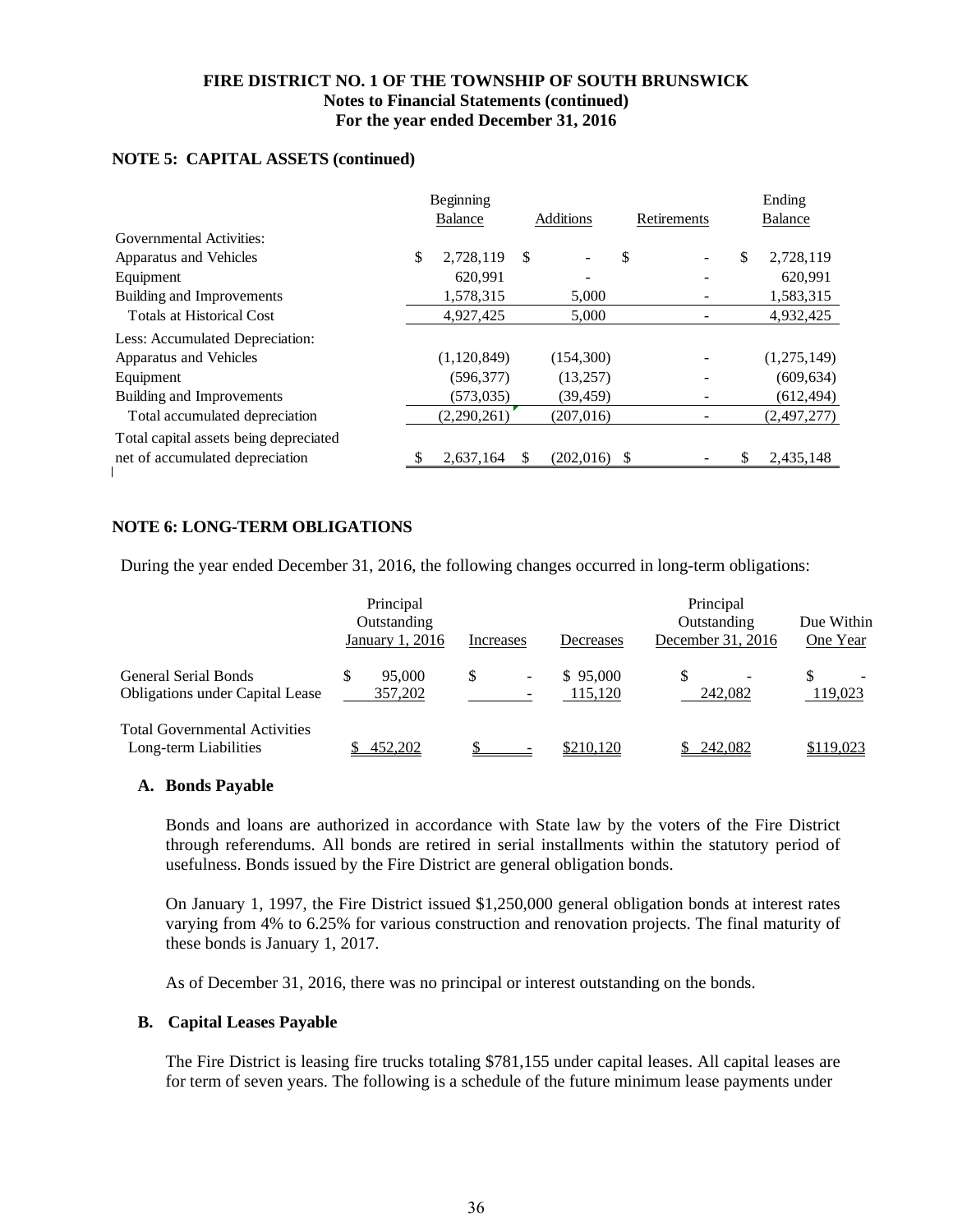#### **NOTE 6: LONG-TERM OBLIGATIONS (continued)**

#### **B. Capital Leases Payable (continued)**

these capital leases, and the present value of the net minimum lease payments at December 31, 2016.

| <b>Year Ending</b> |                  |          |         |
|--------------------|------------------|----------|---------|
| December 31,       | <b>Principal</b> | Interest | Total   |
| 2017               | \$119,023        | 8,207    | 127,230 |
| 2018               | 123.059          | 4.171    | 127,230 |
|                    |                  | ا لوگ د  |         |

# **NOTE 7: LENGTH OF SERVICE AWARDS PROGRAM**

The District has a contractual agreement with volunteer firefighters to reward them based on length of service to ensure continued service.

The Board of Commissioners had a Length of Service Award reserve of approximately \$650,739 as of December 31, 2016.

This is not a pension plan as described under the Employee Retirement Security Act and, therefore, is not guaranteed to the volunteers until they reach the age 65.

# **NOTE 8: FUNDING**

The activities of the Board of Commissioners are primarily funded by the striking of the fire tax on the property owners of the Fire District, as provided for by the state statute. For the year ended December 31, 2016, the fire tax rate on the Fire District No. 1 was approximately \$.081 per \$100 of assessed valuation.

The tax revenue is supplemented by income earned on surplus funds invested in a money market fund and investments during the year. The District also participates in the Supplemental Fire Services Program and received a basic entitlement grant of approximately \$6,298.

# **NOTE 9: RISK MANAGEMENT**

The District is exposed to various risks of loss related to torts; theft of, damage to, and destruction of assets; errors and omissions; injuries to employees; and natural disasters.

#### **Property and Liability Insurance**

The District maintains commercial insurance coverage for property, liability and surety bonds. Insurance coverage was maintained in amounts consistent with prior years. The District did not have any claims that exceeded coverage.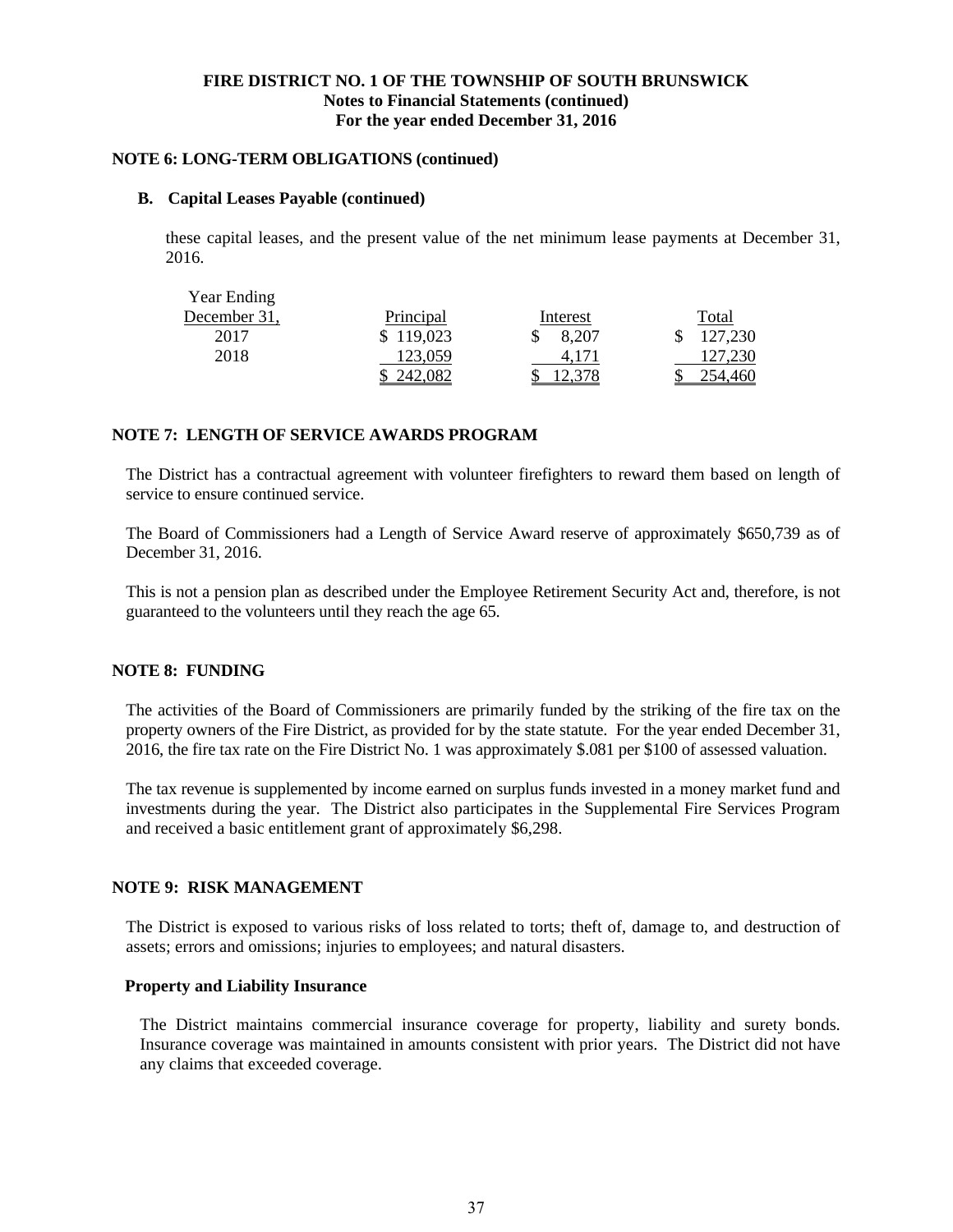# **NOTE 10: INTERFUND RECEIVABLE/PAYABLE**

As of December 31, 2016, the following interfund balances remained on the balance sheet:

|                  | Interfund                | Interfund |
|------------------|--------------------------|-----------|
| Fund             | Receivable               | Payable   |
| General          | \$191,777                |           |
| Capital projects | $\overline{\phantom{0}}$ | 191.777   |
| Total            |                          |           |

The purpose of interfunds are short-term borrowings.

 Interfunds receivables are recorded as other receivables. Interfund payables are recorded as other payables.

# **NOTE 11: FUND BALANCE**

**General Fund** – Of the \$365,094 General Fund fund balance at December 31, 2016, \$47,244 has been assigned to be designated for subsequent year's expenditures; and \$317,850 is unassigned.

**Capital Projects Fund** – Of the \$171,872 Capital Projects Fund fund balance at December 31, 2016, \$171,872 is restricted for Capital.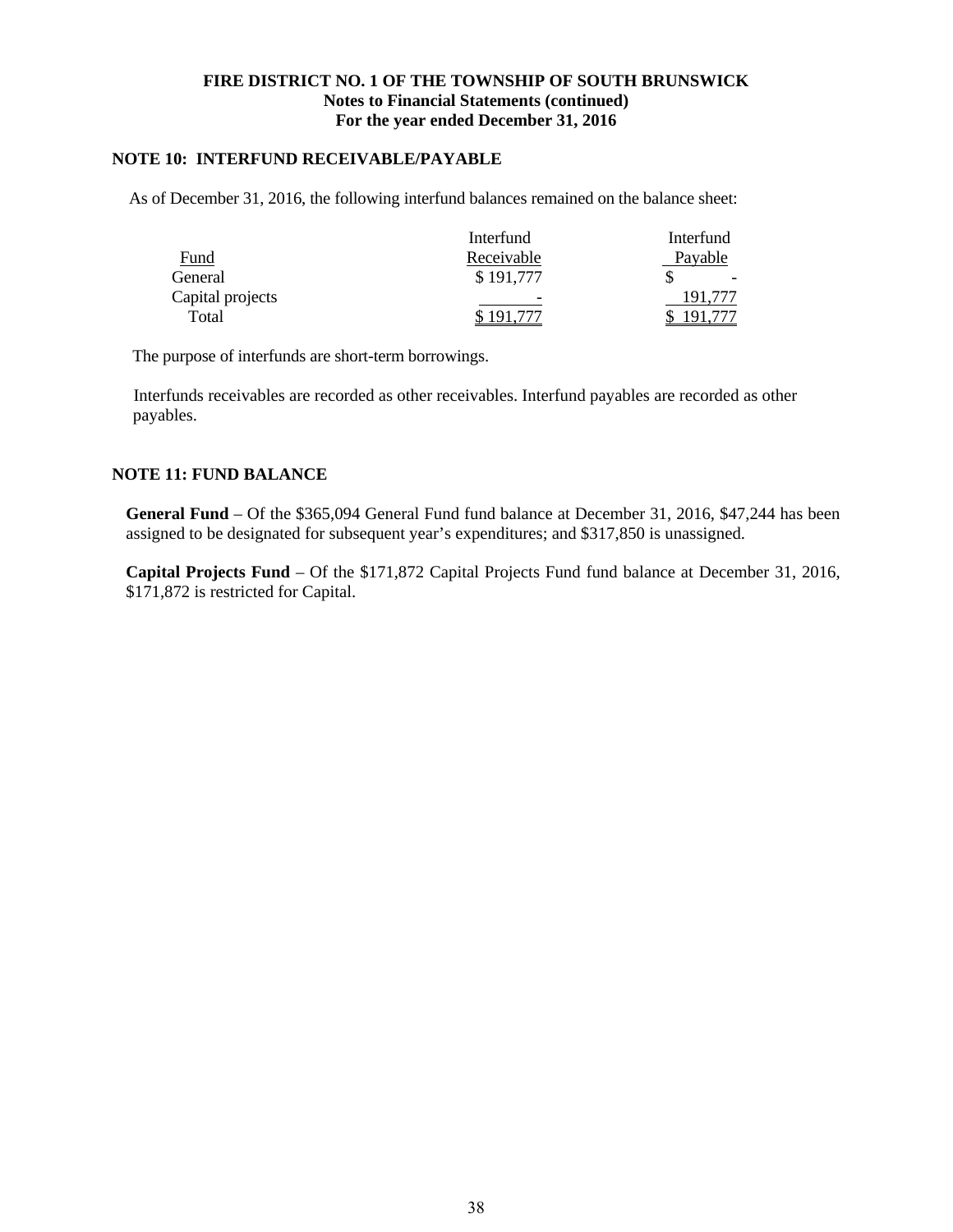#### **FIRE DISTRICT NO. 1 OF THE TOWNSHIP OF SOUTH BRUNSWICK Budgetary Comparison Schedule For the year ended December 31, 2016 All Governmental Funds**

|                                        | Original<br><b>Budget</b> |         | <b>Modified</b><br><b>Budget</b> |         | <b>Actual</b><br><b>Budgetary</b><br><b>Basis</b> | <b>Variance</b> |
|----------------------------------------|---------------------------|---------|----------------------------------|---------|---------------------------------------------------|-----------------|
| Revenues:                              |                           |         |                                  |         |                                                   |                 |
| Miscellaneous anticipated revenue:     |                           |         |                                  |         |                                                   |                 |
| Investment income                      | \$                        |         | \$                               |         | \$<br>1,497                                       | \$<br>1,497     |
| Other revenue                          |                           |         |                                  |         | 6,417                                             | 6,417           |
| Total miscellaneous revenues           |                           | ÷,      |                                  |         | 7,914                                             | 7,914           |
| Operating grant revenues:              |                           |         |                                  |         |                                                   |                 |
| Supplemental fire service act          |                           | 6,300   |                                  | 6,300   | 6,298                                             | (2)             |
| Total operating grant revenue          |                           | 6,300   |                                  | 6,300   | 6,298                                             | (2)             |
| Total revenues                         |                           | 6,300   |                                  | 6,300   | 14,212                                            | 7,912           |
| Amount raised by taxation to support   |                           |         |                                  |         |                                                   |                 |
| district budget                        |                           | 793,560 |                                  | 793,560 | 793,560                                           |                 |
| Total anticipated revenues             |                           | 799,860 |                                  | 799,860 | 807,772                                           | 7,912           |
| Expenditures:                          |                           |         |                                  |         |                                                   |                 |
| Operating appropriations:              |                           |         |                                  |         |                                                   |                 |
| Administration:                        |                           |         |                                  |         |                                                   |                 |
| Salaries and wages                     |                           | 121,940 |                                  | 124,940 | 124,247                                           | 693             |
| Fringe benefits                        |                           | 1,500   |                                  | 2,000   | 1,722                                             | 278             |
| Other expenditures:                    |                           |         |                                  |         |                                                   |                 |
| Professional fees                      |                           | 11,500  |                                  | 12,200  | 9,510                                             | 2,690           |
| Elections                              |                           | 500     |                                  | 500     | 222                                               | 278             |
| Furnishings                            |                           | 1,000   |                                  | 1,000   |                                                   | 1,000           |
| Medical services                       |                           | 11,000  |                                  | 7,400   | 2,495                                             | 4,905           |
| Membership dues/software/subscriptions |                           | 1,000   |                                  | 1,000   | 300                                               | 700             |
| Office supplies                        |                           | 2,500   |                                  | 2,500   | 1,795                                             | 705             |
| Regulation compliance                  |                           | 500     |                                  | 500     |                                                   | 500             |
| Advertising                            |                           | 1,000   |                                  | 1,000   | 874                                               | 126             |
| Total administration                   |                           | 152,440 |                                  | 153,040 | 141,165                                           | 11,875          |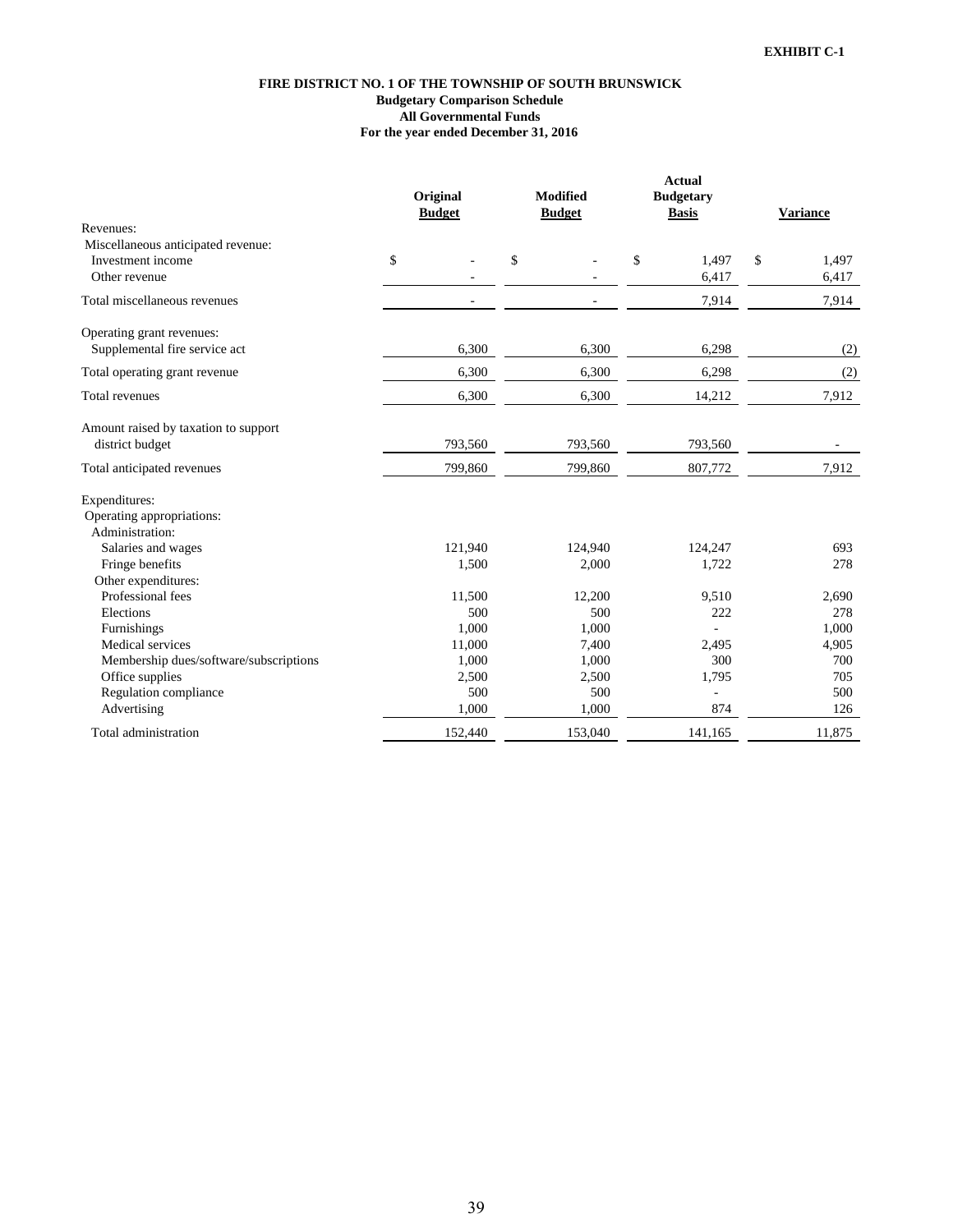#### **Budgetary Comparison Schedule For the year ended December 31, 2016 FIRE DISTRICT NO. 1 OF THE TOWNSHIP OF SOUTH BRUNSWICK All Governmental Funds**

|                                               |           |                 | <b>Actual</b>    |                 |        |
|-----------------------------------------------|-----------|-----------------|------------------|-----------------|--------|
| Original                                      |           | <b>Modified</b> | <b>Budgetary</b> |                 |        |
| <b>Budget</b>                                 |           | <b>Budget</b>   | <b>Basis</b>     | <b>Variance</b> |        |
| Cost of operations and maintenance:           |           |                 |                  |                 |        |
| Other expenditures:                           |           |                 |                  |                 |        |
| Fire protection services                      | 131,500   | 131,500         | 131,500          |                 |        |
| Fire marshal services                         | 30,000    | 30,000          | 30,000           |                 |        |
| Insurance                                     | 76,000    | 75,500          | 67,503           |                 | 7.997  |
| Incentive program                             | 18,000    | 17,300          | 14,222           |                 | 3,078  |
| Sub station                                   | 30,000    | 31,400          | 27,884           |                 | 3,516  |
| Communication costs                           | 10,000    | 10,500          | 10,401           |                 | 99     |
| Fire prevention program                       | 5,000     | 5,700           | 5,535            |                 | 165    |
| Travel                                        | 10,000    | 10,000          | 8,451            |                 | 1,549  |
| Training and education                        | 7,500     | 6,800           | 3,650            |                 | 3,150  |
| Firefighter fitness                           | 3,000     | 3,000           | ÷,               |                 | 3,000  |
| Equipment maintenance and repairs             | 42,500    | 42,500          | 34,567           |                 | 7,933  |
| Firefighting supplies                         | 3,000     | 3,000           | 1,224            |                 | 1,776  |
| Support services - EMS                        | 5,000     | 5,000           | 5,000            |                 |        |
| Bank service charges                          | 1,000     | 1,300           | 1,223            |                 | 77     |
| Ladder/hose testing                           | 4,500     | 4,500           | 3,156            |                 | 1,344  |
| Public relations                              | 2,000     | 2,000           | 980              |                 | 1,020  |
| Uniforms                                      | 650       | 650             | 274              |                 | 376    |
| Maintenance agreements                        | 2,500     | 2,200           | 1,749            |                 | 451    |
| Other non-bondable assets                     | 42,500    | 42,500          | 41,818           |                 | 682    |
|                                               |           |                 |                  |                 |        |
| Total cost of operations and maintenance      | 424,650   | 425,350         | 389,137          |                 | 36,213 |
| Length of service award program               | 45,000    | 43,700          | 43,394           |                 | 306    |
| Capital outlay                                | 10,000    | 10,000          |                  |                 | 10,000 |
| Debt service for capital appropriations:      |           |                 |                  |                 |        |
| Bond principal                                | 95,000    | 95,000          | 95,000           |                 |        |
| Interest on bonds                             | 7,000     | 7,000           | 6,313            |                 | 687    |
| Capital leases                                | 115,121   | 115,121         | 115,120          |                 | 1      |
| Interest on capital leases                    | 12,879    | 12,879          | 12,110           |                 | 769    |
| Total debt service for capital appropriations | 230,000   | 230,000         | 228,543          |                 | 1,457  |
| Total appropriations                          | 862,090   | 862,090         | 802,239          |                 | 59,851 |
| Excess (deficiency) of revenues               |           |                 |                  |                 |        |
| under (over) expenditures                     | (62, 230) | (62, 230)       | 5,533            |                 | 67,763 |
| Fund balance, January 1                       | 531,433   | 531,433         | 531,433          |                 |        |
| \$<br>Fund balance, December 31               | 469,203   | \$<br>469,203   | \$<br>536,966    | \$              | 67.763 |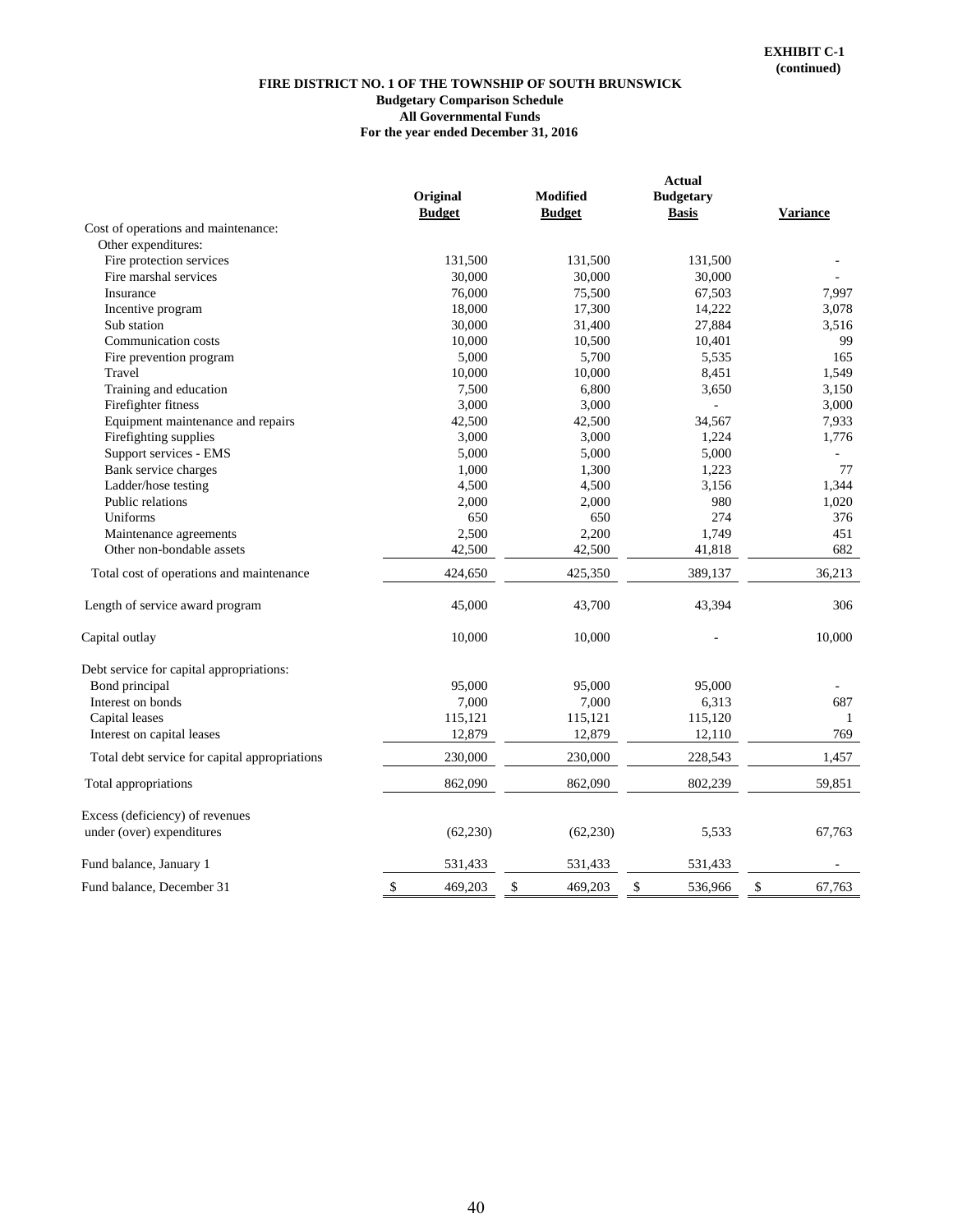|                                                                                                   | December 31, 2016<br>Balance |                                |           |
|---------------------------------------------------------------------------------------------------|------------------------------|--------------------------------|-----------|
|                                                                                                   | Retired                      | 95,000 \$                      | 95,000 \$ |
|                                                                                                   |                              |                                |           |
|                                                                                                   | Issued                       |                                |           |
|                                                                                                   |                              |                                |           |
|                                                                                                   | January 1, 2016<br>Balance   | 95,000 \$                      | 95,000 \$ |
|                                                                                                   |                              |                                |           |
| For the year ended December 31, 2016<br><b>Schedule of Serial Bonds Payable</b><br>Long-Term Debt | Interest<br>Rate             | 5.750%                         | Total     |
| FIRE DISTRICT NO. 1 OF THE TOWNSHIP OF SOUTH BRUNSWICK                                            | Amount of<br>Issue           | 1,250,000                      |           |
|                                                                                                   | Date of<br>Issue             | 01/01/1997                     |           |
|                                                                                                   | Issue                        | General Obligation Bonds, 1997 |           |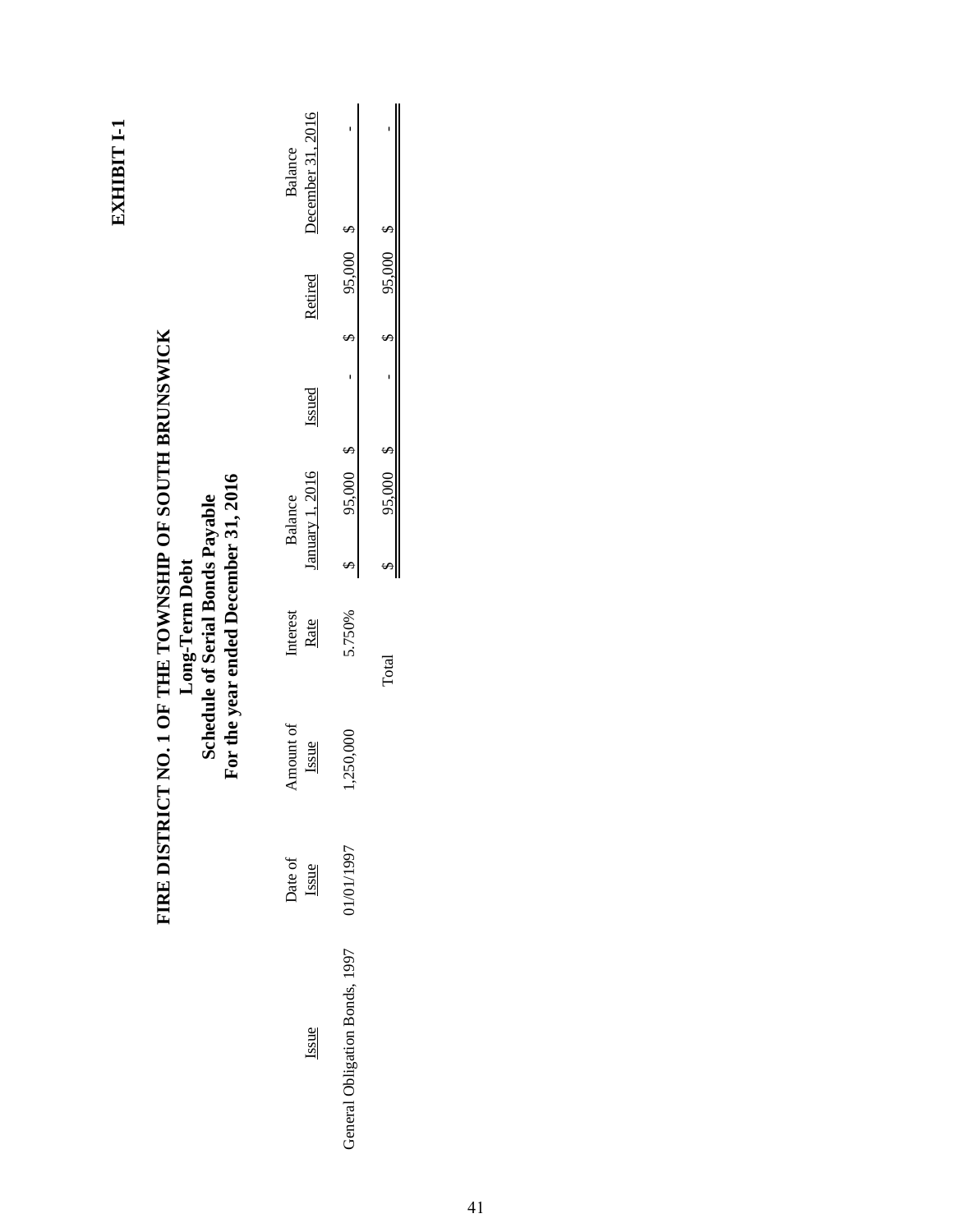# EXHIBIT I-2 **EXHIBIT I-2**

# FIRE DISTRICT NO. 1 OF THE TOWNSHIP OF SOUTH BRUNSWICK<br>Long-Term Debt<br>Schedule of Obligations Under Capital Leases<br>For the year ended December 31, 2016 **FIRE DISTRICT NO. 1 OF THE TOWNSHIP OF SOUTH BRUNSWICK Schedule of Obligations Under Capital Leases For the year ended December 31, 2016 Long-Term Debt**

|                    |                  |                  |                     |         |              | Amount             |        |         |            | Amount          |
|--------------------|------------------|------------------|---------------------|---------|--------------|--------------------|--------|---------|------------|-----------------|
|                    |                  |                  | mount of Original I |         | nterest Rate | <b>Outstanding</b> |        |         |            | utstanding      |
| <b>Description</b> | Date of<br>Lease | Term of<br>Lease |                     | nterest | Payable      | anuary 1, 201      | Issued | Retired | diustments | ecember 31, 201 |
| escue Truck        | 2/11/11          | 7 years          |                     | 09,453  | 3.39%        | 357,202            |        | 115.120 |            | 242,082         |
|                    |                  |                  |                     |         | Total        | 357,202            |        | 115,120 |            | 242.082         |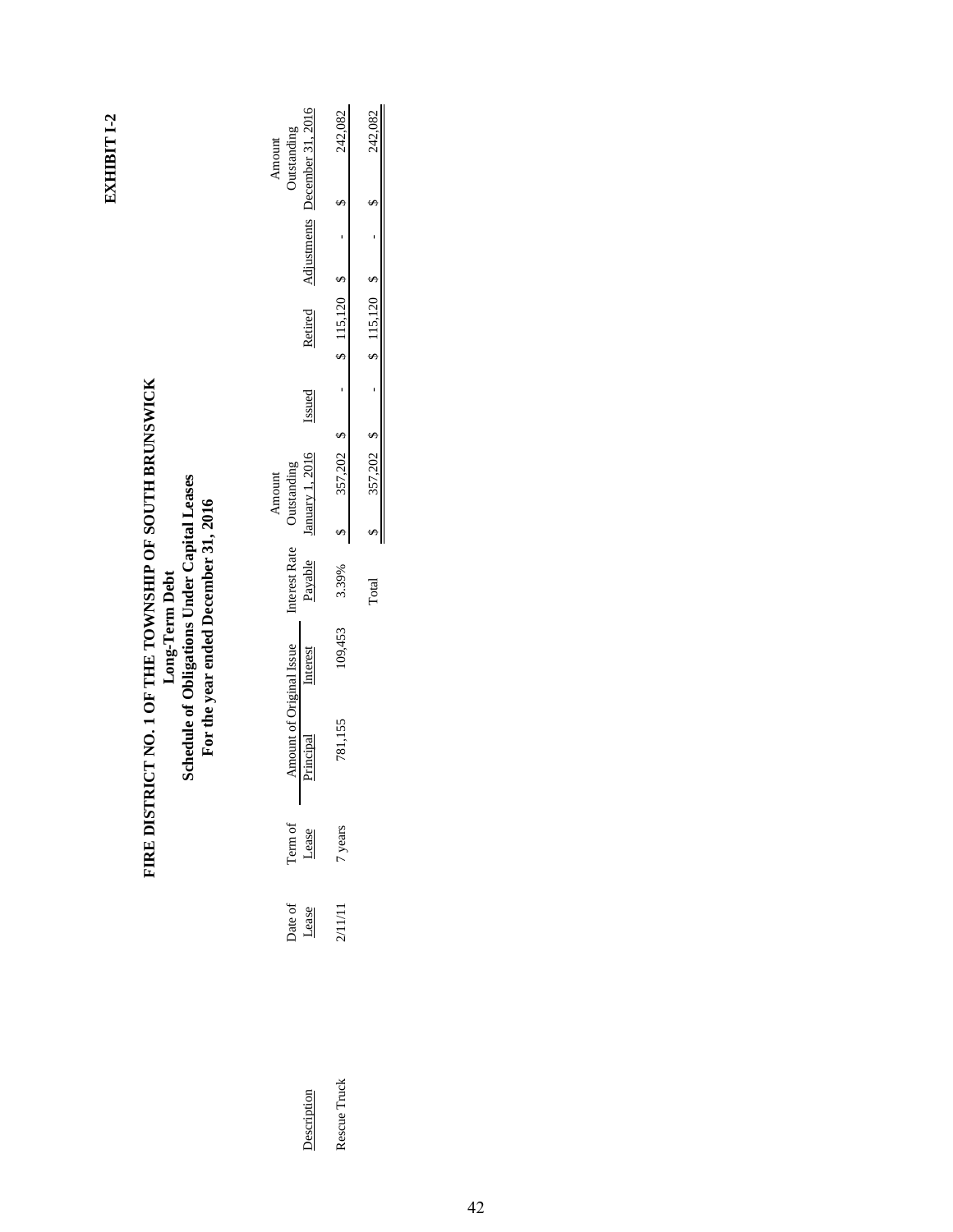

Board of Fire Commissioners Fire District No. 1 of the Township of South Brunswick Kendall Park, New Jersey

We have audited the basic financial statements of the Fire District No. 1 of the Township of South Brunswick, County of Middlesex, State of New Jersey for the year ended December 31, 2016. In accordance with requirements prescribed by the Local Finance Board and the Division of Local Government Services, Department of Community Affairs, State of New Jersey, the following are the *General Comments* and *Recommendations* for the year then ended.

# **GENERAL COMMENTS AND RECOMMENDATIONS**

# **Contracts and Agreements Required to be Advertised by** *(N.J.S.A.40A:11-4)*

*N.J.S.A.40A:11-4* - Every contract or agreement, for the performance of any work or furnishing or hiring of any materials or supplies, the cost or the contract price whereof is to be paid with or out of public funds not included within the terms of Section 3 of this act, shall be made or awarded only by the governing body of the contracting unit after public advertising for bids and bidding therefore, except as is provided otherwise in this act or specifically by any other Law. No work, materials or supplies shall be undertaken, acquired or furnished for a sum exceeding in the aggregate \$17,500, except by contract or agreement.

It is pointed out that the Board of Fire Commissioners has the responsibility of determining whether the expenditures in any category will exceed the statutory minimum within the fiscal year. Where question arises as to whether any contract or agreement might result in violation of the statute, the solicitor's opinion should be sought before a commitment is made.

The minutes indicate that resolutions were adopted authorizing the awarding of contracts or agreements for "Professional Services," per *N.J.S.A.40A:11-5.*

Inasmuch as the system of records did not provide for an accumulation of payments for categories for the performance of any work or the furnishing or hiring of any materials or supplies, the results of such an accumulation could not reasonably be ascertained. Disbursements were reviewed, however, to determine whether any clear-cut violations existed.

#### **Contracts and Agreements Requiring Solicitation of Quotations**

The examination of expenditures did not reveal any individual payments, contracts or agreements in excess of \$2,625 "for the performance of any work or the furnishing or hiring of any materials or supplies", other than those where bids had been previously sought by public advertisement or where a resolution had been previously adopted under the provision of (*N.J.S.A.40A:11-6.1*).

#### **Examination of Bills**

A test check of paid bills was made and each bill, upon proper approval, was considered as a separate and individual contract unless the records disclosed it to be a part payment or estimate.